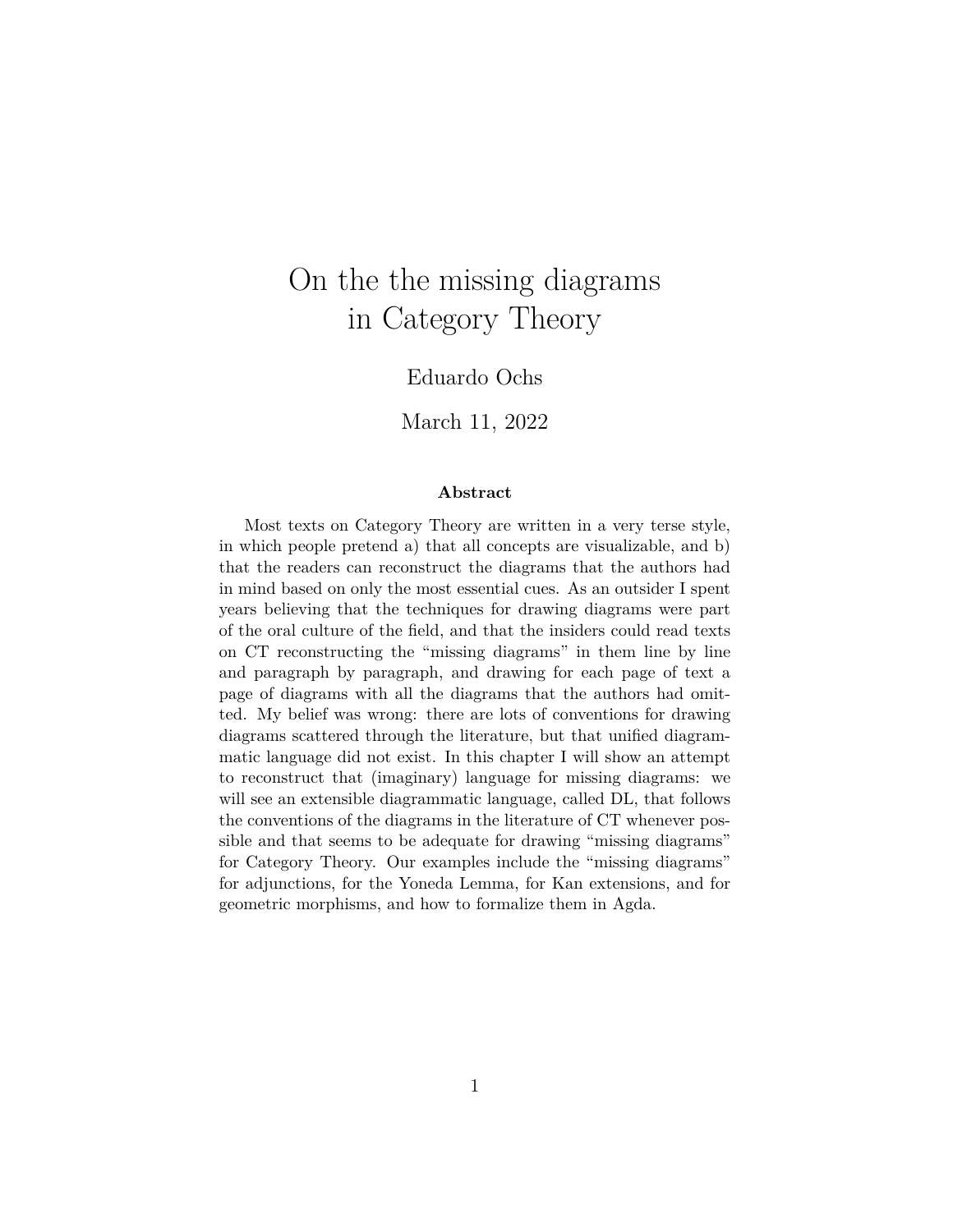## **Contents**

| $\mathbf 1$    |                                               | <b>Introduction</b>                                                                                                                                                                                                           | 3  |  |  |
|----------------|-----------------------------------------------|-------------------------------------------------------------------------------------------------------------------------------------------------------------------------------------------------------------------------------|----|--|--|
| 2              |                                               | The conventions<br>9                                                                                                                                                                                                          |    |  |  |
| 3              |                                               | Finding "the" object with a given name                                                                                                                                                                                        | 13 |  |  |
| 4              | Freyd's diagrammatic language                 |                                                                                                                                                                                                                               |    |  |  |
|                | 4.1                                           |                                                                                                                                                                                                                               | 17 |  |  |
|                | 4.2                                           |                                                                                                                                                                                                                               | 18 |  |  |
| $\bf{5}$       |                                               | <b>Internal views</b>                                                                                                                                                                                                         | 20 |  |  |
|                | 5.1                                           | Reductions                                                                                                                                                                                                                    | 21 |  |  |
|                | 5.2                                           | <b>Functors</b>                                                                                                                                                                                                               | 22 |  |  |
|                | 5.3                                           |                                                                                                                                                                                                                               | 23 |  |  |
|                | 5.4                                           | Adjunctions                                                                                                                                                                                                                   | 25 |  |  |
|                | 5.5                                           |                                                                                                                                                                                                                               | 26 |  |  |
| 6              |                                               | <b>Types for Children</b>                                                                                                                                                                                                     | 30 |  |  |
|                | 6.1                                           |                                                                                                                                                                                                                               | 30 |  |  |
|                | 6.2                                           |                                                                                                                                                                                                                               | 31 |  |  |
|                | 6.3                                           | Judgments                                                                                                                                                                                                                     | 31 |  |  |
|                | 6.4                                           |                                                                                                                                                                                                                               | 32 |  |  |
|                | 6.5                                           |                                                                                                                                                                                                                               | 33 |  |  |
|                | 6.6                                           |                                                                                                                                                                                                                               | 33 |  |  |
|                | 6.7                                           | "Physicists' notation" $\ldots \ldots \ldots \ldots \ldots \ldots \ldots \ldots$                                                                                                                                              | 35 |  |  |
| $\overline{7}$ |                                               | The Basic Example as a skeleton                                                                                                                                                                                               | 36 |  |  |
|                | 7.1                                           |                                                                                                                                                                                                                               | 36 |  |  |
|                | 7.2                                           |                                                                                                                                                                                                                               | 37 |  |  |
|                | 7.3                                           | The full reconstruction (a) in the set of the set of the set of the set of the set of the set of the set of the set of the set of the set of the set of the set of the set of the set of the set of the set of the set of the | 40 |  |  |
| 8              | Extensions to the diagrammatic language<br>42 |                                                                                                                                                                                                                               |    |  |  |
|                | 8.1                                           |                                                                                                                                                                                                                               | 42 |  |  |
|                | 8.2                                           | Universalness as something extra                                                                                                                                                                                              | 43 |  |  |
|                | 8.3                                           |                                                                                                                                                                                                                               | 44 |  |  |
|                | 8.4                                           |                                                                                                                                                                                                                               | 45 |  |  |
|                | 8.5                                           |                                                                                                                                                                                                                               | 47 |  |  |
|                | 8.6                                           |                                                                                                                                                                                                                               | 48 |  |  |
|                | 8.7                                           | The 2-category of categories $\hfill\ldots\ldots\ldots\ldots\ldots\ldots\ldots\ldots\ldots\ldots$                                                                                                                             | 50 |  |  |
|                | 8.8                                           |                                                                                                                                                                                                                               | 52 |  |  |
|                | 8.9                                           | All concepts are Kan extensions                                                                                                                                                                                               | 53 |  |  |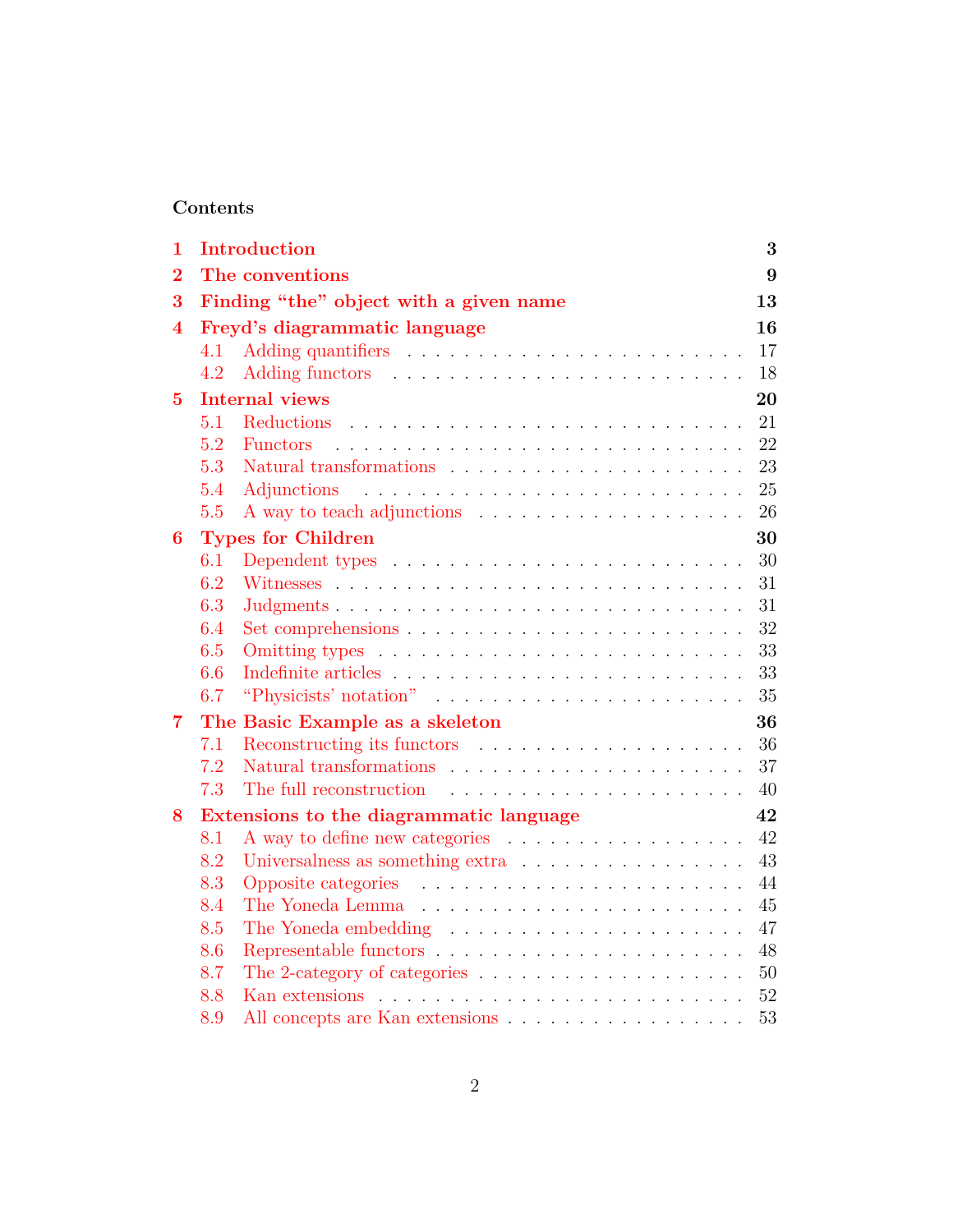| 9 Related and unrelated work | 59 |
|------------------------------|----|
|                              |    |
|                              |    |
|                              |    |

## <span id="page-2-0"></span>**1 Introduction**

One of the main themes of this text is a diagrammatic language  $-$  let's call it  $DL$  — that can be used to draw "missing diagrams" for Category Theory. DL is a reconstructed language, and it's easier to explain it if I explain how it was reconstructed, and which of its conventions were improvised. It is easier to do it in the first person.

Suppose that your native language is  $A$  and you are learning a language B by a method that includes conversation classes. You will have to improvise a lot, but you will usually get feedback quickly. Now suppose that you are studyinga language  $C$  — for example, Aeolic Greek ([\[Car03\]](#page-60-0)) — mostly by yourself, and the corpus of texts in  $C$  is small. A good exercise is to try to write your thoughts in  $C$ , using loanwords and improvised syntactical constructs when needed, but marking mentally the places in which you had to improvise. In most cases, but not all, you will eventually find ways to rewrite those parts to make them look more like C.

The conventions of DL are explained in sec[.2.](#page-8-0) A few of them don't correspond to anything that I could find in the literature; they are listed at the end of that section.

The best way to introduce DL is to tell the full story of how it evolved from a long sequence of wrong assumptions and from some "thoughts that I wanted to express in DL".

Let me start with some quotes. This one is from Eilenberg and Steenrod ([\[ES52,](#page-60-1) p.ix], but I learned it from  $[Kr\ddot{o}07, pp.82-83]$ ):

The diagrams incorporate a large amount of information. Their use provides extensive savings in space and in mental effort. In the case of many theorems, the setting up of the correct diagram is the major part of the proof. We therefore urge that the reader stop at the end of each theorem and attempt to construct for himself the relevant diagram before examining the one which is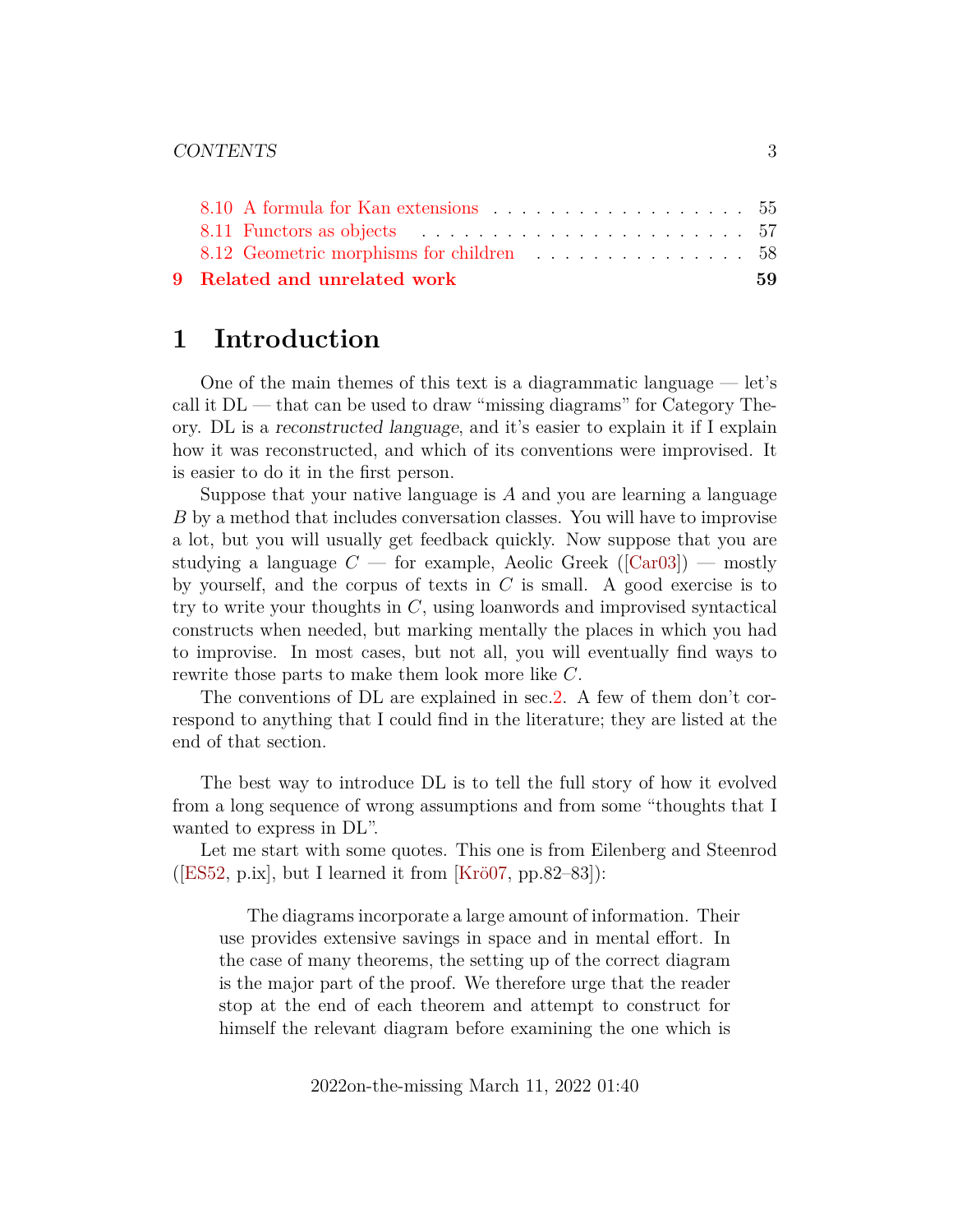given in the text. Once this is done, the subsequent demonstration can be followed more readily; in fact, the reader can usually supply it himself.

I spent a lot of my time studying Category Theory trying to "supply the diagrams myself". In [\[ES52\]](#page-60-1) supplying the diagrams is not very hard (I guess), but in books like [\[CWM\]](#page-60-2), in which most important concepts involve several categories, I had to rearrange my diagrams hundreds of times until I reached "good" diagrams...

The problem is that I expected too much from "good" diagrams. The next quotes are from the sections 1 and 12 of an article that I wrote about that([\[IDARCT\]](#page-61-1)):

My memory is limited, and not very dependable: I often have to rededuce results to be sure of them, and I have to make them fit in as little "mental space" as possible...

Different people have different measures for "mental space"; someone with a good algebraic memory may feel that an expression like Frob :  $\Sigma_f(P \wedge f^*Q) \cong \Sigma_f P \wedge Q$  is easy to remember, while I always think diagramatically, and so what I do is that I remember this diagram,



and I reconstruct the formula from it.

Let's call the "projected" version of a mathematical object its "skeleton". The underlying idea in this paper is that for the right kinds of projections, and for some kinds of mathetical objects, it should be possible to reconstruct enough of the original object from its skeleton and few extra clues — just like paleontologists can reconstruct from a fossil skeleton the look of an animal when it was alive.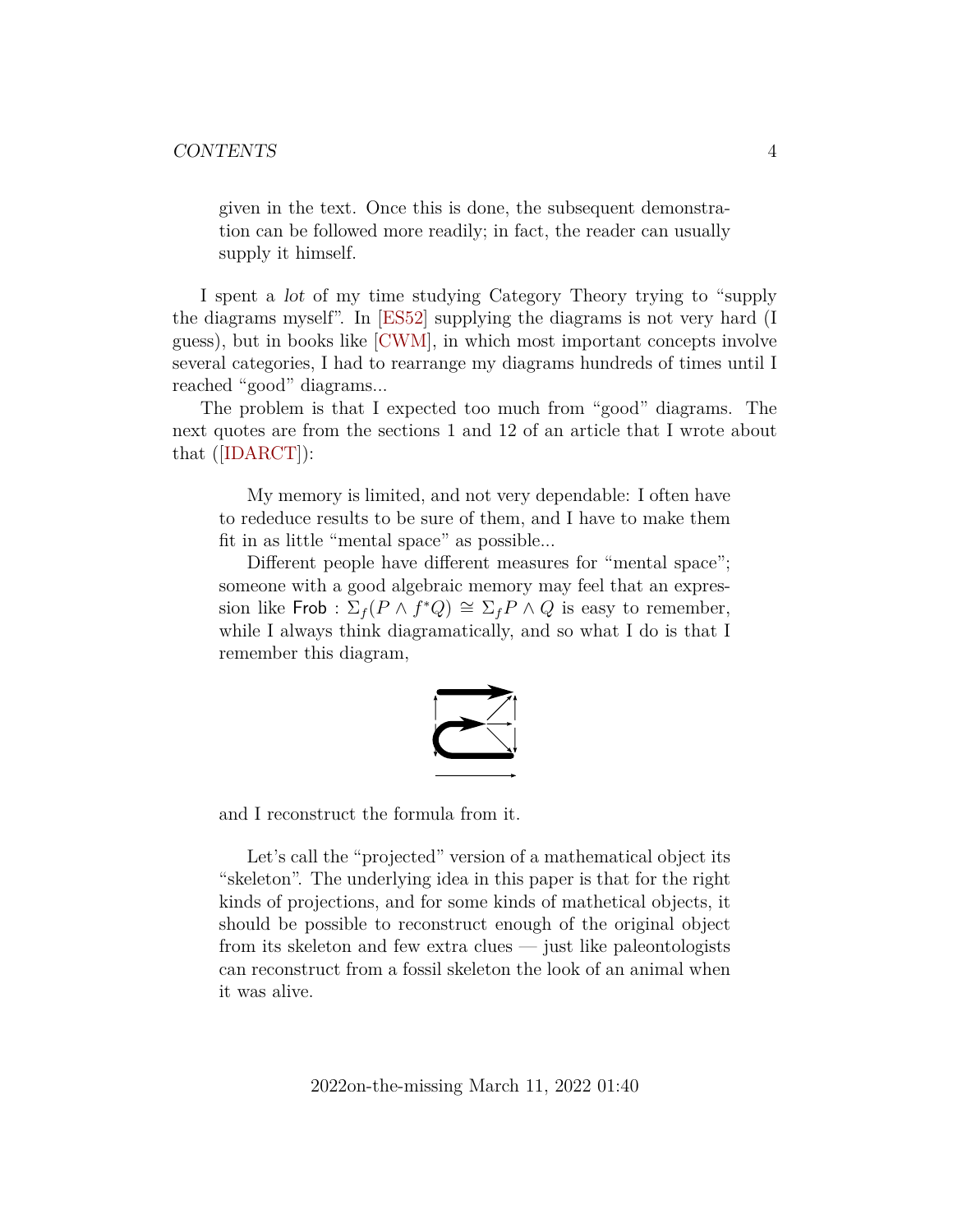#### CONTENTS 5

I was searching for a diagrammatic language that would let me express the "skeletons" of categorical definitions and proofs. I wanted these skeletons to be easy to remember — partly because they would have shapes that were easy to remember, and partly because they would be similar to "archetypal cases"([\[IDARCT,](#page-61-1) section 16]).

In 2016 and 2017 I taught a seminar course for undergraduates that covered a bit of Category Theory in the end — see Section [5.5](#page-25-0) and [\[Och19\]](#page-62-0) — and this forced me to invent new techniques for working in two different styles in parallel: a style "for adults", more general, abstract, and formal, and another "for children", with more diagrams and examples. After some semesters, and after writing most of the material that became [\[PH1\]](#page-63-0), I tried to read again some parts of Johnstone's "Sketches of an Elephant", a book that always felt quite impenetrable to me, and I found a way to present geometric morphisms in toposes to "children". It was based on this diagram,



that we will discuss in detail in [8.12.](#page-57-0) Its left half is a generic geometric morphism ("for adults"), and its right half is a very specific geometric morphism ("for children") in which everything is easy to understand and to visualize, and that turns out to be "archetypal enough".

I showed that to the few categorists with whom I had contact and the feedback that I got was quite positive. A few of them — the ones who were strictly "adults" — couldn't understand why I was playing with particular cases, and even worse, with finite categories, instead of proving things in the most general case possible, but some others said that these ideas were very nice, that they knew a few bits about geometric morphisms but those bits didn't connect well, and that now they had a family of particular cases to think about, and they had much more intuition than before.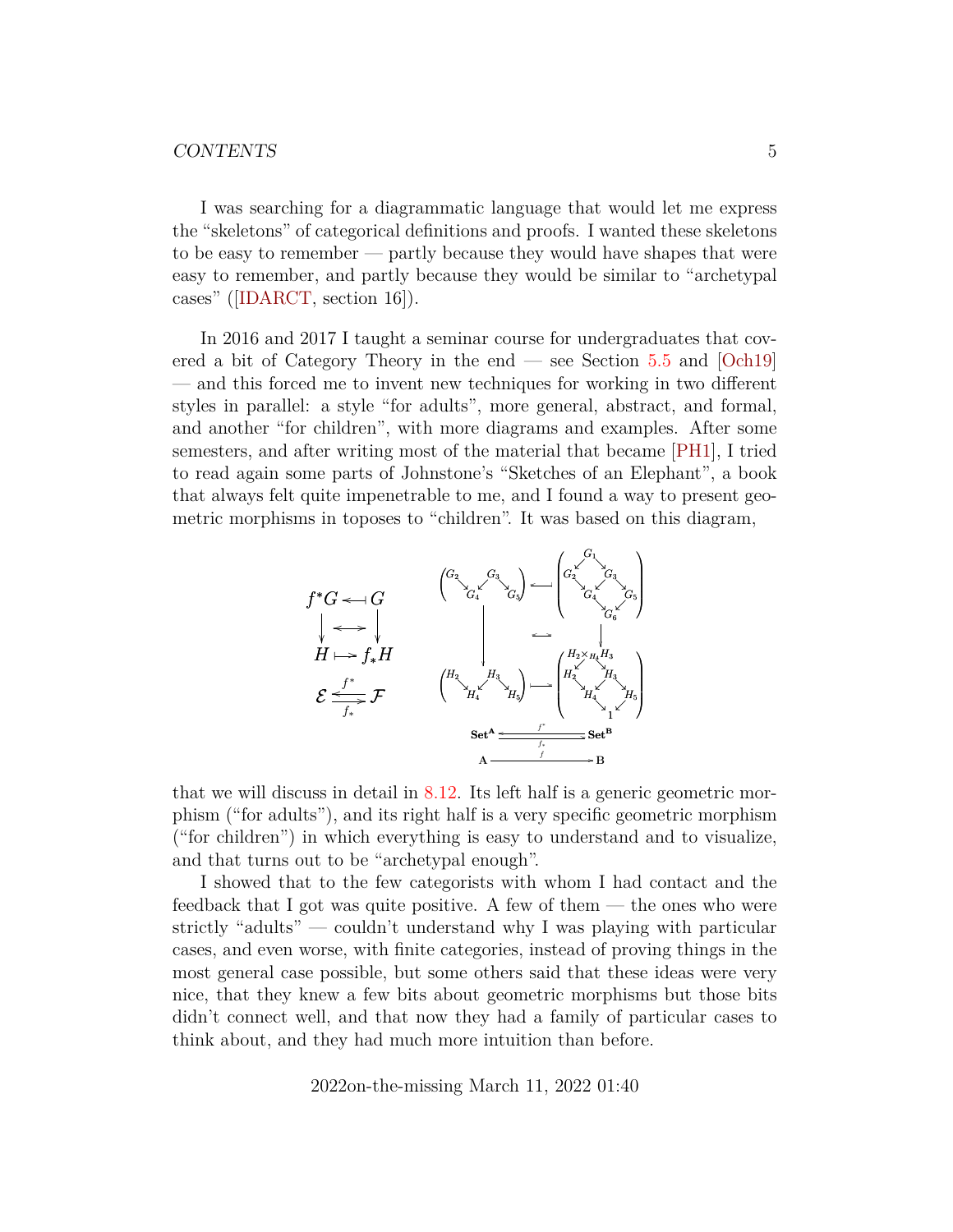That was the first time that my way of using diagrams yielded something so nice! This was the excuse that I needed to organize a workshop on diagrammatic languages and ways to use particular cases; here's how I advertised it (from [\[OL18\]](#page-63-1)):

When we explain a theorem to children — in the strict sense of the term — we focus on concrete examples, and we avoid generalizations, abstract structures and infinite objects.

When we present something to "children", in a wider sense of the term that means "people without mathematical maturity", or even "people without expertise in a certain area", we usually do something similar: we start from a few motivating examples, and then we generalize.

One of the aims of this workshop is to discuss techniques for particularization and generalization. Particularization is easy; substituing variables in a general statement is often enough to do the job. Generalization is much harder, and one way to visualize how it works is to regard particularization as a projection: a coil projects a circle-like shadow on the ground, and we can ask for ways to "lift" pieces of that circle to the coil continously. Projections lose dimensions and may collapse things that were originally different; liftings try to reconstruct the missing information in a sensible way. There may be several different liftings for a certain part of the circle, or none. Finding good generalizations is somehow like finding good liftings.

The second of our aims is to discuss diagrams. For example, in Category Theory statements, definitions and proofs can be often expressed as diagrams, and if we start with a general diagram and particularize it we get a second diagram with the same shape as the first one, and that second diagram can be used as a version "for children" of the general statement and proof. Diagrams were for a long time considered second-class entities in CT literature([\[Krö07\]](#page-61-0) discusses some of the reasons), and were omitted; readers who think very visually would feel that part of the work involved in understanding CT papers and books would be to reconstruct the "missing" diagrams from algebraic statements. Particular cases, even when they were the motivation for the general definition, are also treated as somewhat second-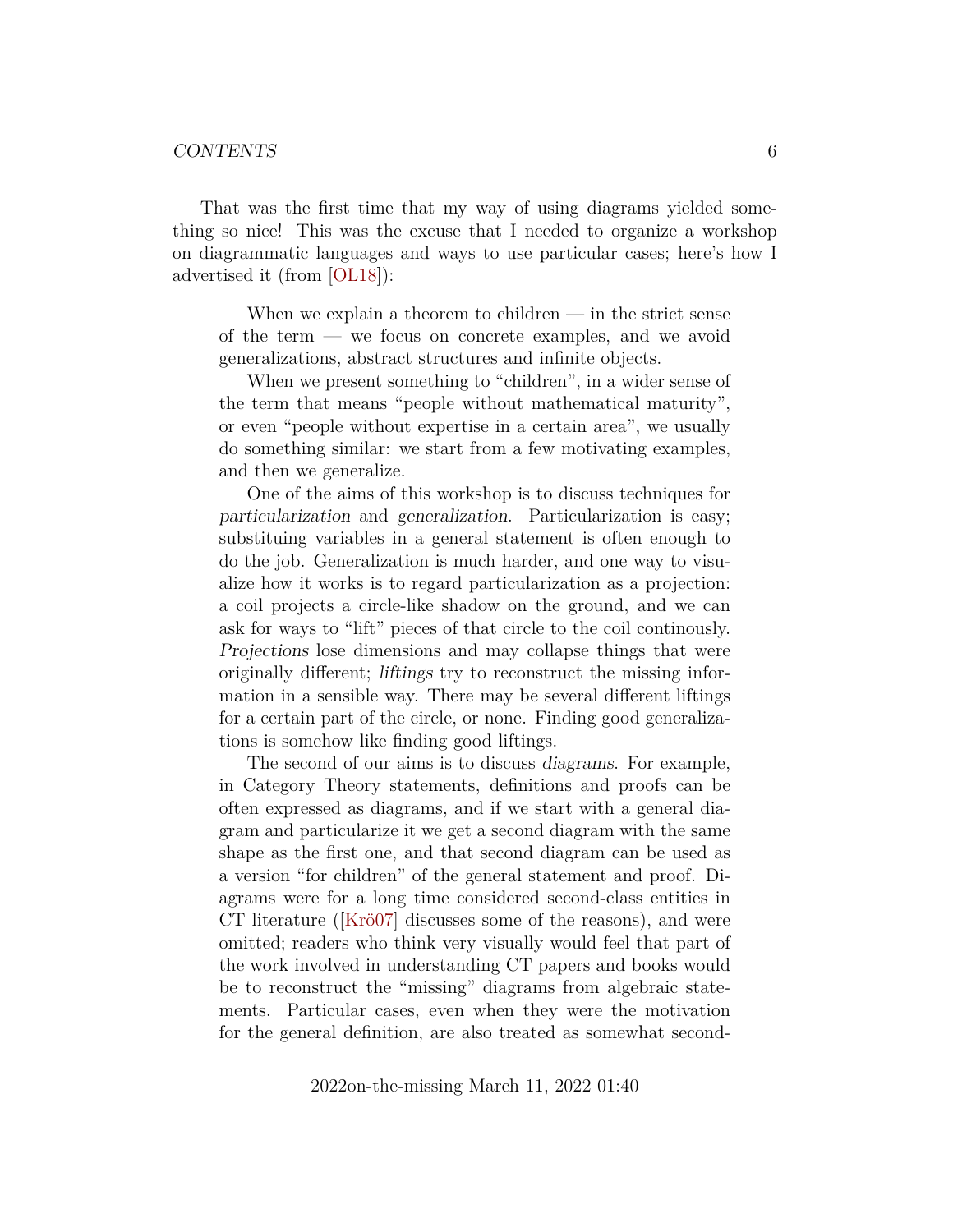class — and this inspires a possible meaning for what can call "Category Theory for Children": to start from the diagrams for particular cases, and then "lift" them to the general case. Note that this can be done outside Category Theory too; [\[Jam01\]](#page-61-2) is a good example.

Our third aim is to discuss models. A standard example is that every topological space is a Heyting Algebra, and so a model for Intuitionistic Predicate Logic, and this lets us explain visually some features of IPL. Something similar can be done for some modal and paraconsistent logics; we believe that the figures for that should be considered more important, and be more wellknown.

This is from the second announcement:

If we say that categorical definitions are "for adults" - because they may be very abstract - and that particular cases, diagrams, and analogies are "for children", then our intent with this workshop becomes easy to state. "Children" are willing to use "tools for children" to do mathematics, even if they will have to translate everything to a language "for adults" to make their results dependable and publishable, and even if the bridge between their tools "for children" and "for adults" is somewhat defective, i.e., if the translation only works on simple cases...

We are interested in that bridge between maths "for adults" and "for children" in several areas. Maths "for children" are hard to publish, even informally as notes (see this thread

```
http://angg.twu.net/categories-2017may02.html
```
in the Categories mailing list), so often techniques are rediscovered over and over, but kept restricted to the "oral culture" of the area.

Our main intents with this workshop are:

- to discuss (over coffe breaks!) the techniques of the "bridge" that we currently use in seemingly ad-hoc ways,
- to systematize and "mechanize" these techniques to make them quicker to apply,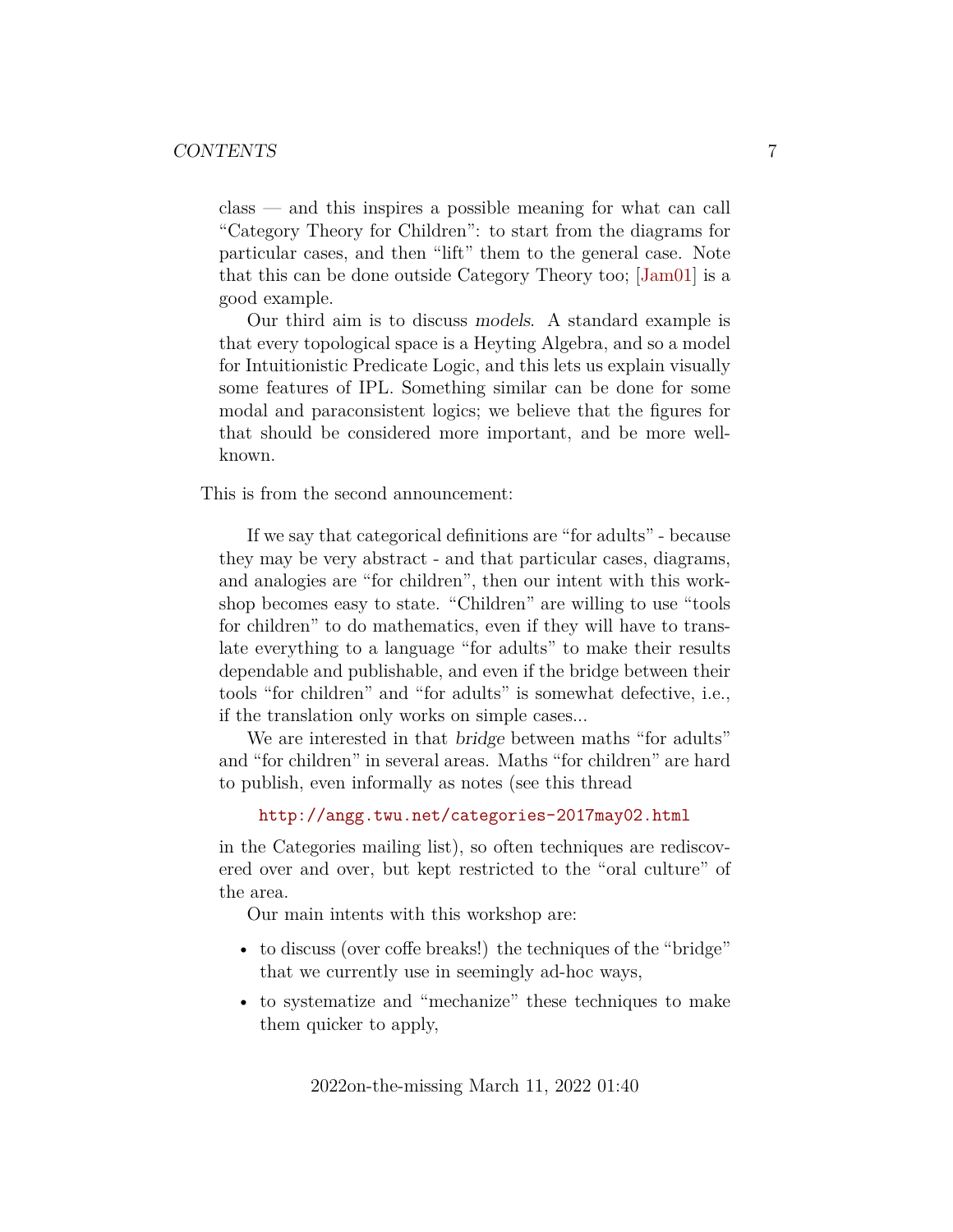- to find ways to publish those techniques in journals or elsewhere,
- to connect people in several areas working in related ideas, and to create repositories of online resources.

In the UniLog 2018 I was able to chat with several categorists, and they told me that the oral culture of CT was not as I was expected: if there are standard ways to draw diagrams they are not widely known. I also spent two evenings with Peter Arndt working on a certain factorization of geometric morphisms "for children" — and this made me feel that at some point I would be able to present applications of this diagrammatic language in "top-tier" conferences that would not accept works with holes.

The following quote is from the abstract of my submission([\[MDE\]](#page-62-1)) to the ACT2019:

Imagine two category theorists, Aleks and Bob, who both think very visually and who have exactly the same background. One day Aleks discovers a theorem,  $T_1$ , and sends an e-mail,  $E_1$ , to Bob, stating and proving  $T_1$  in a purely algebraic way; then Bob is able to reconstruct by himself Aleks's diagrams for  $T_1$  exactly as Aleks has thought them. We say that Bob has reconstructed the *missing diagrams* in Aleks's e-mail.

Now suppose that Carol has published a paper,  $P_2$ , with a theorem  $T_2$ . Aleks and Bob both read her paper independently, and both pretend that she thinks diagrammatically in the same way as them. They both "reconstruct the missing diagrams" in  $P_2$  in the same way, even though Carol has never used those diagrams herself.

and this from my submission([\[Och20\]](#page-63-2)) to Diagrams 2020:

Category Theory gives the impression of being an area where most concepts and arguments are stated and formalized via diagrams, but this is not exactly true... in most texts almost everything is done algebraically, and the reader is expected to be able to reconstruct the "missing diagrams" by himself.

I used to believe, as an outsider, that some people who grew up immersed the oral culture of the area would know several techniques for "drawing the missing diagrams". My main intent when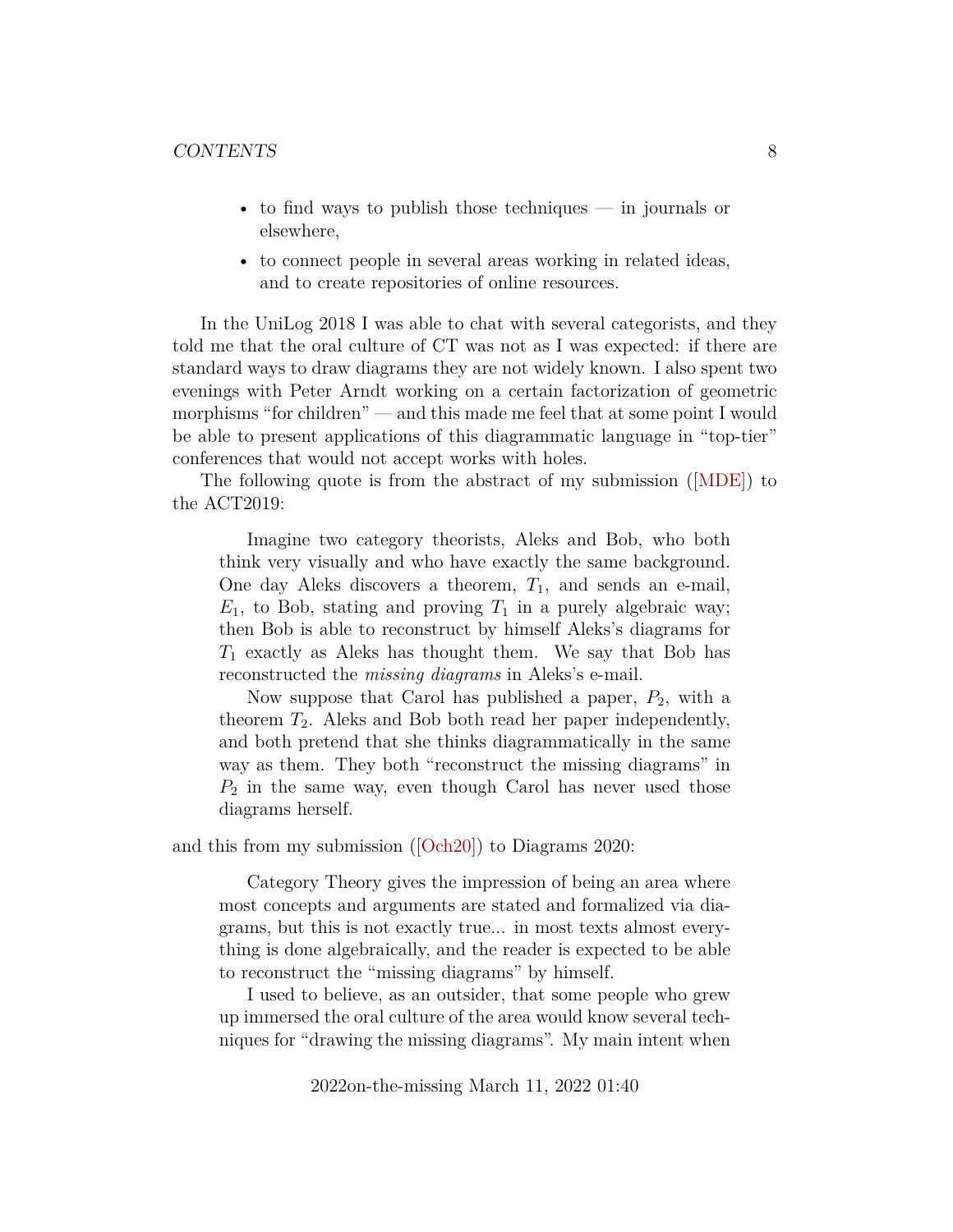I organized the workshop "Logic for Children" at the UniLog 2018 [\[OL18\]](#page-63-1) was to collect some of these folklore techniques, compare them with the ones that I had developed myself to study CT, and formalize them all — but what I found instead was that everybody that I could get in touch with used their own ad-hoc techniques, and that what I was trying to do was either totally new to them, or at least new in its level of detail.

The story will continue at the end of sec[.2,](#page-8-0) after the list of conventions.

## <span id="page-8-0"></span>**2 The conventions**

The conventions that I will present now are the ones that we will need to interpret the diagram below, that is essentially the Proposition 1 in the proof of the Yoneda Lemma in [\[CWM,](#page-60-2) Section III.2]; we will call that diagram the "Basic Example" and also "diagram  $Y0$ ". In the sections  $8-8.12$  $8-8.12$  we will see how extend DL to make it able to interpret the diagram for geometric morphisms of the Introduction.



(CD) Our diagrams are made of components that are nodes and arrows. The nodes can contain arbitrary expressions. The arrows work as connectives, and each arrow can be interpreted as the top-level connective in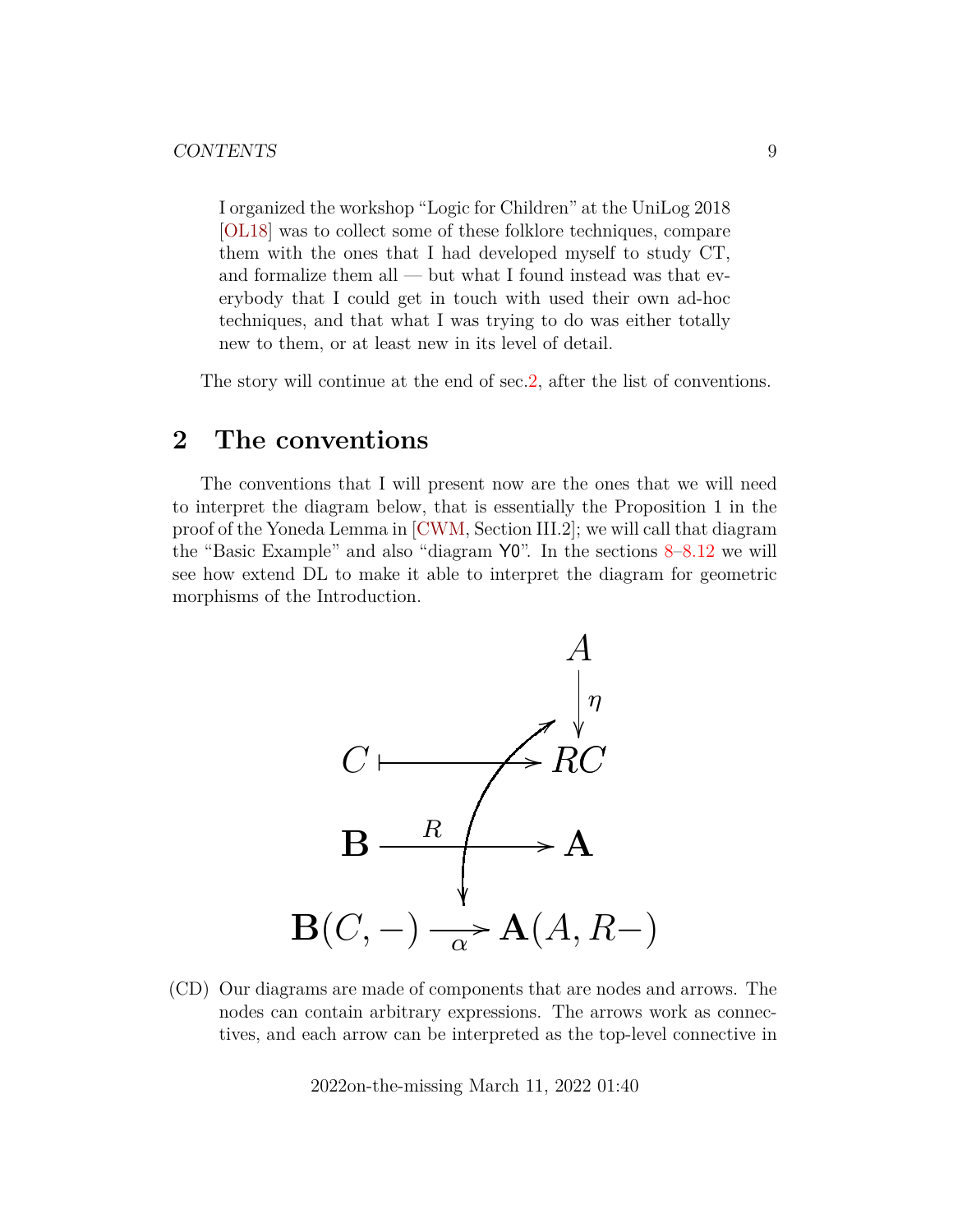the smallest subexpression that contains it. For example, the curved arrow in the diagram above can be interpreted as:

$$
(A \stackrel{\eta}{\to} RC) \leftrightarrow (\mathbf{B}(C, -) \stackrel{T}{\to} \mathbf{A}(A, R-)).
$$

- $(C\rightarrow)$  Arrows that look like ' $\rightarrow$ ' ("\to") represent hom-sets, or, in Set, spaces of functions. When a  $\rightarrow$  arrow is named the name stands for an element of that hom-set. For example, in  $A \stackrel{\eta}{\to} RC$  we have  $\eta : A \to$ RC.
- $(C\rightarrow)$  Arrows that look like ' $\rightarrow$ ' ("\mapsto") represent internal views of functions or functors. This has some subtleties; see Section [5.](#page-19-0)
- $(C \leftrightarrow)$  Arrows that look like ' $\leftrightarrow$ ' ("\leftrightarrow") represent bijections or isomorphisms.
- (CAI) "Above" usually means "inside", or "internal view". In the diagram above the morphism  $\eta : A \to RC$  is in **A** and *C* is an object of **B**. Also, the arrow  $C \mapsto RC$  is above  $\mathbf{B} \stackrel{R}{\to} \mathbf{A}$ , and this means that it is an internal view of the functor  $R$ . Note that usually is not always and  $\mathbf{B} \stackrel{R}{\to} \mathbf{A}$  is not an internal view of  $\mathbf{B}(C, -) \stackrel{T}{\to} \mathbf{A}(A, R-)$ .
- (CO) When the definition of a component of our diagram is "obvious" in the sense of "there is a unique natural construction for an object with that name", we will usually omit its definition and pretend that it is obvious; same for its uniqueness. See Section [3.](#page-12-0)
- (CC) Everything commutes by default, and non-commutative cells have to be indicated explicitly. See Section [4.](#page-15-0)
- (CTL) The default "meaning" for a diagram without quantifiers is the definition of its top-level component. There is a natural partial order on the components of a diagram, in which  $\alpha \prec \beta$  iff  $\alpha$  is "more basic" than  $\beta$ , or, in other words, if  $\alpha$  needs to be defined before  $\beta$ . In the diagram above the top-level component is the curved bijection.
- (CMQ) The default "meaning" for a diagram with quantifiers is a proposition. See Sections [4–](#page-15-0)[4.2](#page-17-0) for how to obtain that proposition.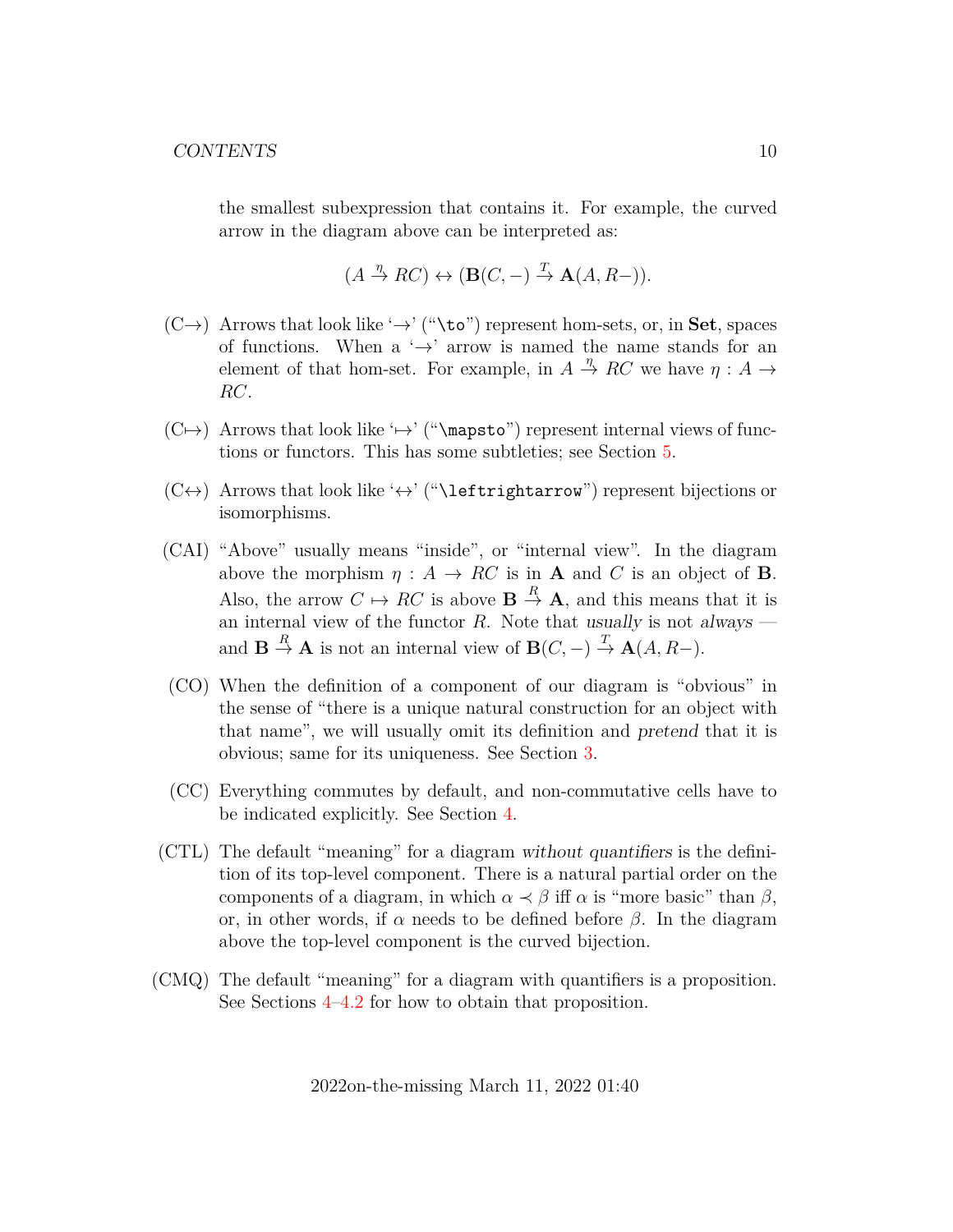- (CAdj) I use shapes based on my way of drawing adjunctions whenever possible. I like adjunctions so much that when I want to explain Category Theory to someone who knows just a little bit of Maths I always start by the adjunction  $(\times B)$   $\neg$  ( $B\rightarrow$ ) of Section [5.4;](#page-24-0) I always draw it in a canonical way, with the left adjoint going left, the right adjoint going right, and the morphisms going down. In Proposition 1 of [\[CWM,](#page-60-2) Section III.2 the map  $\eta$  is a universal arrow, and someone who learns adjunctions first sees the unit maps  $\eta : A \to (B \to (A \times B))$  as the first examples of universal arrows — so that's why the upper part of the diagram above is drawn in this position.
- (CYo) I use shapes based on my way of drawing the Yoneda Lemma whenever possible. Look at the sections [7–](#page-35-0)[7.3](#page-39-0) and [8.4–](#page-44-0)[8.6:](#page-47-0) the upper parts of their diagrams look like parts of adjunctions, but the other parts do not. For example, I draw "The functor  $U : \mathbf{Ring} \to \mathbf{Set}$  is representable" as:



- (CDT) A diagram acts a dictionary of default types for symbols. See sec[.6.5.](#page-32-0)
- (CIA) Default types allow us to use indefinite articles in a precise way. An example: we have  $\eta$ : Hom<sub>A</sub> $(A, RC)$ , so "an  $\eta$ " means "an element of  $Hom_{\mathbf{A}}(A, RC)$ ". See sec[.6.6.](#page-32-1)
- (COT) We use a notation as close to the original text as possible, especially when we are trying to draw the missing diagrams for some existing text. If we were drawing the missing diagrams for the Proposition 1 of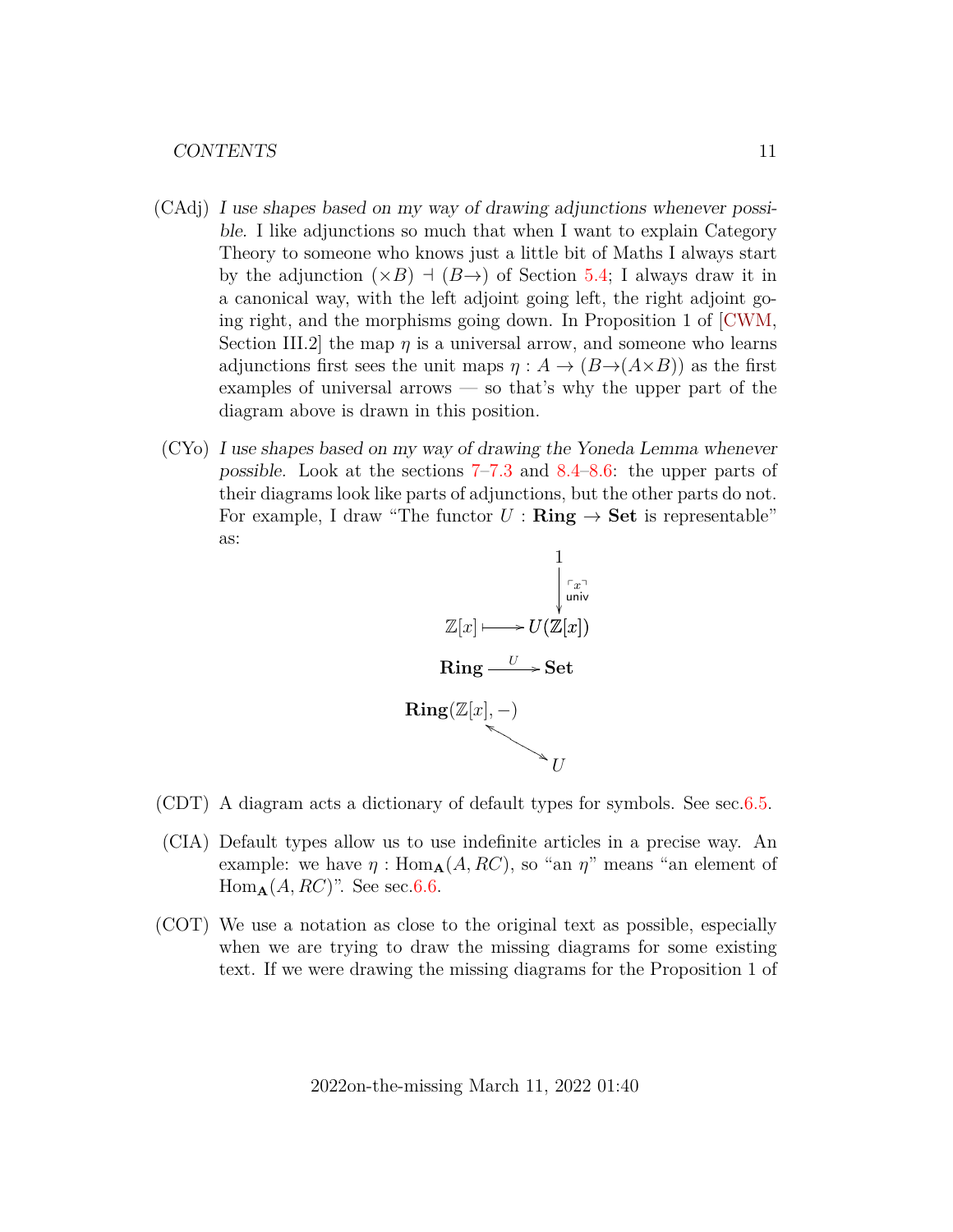[\[CWM,](#page-60-2) Section III.2] our diagram would be this:



but I hate Mac Lane's choice of letters, so I decided to use another notation here.

- (CSk) Suppose that we have a piece of text say, a paragraph  $P$  and we want to reconstruct the "missing diagram"  $D$  for  $P$ . Ideally this  $D$ should be a "skeleton" for  $P$ , in the sense that it should be possible to reconstruct the ideas in  $P$  from the diagram  $D$  using very few extra hints; see [\[IDARCT,](#page-61-1) sec.12].
- (CTT) Our diagrams should be close to Type Theory: it should be possible to use them as a scaffolding for formalizing our text in (pseudocode for) a proof assistant.
- (CFSh) The image by a functor of a diagram  $D$  is drawn with the same shape as D.
- (CISh) The internal view of a diagram  $D$  is drawn with the same shape as  $D$ , modulo duplications — see section [5.](#page-19-0)
- (CPSh) A particular case of a diagram D is drawn with the same shape as  $D$ .
- (CNSh) A translation of a diagram  $D$  to another notation is drawn with the same shape as D.

The conventions (CD)–(CMQ) and (CFSh)–(CNSh) all appear in diagrams in [\[MacLaneNotes\]](#page-62-2), [\[Freyd76\]](#page-61-3), [\[FS90\]](#page-61-4), [\[Tay99\]](#page-64-0), [\[Riehl\]](#page-63-3), [\[Leinster\]](#page-62-3), but very few of them are spelled out explicitly, and the idea of "same shape" is never stressed. See [\[NG14,](#page-62-4) p.179] for a neat example of "substitution produces something with the same shape" and [\[Penrose\]](#page-63-4) for a language for drawing diagrams from high-level specifications in which it may be possible to implement the rules about "same shape".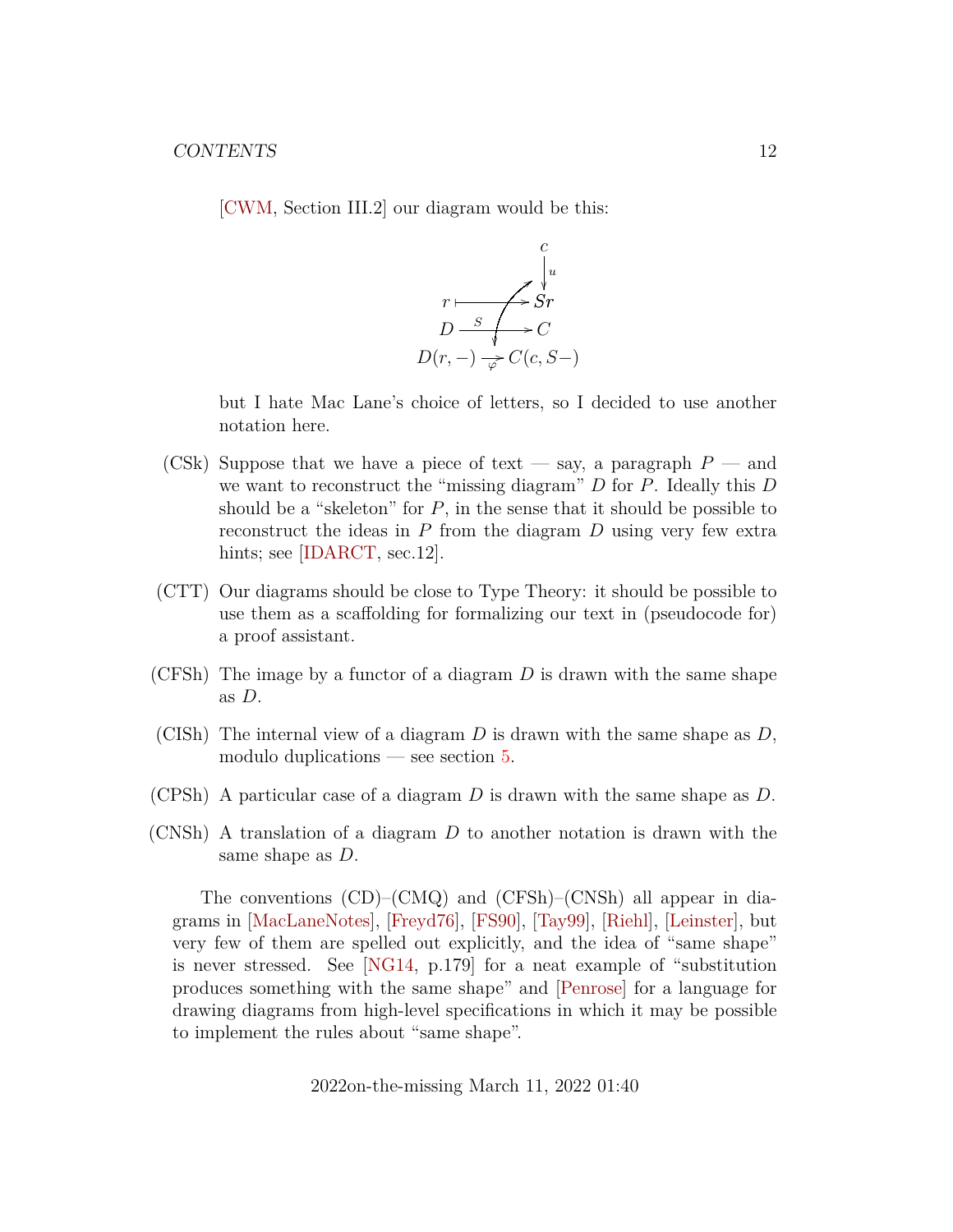#### CONTENTS 13

The other conventions may be new, but remember from the introduction that most of the work on diagrammatic languages lies below the threshold of publishability... so conventions corresponding to those may be folklore knowledge in groups that I don't have contact with yet.

The convention (COT) is obvious in retrospect, but giving a name to it saved me from my tendency to invent new notations. The conventions (CDT) and (CIA) replace the idea of downcasings from [\[IDARCT,](#page-61-1) sec.3], that didn't work well. Sections [8–](#page-41-0)[8.12](#page-57-0) show how to add new conventions to DL, and sec[.8.3](#page-43-0) shows that we can add a bad convention and mark it as a temporary hack.

There are many notations for Type Theory. To make this chapter more readable in the convention (CTT) I will use a pseudocode that is halfway between standard mathematical notation and Agda; the companion paper [\[Och22\]](#page-63-5) will show how to translate it to real Agda (with the library [\[HC20\]](#page-61-5)).

Most texts on CT use diagrams to prove theorems. Here will use them to understand theorems, and to translate between languages. Our approach can be seen as an extension of [\[Gan13\]](#page-61-6) to Category Theory; see also [\[JIB22\]](#page-61-7), that is a recent book that follows many of the ideas in [\[Gan13\]](#page-61-6).

## <span id="page-12-0"></span>**3 Finding "the" object with a given name**

One of the books that I tried to read when I was starting to learn Category Theory was Mac Lane's [\[CWM\]](#page-60-2). It is written for readers who know a lot of mathematics and who can follow some steps that it treats as obvious. I was not (yet) a reader like that, but I wanted to become one.

There is one specific thing that [\[CWM\]](#page-60-2) does pretending that it is obvious that I found especially fascinating. It "defines" functors by describing their actions on objects, and it leaves to the reader the task of discovering their actions on morphisms. Let's see how to find these actions on morphisms.

A functor  $F: \mathbf{A} \to \mathbf{B}$  has four components:

$$
F=(F_0,F_1,\mathsf{respids}_F,\mathsf{respcomp}_F).
$$

They are its action on objects, its action on morphisms, the assurance that it takes identity maps to identity maps, and the assurance that it respects compositions. When Mac Lane says this,

Fix a set B. Let  $(\times B)$  denote the functor that takes each set A to  $A \times B$ .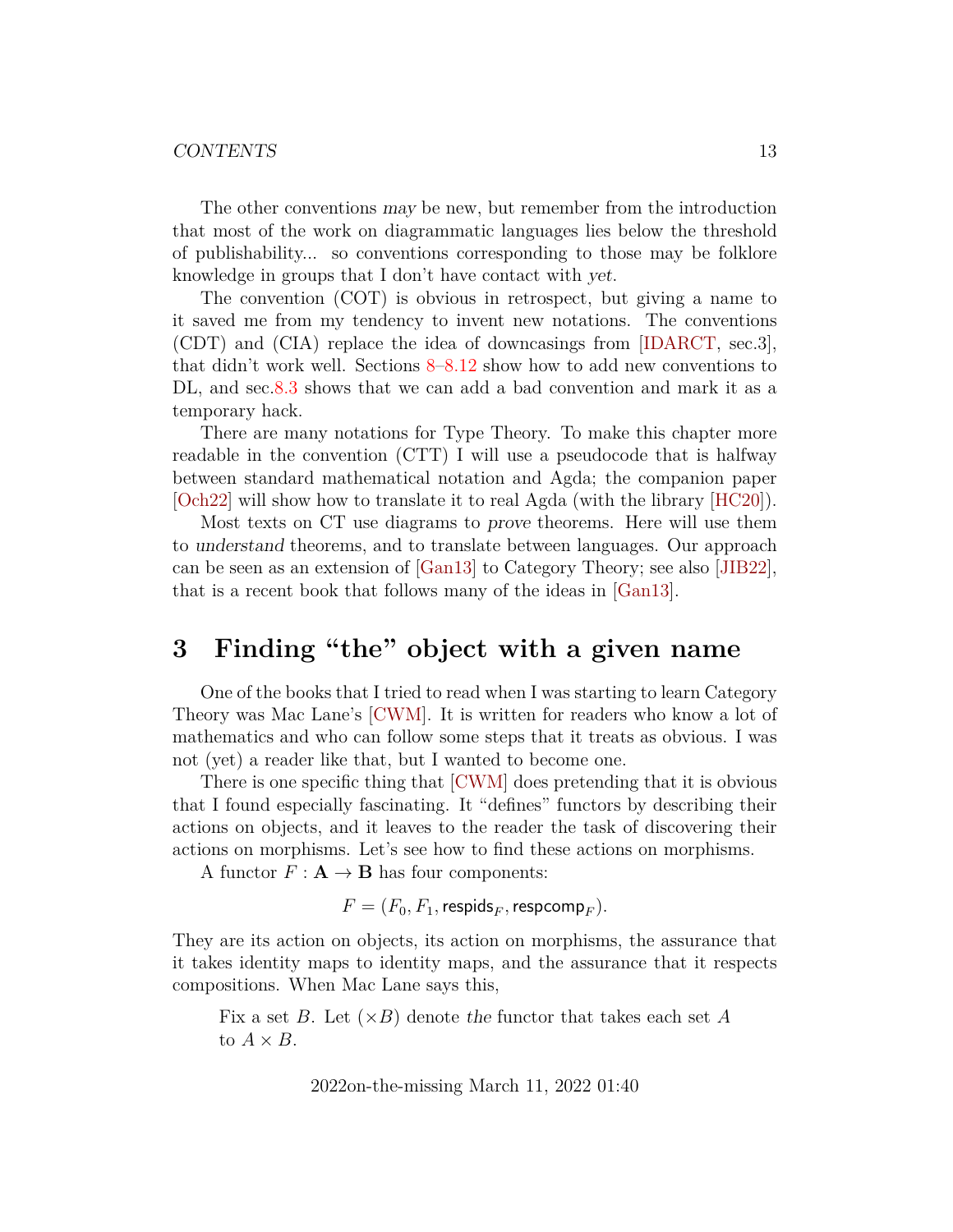#### CONTENTS 14

he is saying that  $(\times B)_0 A = A \times B$ , or, more precisely, this:

$$
(\times B)_0 := \lambda A. A \times B
$$

The "the" in the expression "Let  $(\times B)$  denote the functor..." implies that the precise meaning of  $(\times B)_1$  is easy to find, and that it is easy to prove respids<sub>( $\times B$ )</sub> and respcomp<sub>( $\times B$ )</sub>.

If  $\hat{f} : A' \to A$  then  $(\times B)_1 f : (\times B)_0 A' \to (\times B)_0 A$ . We know the name of the image morphism,  $(\times B)_1 f$ , and its type,

$$
(\times B)_{1}f : A' \times B \to A \times B,
$$

and it is implicit that there is an "obvious" natural construction for this  $(\times B)_1 f$  from f. A natural construction is — TA-DAAAA!!! — a  $\lambda$ -term, so we are looking for a term of type  $A' \times B \to A \times B$  that can be constructed from  $f : A' \rightarrow A$ .

In a big diagram:

$$
\frac{[p:A'\times B]^1}{\pi p:A'} \quad f:A'\to A \quad [p:A'\times B]^1
$$
\n
$$
\frac{f(\pi p):A}{\pi' p:B}
$$
\n
$$
\frac{f(XB)_1 f:A'\times B\to A\times B}{\pi' p:B}
$$
\n
$$
\Rightarrow \quad \frac{(p:A'\times B)^1}{\pi' p:B}(f(\pi p),\pi' p):A\times B\to A\times B
$$

A double bar in a derivation means "there are several omitted steps here", and sometimes a double bar suggests that these omitted steps are obvious. The derivation on the left says that there is an "obvious" way to build a  $(\times B)_1 f : A' \times B \to A \times B$  from a "hypothesis"  $f : A' \to A$ . If we expand its double bar we get the tree at the right, that shows that the "precise meaning" for  $(\times B)$ <sub>1</sub>f is  $(\lambda p:A' \times B.(f(\pi p), \pi' p))$ . More formally (and erasing a typing),

$$
(\times B)_1 := \lambda f.(\lambda p.(f(\pi p), \pi' p)).
$$

The expansion of the double bar above becomes something more familiar if we translate the trees to Logic using Curry-Howard:

$$
\frac{[P \wedge R]^1}{P} \xrightarrow{P \to Q} \frac{[P \wedge R]^1}{R}
$$
\n
$$
\frac{P \to Q}{P \wedge R \to Q \wedge R} \Rightarrow \frac{Q \wedge R}{P \wedge R \to Q \wedge R} 1
$$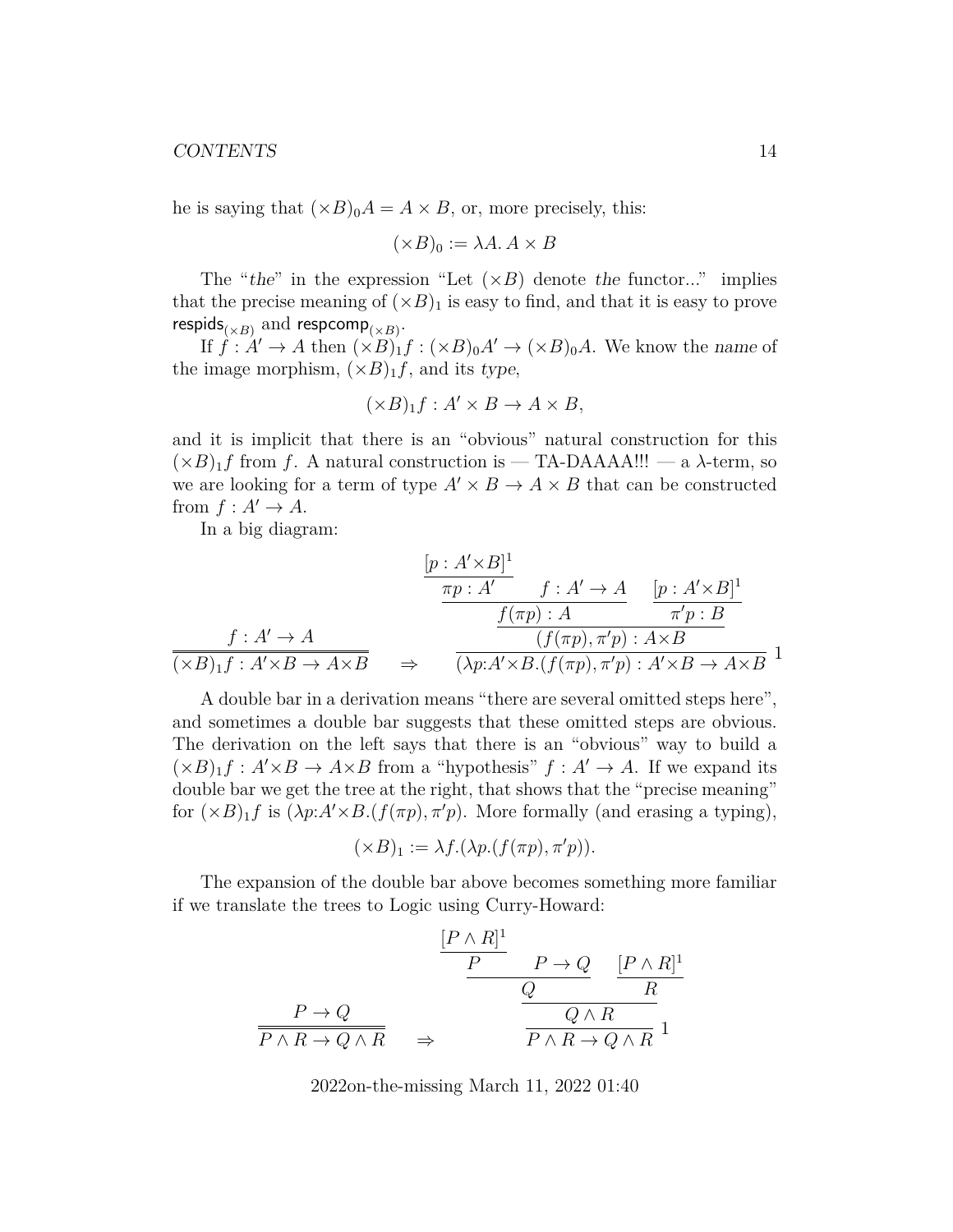We obtain the tree at the right by proof search.

Let's give a name for the operation above that obtained a term of type  $A' \times B \to A \times B$ : we will call that operation term search, or, as it is somewhat related to type inference, term inference.

Term search may yield several different construction and trees, and so several non-equivalent terms of the desired type. When Mac Lane says "the functor  $(\times B)$ " he is indicating that:

- a term for  $(\times B)_1$  is easy to find (note that we use the expression "a precise meaning for  $(\times B)_1$ "),
- all other natural constructions for something that "deserves the name"  $(\times B)_1$  yield terms equivalent to that first, most obvious one,
- proving respids<sub>( $\times B$ )</sub> and respcomp<sub>( $\times B$ )</sub> is trivial.

In many situations we will start by just the name of a functor, as the " $(\times B)$ " in the example above, and from that name it will be easy to find the "precise meaning" for  $(\times B)_0$ , and from that the "precise meaning" for  $(\times B)_1$ , and after that proofs that respids<sub>( $\times B$ )</sub> and respcomp<sub>( $\times B$ )</sub>. We will use the expression "...deserving the name..." in this process — terms for  $(\times B)_0$ ,  $(\times B)_1$ , respids<sub>( $\times B$ )</sub>, and respcomp<sub>( $\times B$ )</sub> "deserve their names" if they obey the expected constraints.

For a more thorough discussion see [\[IDARCT\]](#page-61-1).

These ideas of "finding a precise meaning" and "finding (something) deserving that name" can also be applied to morphisms, natural transformations, isomorphisms, and so on.

In Section [7.2](#page-36-0) we will see how to find natural constructions for the two directions of the bijection in the Basic Example — or how the expand the double bars in the two derivations here:

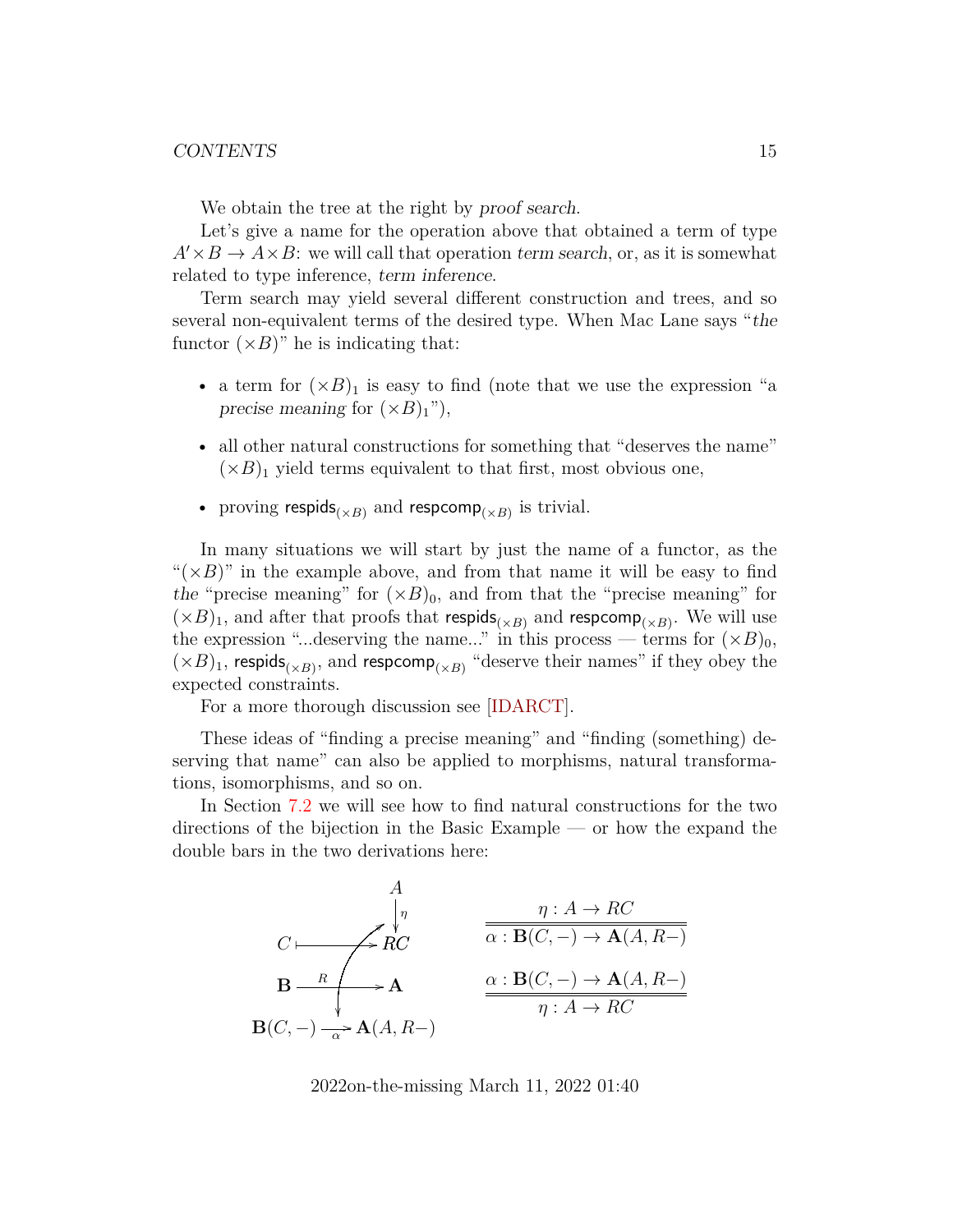I am not aware of any papers or books on CT that discuss how to (re)construct a functor from its action on objects or from its name, but Agda has a tool that can be used for that: look for the section on "Automatic Proof Search" in [\[AgdaMan\]](#page-59-0).

## <span id="page-15-0"></span>**4 Freyd's diagrammatic language**

In [\[Freyd76\]](#page-61-3) Peter Freyd presents a very nice diagrammatic language that can be used to express some definitions from Category Theory. For example, this is the statement that a category has all equalizers:

∀ A B <sup>f</sup> / g ? / ∃ A B <sup>f</sup> / g E A <sup>e</sup> ? / / ∀ A B <sup>f</sup> / g E A <sup>e</sup> ? / / X h ❄ ❄ ❄ ❄ ❄ ❄ ❄ ∃! A B <sup>f</sup> / g E A <sup>e</sup> ? / / X h ❄ ❄ ❄ ❄ ❄ ❄ ❄ E k 

All cells in these diagrams commute by default, and non-commuting cells have to be indicated with a '?'. Each vertical bar with a  $\forall$ ' above it means "for all extensions of the previous diagram to this one such that everything commutes"; a vertical bar with a '∃!' above it means "there exists a unique extension of the previous diagram to this one such that everything commutes", and so on. See the scan in [\[Freyd76\]](#page-61-3) for the basic details of how to formalize these diagrams, and the book [\[FS90,](#page-61-4) p.28 onwards], for tons of extra details, examples, and applications.

Let's call the subdiagrams of a diagram like the one above its "stages". Its stage 0 is empty, its stage 1 has two objects and two arrows, its last stage has four objects and five arrows, and the quantifiers separating the stages are  $Q_1 = \forall, Q_2 = \exists, Q_3 = \forall, Q_4 = \exists!$ . They are structured like this:

$$
S_0 \begin{array}{c} Q_1 & Q_2 & Q_3 & Q_4 \\ & S_1 & S_2 & S_3 & S_4 \end{array}
$$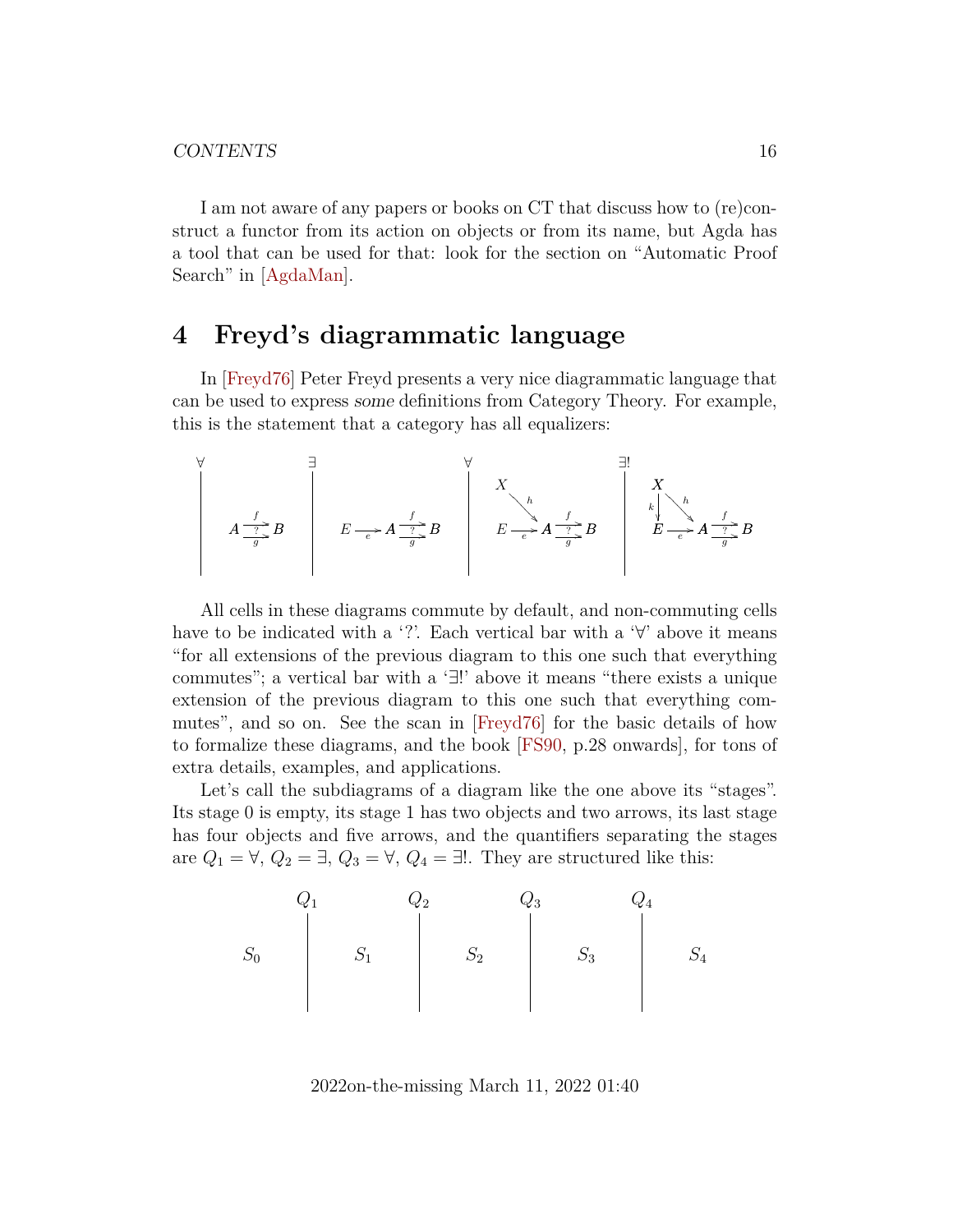#### CONTENTS 17

I was not very good at drawing all stages separately — it was boring, it took me too long, and I often got distracted and committed errors — so I started to play with extensions of that diagrammatic language.

## <span id="page-16-0"></span>**4.1 Adding quantifiers**

Here is a simple way to draw all stages at once. We start from a diagram for the "last stage with quantifiers", that we will call  $LSQ$ :



We can recover all the stages and quantifiers from it. The numbered quantifiers in it are  $\forall_1$ ,  $\exists_2$ ,  $\forall_3$ , and  $\exists!_4$ . The highest number in them is 4, so we set  $n = 4$  (*n* is the index of the last stage), and we set "stage 4 with quantifiers",  $SQ_4$ , to  $LSQ$ . To obtain the  $SQ_3$  from  $SQ_4$  we delete all nodes an arrows in  $SQ_4$  that are annotated with a ' $\exists!_4$ '; to obtain  $SQ_2$  from  $SQ_3$ we delete all nodes an arrows in  $SQ_3$  that are annotated with a ' $\forall$ <sub>3</sub>', and so on until we get a diagram  $SQ_0$ , that in this example is empty. To obtain each  $S_k$  — a stage in the original diagrammatic language from Freyd, that doesn't have quantifiers — from the corresponding  $SQ_k$  we treat all the quantifiers in  $SQ_k$  as mere annotations, and we erase them; for example,  $\exists_2 e$  becomes 'e', and  $\forall_1 A$  becomes A. To obtain the quantifiers  $Q_1, Q_2, Q_3, Q_4$  that are put in the vartical bars that separate the stages, we just assign  $\forall_1$ ,  $\exists_2$ ,  $\forall_3$ , and  $\exists!_4$  to them, without the numbers in the subscripts.

Bonus convention: when the quantifiers in a diagram are just '∀'s and '∃!'s without subscripts the '∀'s are to be interpreted as '∀1' and the '∃!'s as '∃!2's.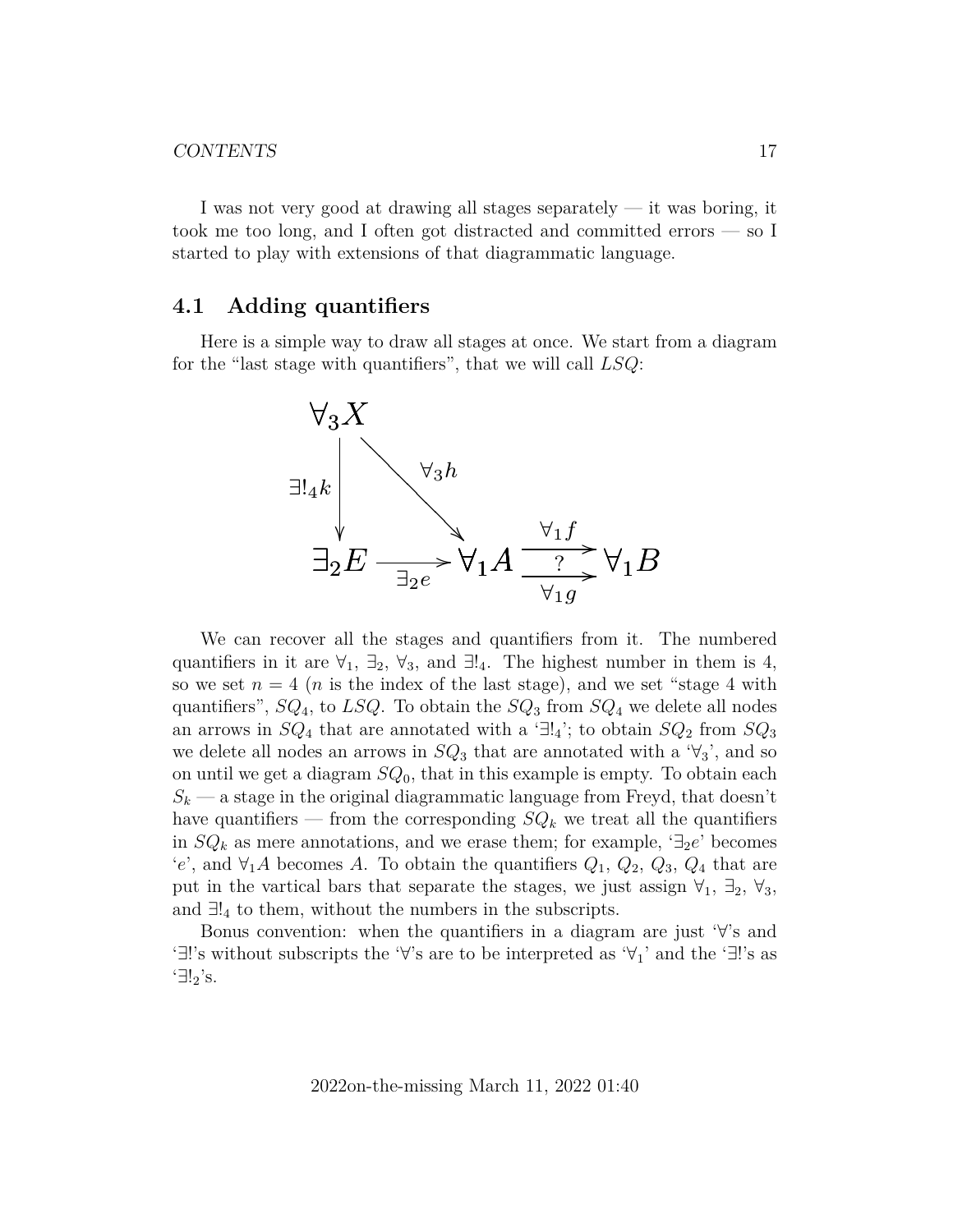#### <span id="page-17-0"></span>**4.2 Adding functors**

Freyd's language can't represent functors — in the sense of diagrams like the ones in  $\sec 5.2$  — and I wanted to use it to draw the missing diagrams for definitions involving functors, so I had to extend it again.

Let me use an example to discuss this. This is the definition of universal arrow in [\[CWM,](#page-60-2) p.55], including the original diagram, modulo change of letters:

**Definition.** If  $R : \mathbf{B} \to \mathbf{A}$  is a functor and A an object of **A**, a universal arrow from A to R is a pair  $(B, \eta)$  consisting of an object B of B and and arrow  $\eta : A \to RB$  of A such that to every pair  $(B', g)$  with B' an object of **B** and  $g : A \rightarrow RB'$ an arrow of **A**, there is a unique arrow  $f : B \to B'$  of **B** with  $Rf \circ \eta = g$ . In other words, every arrow h to R factors uniquely through the universal arrow  $\eta$ , as in the commutative diagram:

$$
A \xrightarrow{\eta} RB \qquad B
$$
  
||  

$$
A \xrightarrow{\eta} RB', \qquad B'
$$
  

$$
A \xrightarrow{g} RB', \qquad B'.
$$

The definition itself goes only up to the "with  $Rf \circ \eta = g$ .", so let me ignore the part starting from "In other words", and draw a better "missing diagram" for the definition:

$$
\begin{array}{c}\n \begin{array}{c}\n \stackrel{\text{def}}{\\ \hline\n \end{array}\n \end{array}\n \begin{array}{c}\n \stackrel{\text{def}}{\\ \hline\n \end{array}\n \end{array}\n \begin{array}{c}\n \stackrel{\text{def}}{\\ \hline\n \end{array}\n \begin{array}{c}\n \stackrel{\text{def}}{\\ \hline\n \end{array}\n \end{array}\n \begin{array}{c}\n \stackrel{\text{def}}{\\ \hline\n \end{array}\n \begin{array}{c}\n \stackrel{\text{def}}{\\ \hline\n \end{array}\n \begin{array}{c}\n \stackrel{\text{def}}{\\ \hline\n \end{array}\n \end{array}\n \begin{array}{c}\n \stackrel{\text{def}}{\\ \hline\n \end{array}\n \begin{array}{c}\n \stackrel{\text{def}}{\\ \hline\n \end{array}\n \begin{array}{c}\n \stackrel{\text{def}}{\\ \hline\n \end{array}\n \end{array}\n \begin{array}{c}\n \stackrel{\text{def}}{\\ \hline\n \end{array}\n \begin{array}{c}\n \stackrel{\text{def}}{\\ \hline\n \end{array}\n \begin{array}{c}\n \stackrel{\text{def}}{\\ \hline\n \end{array}\n \begin{array}{c}\n \stackrel{\text{def}}{\\ \hline\n \end{array}\n \begin{array}{c}\n \stackrel{\text{def}}{\\ \hline\n \end{array}\n \begin{array}{c}\n \stackrel{\text{def}}{\\ \hline\n \end{array}\n \begin{array}{c}\n \stackrel{\text{def}}{\\ \hline\n \end{array}\n \begin{array}{c}\n \stackrel{\text{def}}{\\ \hline\n \end{array}\n \begin{array}{c}\n \stackrel{\text{def}}{\\ \hline\n \end{array}\n \begin{array}{c}\n \stackrel{\text{def}}{\\ \hline\n \end{array}\n \begin{array}{c}\n \stackrel{\text{def}}{\\ \hline\n \end{array}\n \begin{array}{c}\n \stackrel{\text{def}}{\\ \hline\n \end{array}\n \begin{array}{c}\n \stackrel{\text{def}}{\\ \hline\n \end{array}\n \begin{array}{c}\n \stackrel{\text{def}}{\\ \hline\n \end{array}\n \begin{array}{c}\n \stackrel{\text{def}}{\\ \hline\n \end{array}\n \begin{array}{c}\n \stackrel{\text{def}}{\\ \hline
$$

This diagram is quite close to being a skeleton for the definition of universal arrow. It can be interpreted as a proposition, and the only extra hint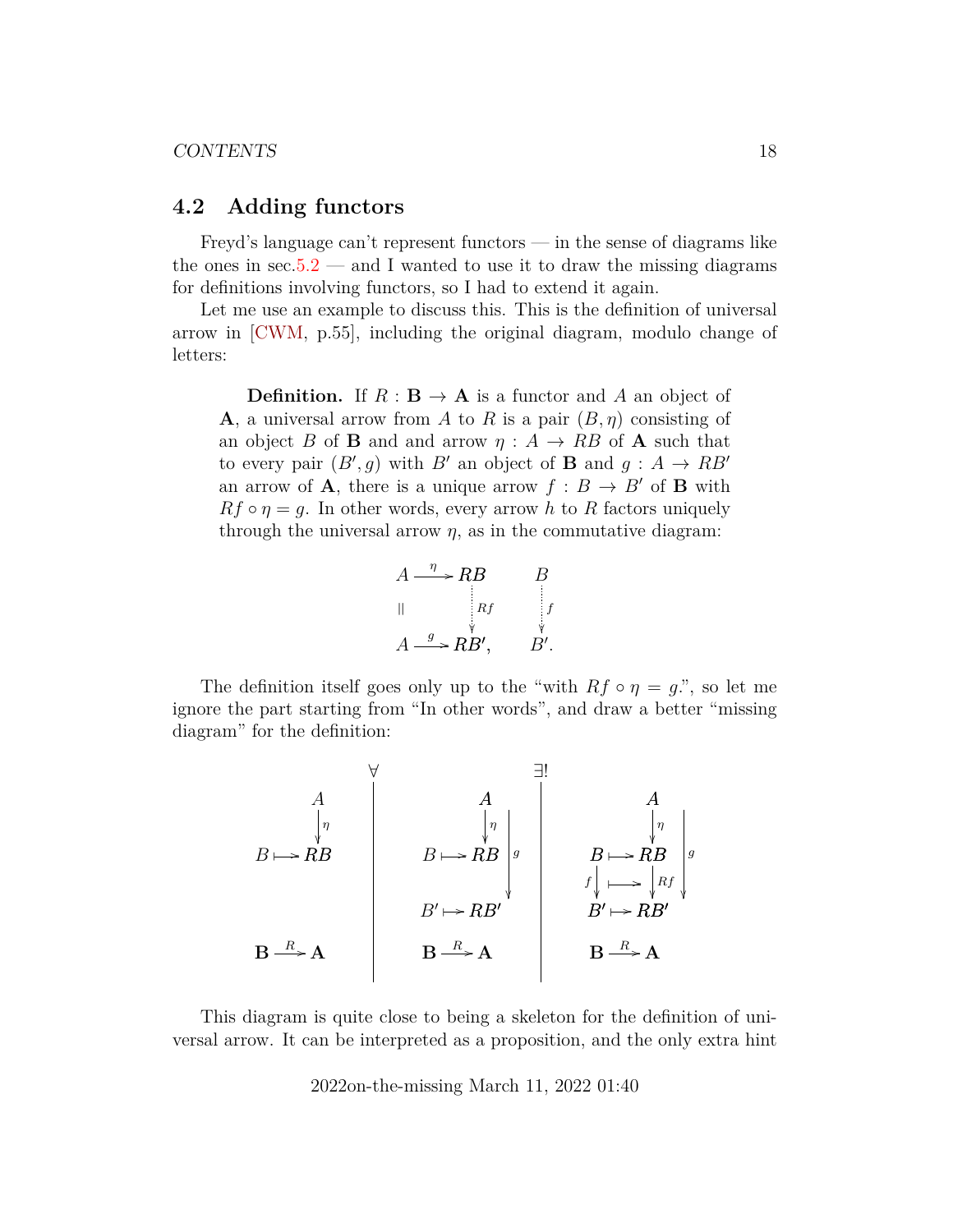that we need is that "universalness" for the arrow  $\eta$  corresponds to the truth of that proposition. Here's how to extract the proposition from it:

In a context where: **A** is a category,  
\n**B** is a category,  
\n
$$
R : \mathbf{B} \to \mathbf{A}
$$
,  
\n $A \in \mathbf{A}$ ,  
\n $B \in \mathbf{B}$ ,  
\n $\eta : A \to RB$ ,  
\nfor all  $B' \in \mathbf{B}$  and  
\n $g : A \to RB'$ ,  
\nthere exists a unique  $f : B \to B'$  such that  
\n $Rf \circ \eta = g$ .

To convert that to a definition of universalness we just have to replace the "for all" by " $(B, \eta)$  is a universal arrow for A to R iff for all".

The convention for quantifiers from sec[.4.1](#page-16-0) lets us rewrite the diagram in three stages above as:

$$
A
$$
\n
$$
B \mapsto R B
$$
\n
$$
\exists f \downarrow \longrightarrow R
$$
\n
$$
\forall B' \mapsto R B'
$$
\n
$$
B \xrightarrow{R} A
$$

Also, I noticed that I could omit most typings when they could be inferred from the diagram. I could "formalize" the diagram above as: "in a context where  $(A, B, R, A, B, \eta)$  are as in the diagram above, we say that  $(B, \eta)$ is a universal arrow from A to R when  $\forall (B', g) \exists! f.(Rf \circ \eta = g)$ ". This looked too loaded to be used in public, but it was practical for private notes — and I could even omit the " $Rf \circ \eta = g$ ", as everything commutes by default. In sec[.6.5](#page-32-0) we will see a way to formalize this method for omitting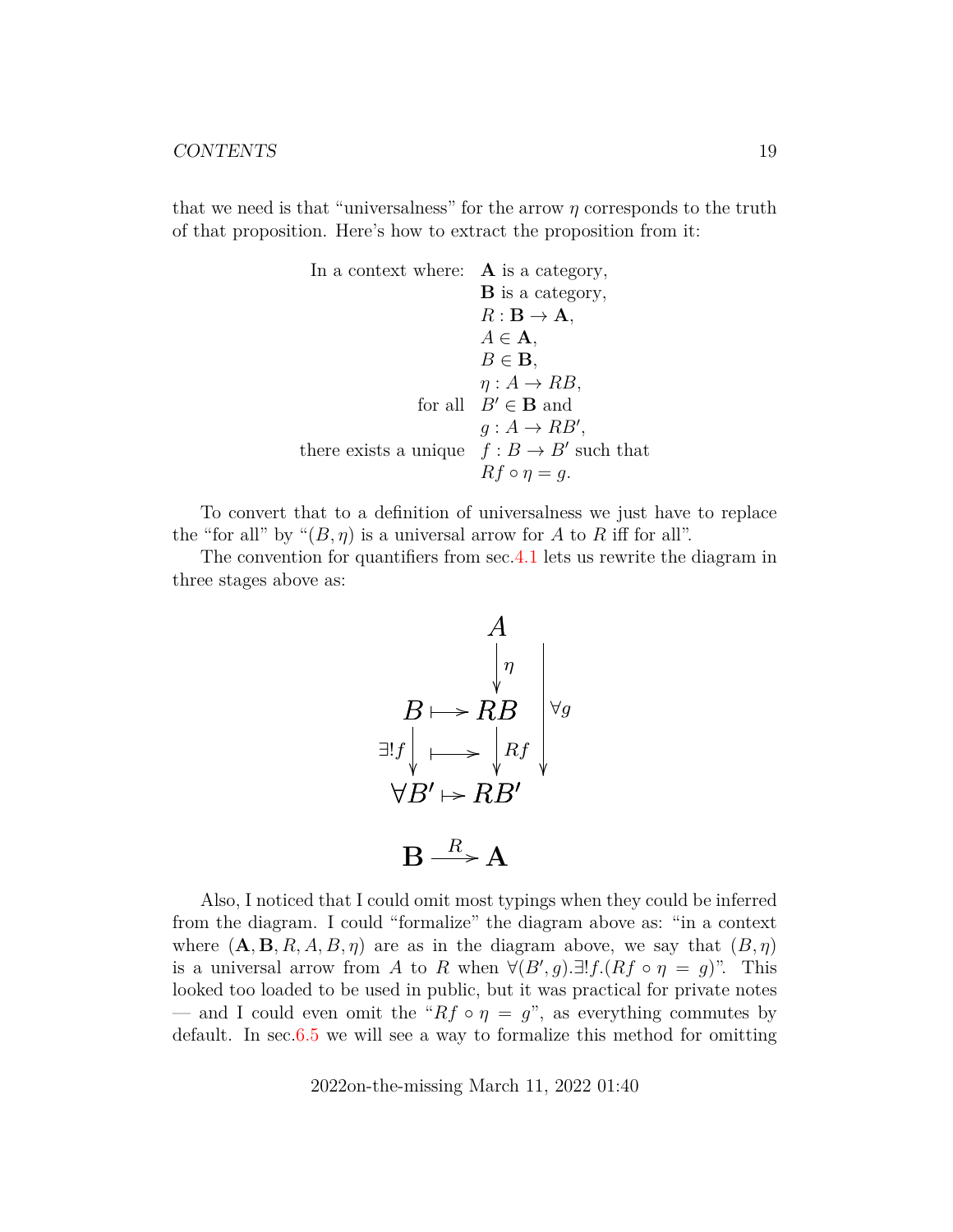#### CONTENTS 20

and reconstructing types, and in sec[.6.6](#page-32-1) we will see a second way to define universalness.

Note that when we erase a node or arrow we also erase everything that depends on it. In the example above  $SQ_2$  has an arrow labeled  $\exists!_2 f$ ; to obtain  $SQ_1$  from  $SQ_2$  we have to erase that arrow, the arrow  $Rf$ , and the arrow  $f \mapsto Rf$  — and to obtain  $SQ_0$  from  $SQ_1$  we have to erase the arrow g, the node B', the node  $RB'$ , and the arrow  $B' \mapsto RB'$ .

## <span id="page-19-0"></span>**5 Internal views**

My favorite way of introducing internal views is with the diagram below:



The parts with the two blobs and ' $\mapsto$ 's between them is based on how I was taught sets and functions when I was a kid; it is an internal view of the  $\mathbb{N} \xrightarrow{\vee} \mathbb{R}$  below it. Not all elements of  $\mathbb{N}$  are shown in the blob-view of  $\mathbb{N}$ , but the ones that are shown are named; compare this with [\[LR03,](#page-62-5) p.2 onwards], in which the elements are usually dots.

The arrow  $n \mapsto \sqrt{n}$  between the blobs shows a generic element of N and its image, and the other ' $\mapsto$ 's are substitution instances of it, like this:

$$
(n \longmapsto \sqrt{n})[n := 2] = (2 \longmapsto \sqrt{2})
$$

In some cases, like  $4 \mapsto 2$ , we write 2 instead of  $\sqrt{4}$  because  $\sqrt{4}$  "reduces to" 2, as explained in the next section.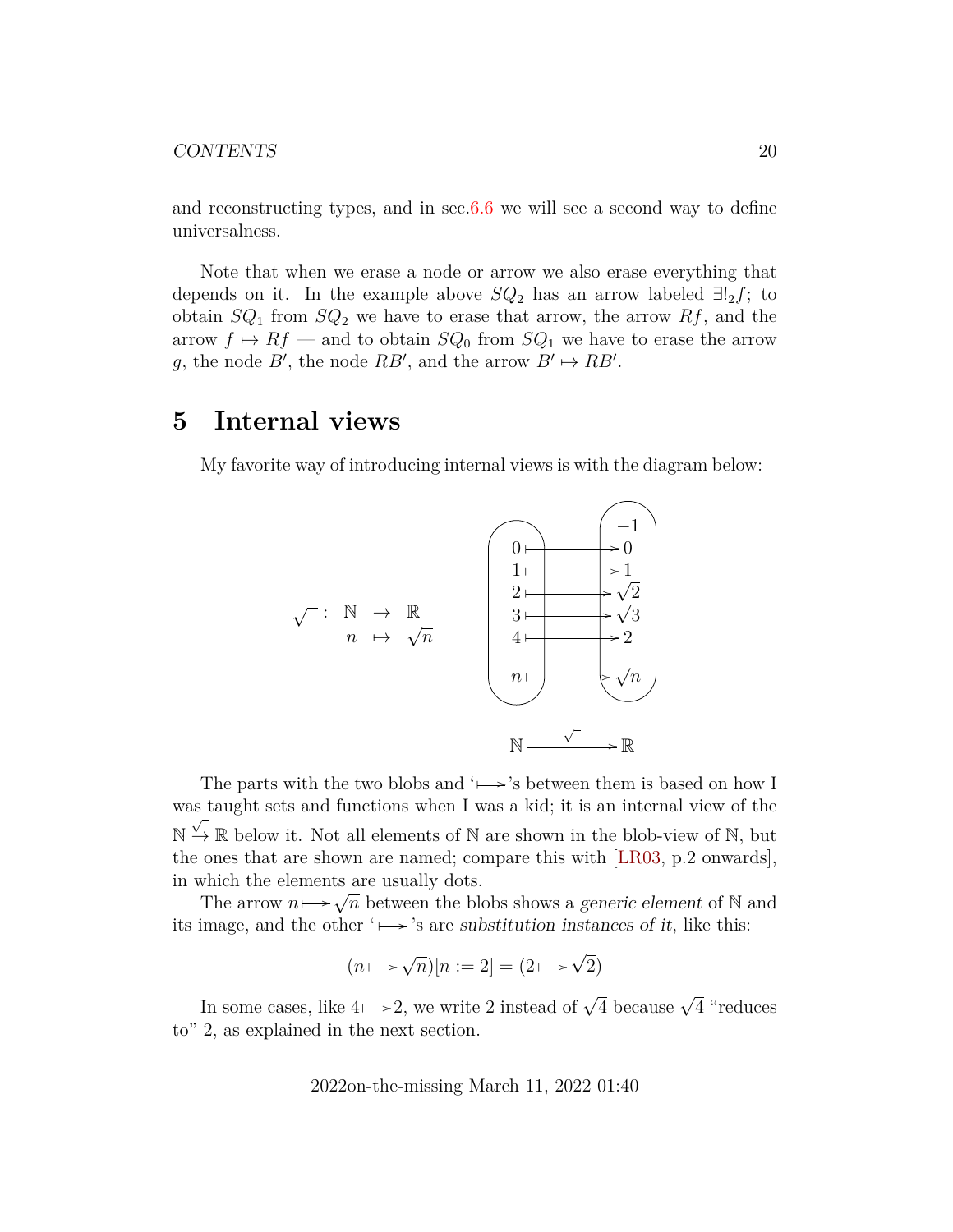#### <span id="page-20-0"></span>**5.1 Reductions**

The convention  $(C \rightarrow)$  says that an arrow  $\alpha \mapsto \beta$  above an arrow  $A \stackrel{f}{\rightarrow} B$ should be interpreted as meaning  $f(\alpha) \rightsquigarrow \beta$ , where ' $\rightsquigarrow$ ' means "reduces to"; snouta be interpreted as meaning  $f(\alpha) \leadsto \beta$ , which standard example is  $\sqrt{4} \leadsto 2$ . In a diagram:

$$
4 \mapsto 2 \quad \sqrt{4} \rightsquigarrow 2
$$
\n
$$
n \mapsto \sqrt{n} \qquad \alpha \mapsto \beta \quad f(\alpha) \rightsquigarrow \beta
$$
\n
$$
N \stackrel{\sqrt{\phantom{0}}}{\longrightarrow} \mathbb{R} \qquad A \stackrel{f}{\longrightarrow} B
$$

The idea of reduction comes from  $\lambda$ -calculus. We write  $\alpha \stackrel{1}{\rightsquigarrow} \beta$  to say that the term  $\alpha$  reduces to  $\beta$  in one step, and  $\alpha \stackrel{*}{\leadsto} \gamma$  to say that there is a finite sequence of one-step reductions that reduce  $\alpha$  to  $\gamma$ . Here we are interested in reduction in a system with constants, in which for example (  $\sqrt{(4)} \overset{1}{\rightsquigarrow} 2.$ 

Here is a directed graph that shows all the one-step reductions starting from  $g(2+3)$ , considering  $g(a) = a \cdot a + 4$ :



Note that all reductions sequences starting from  $q(2+3)$  terminate at the same term,  $29$  — "the term  $g(2+3)$  is strongly normalizing" —, and reduction sequences from  $g(2+3)$  may "diverge" but they "converge" later — this is the "Church-Rosser Property", a.k.a. "confluence".

A good place to learn about reduction in systems with constants is [\[SICP\]](#page-64-1).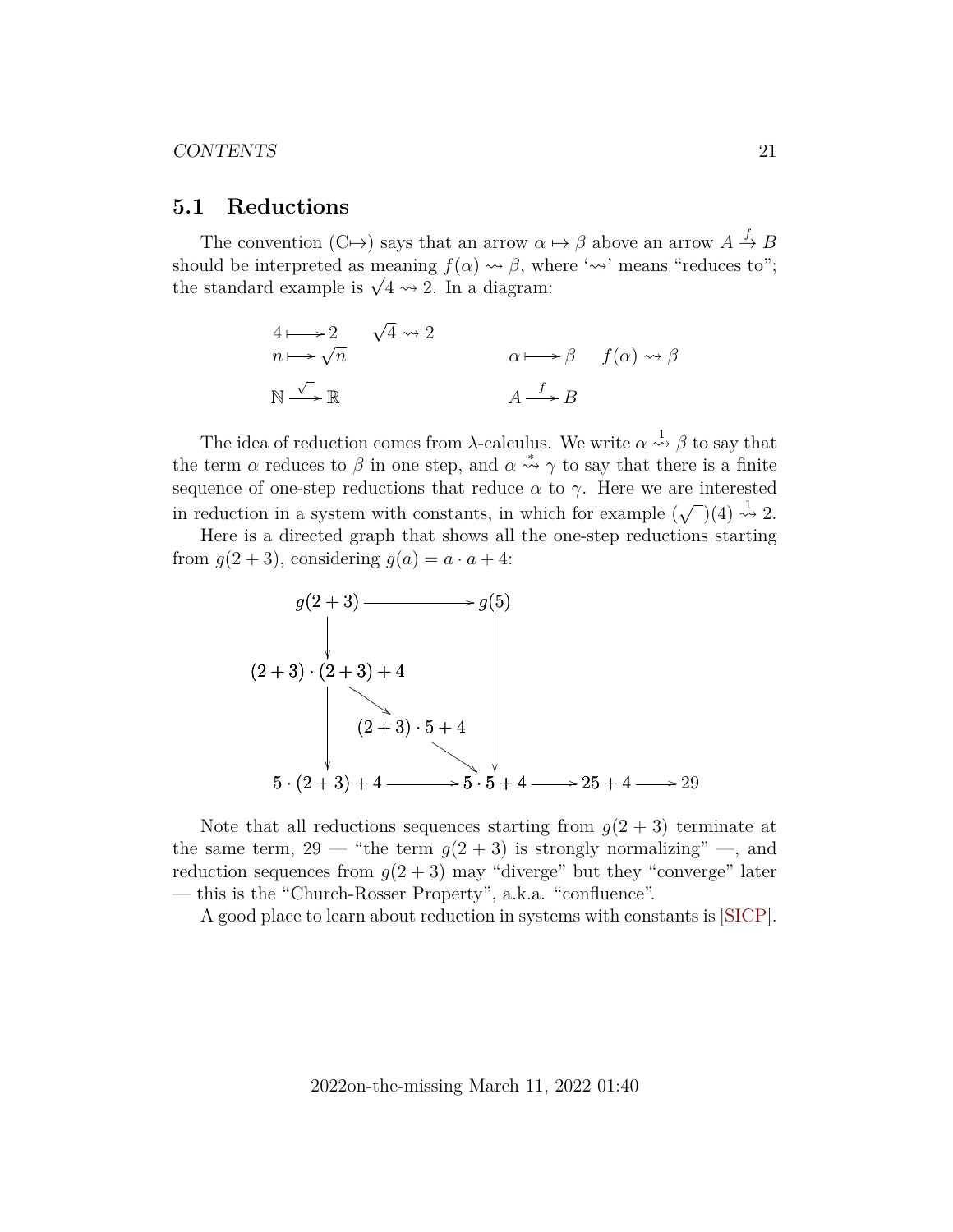#### <span id="page-21-0"></span>**5.2 Functors**

By the convention (CFSh) the image of the diagram above  $\bf{A}$  in the diagram below — remember that above usually means inside —



is a diagram with the same shape over B. We draw it like this:



In this case we don't draw the arrows like  $A_1 \mapsto FA_1$  because there would be too many of them — we leave them implicit.

We say that the diagram above is an internal view of the functor  $F$ . To draw the internal view of the functor  $F: \mathbf{A} \to \mathbf{B}$  we start with a diagram in A that is made of two generic objects and a generic morphism between them. We get this:

$$
C \longmapsto FC
$$
  
\n
$$
g \downarrow \longrightarrow \downarrow Fg
$$
  
\n
$$
D \longmapsto FD
$$
  
\n
$$
A \xrightarrow{F} B
$$

Compare this with the diagram with blob-sets in Section  $\overline{5}$ , in which the  $n \mapsto \sqrt{n}$  says where a generic element is taken.

Any arrow of the form  $\alpha \mapsto \beta$  above a functor arrow  $\mathbf{A} \stackrel{F}{\to} \mathbf{B}$  is interpreted as saying that F takes  $\alpha$  to  $\beta$ , or, in the terminology of the section [5.1,](#page-20-0) that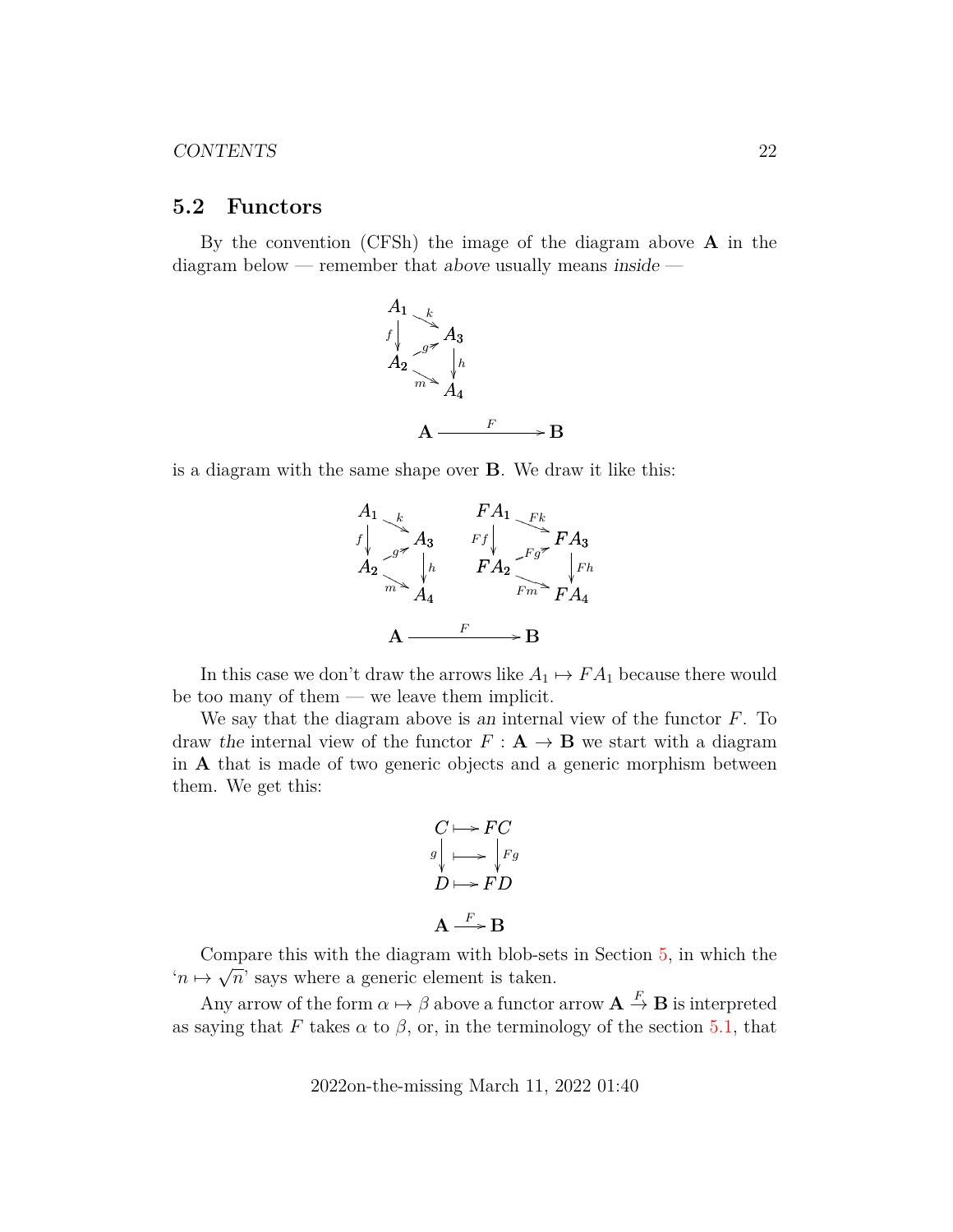Fα reduces to  $β$ . So this diagram

$$
B \longmapsto A \times B
$$
  
\n
$$
f \downarrow \longrightarrow \downarrow \lambda_{P} \cdot (\pi_{P}, f(\pi'_{P}))
$$
  
\n
$$
C \longmapsto A \times C
$$
  
\nSet  $\xrightarrow{(A \times )} \text{Set}$ 

defines  $(A \times)$  as:

$$
(A\times)0 := \lambda B. A \times B,(A\times)1 := \lambda f.\lambda p.(\pi p, f(\pi' p)).
$$

In this case we can also use internal views of  $(A \times)$  to define  $(A \times)$ <sub>1</sub>:

$$
B \mapsto A \times B \qquad (a, b) \qquad p
$$
  
\n
$$
f \downarrow \longrightarrow \downarrow (A \times) f \qquad \downarrow \qquad \downarrow
$$
  
\n
$$
C \longmapsto A \times C \qquad (a, f(b)) \qquad (\pi p, f(\pi' p))
$$
  
\nSet  $\xrightarrow{(A \times)} \text{Set}$ 

## <span id="page-22-0"></span>**5.3 Natural transformations**

Suppose that we have two functors  $F, G : A \rightarrow B$  and a natural transformation  $T : F \to G$ . A first way to draw an internal view of T is this:



If we start with a morphism  $h: C \to D$  in **A**, like this,

$$
\begin{array}{c}\nC \\
h\n\end{array}
$$
\n
$$
\mathbf{A} \frac{F}{\overline{G}} \mathbf{B}
$$

2022on-the-missing March 11, 2022 01:40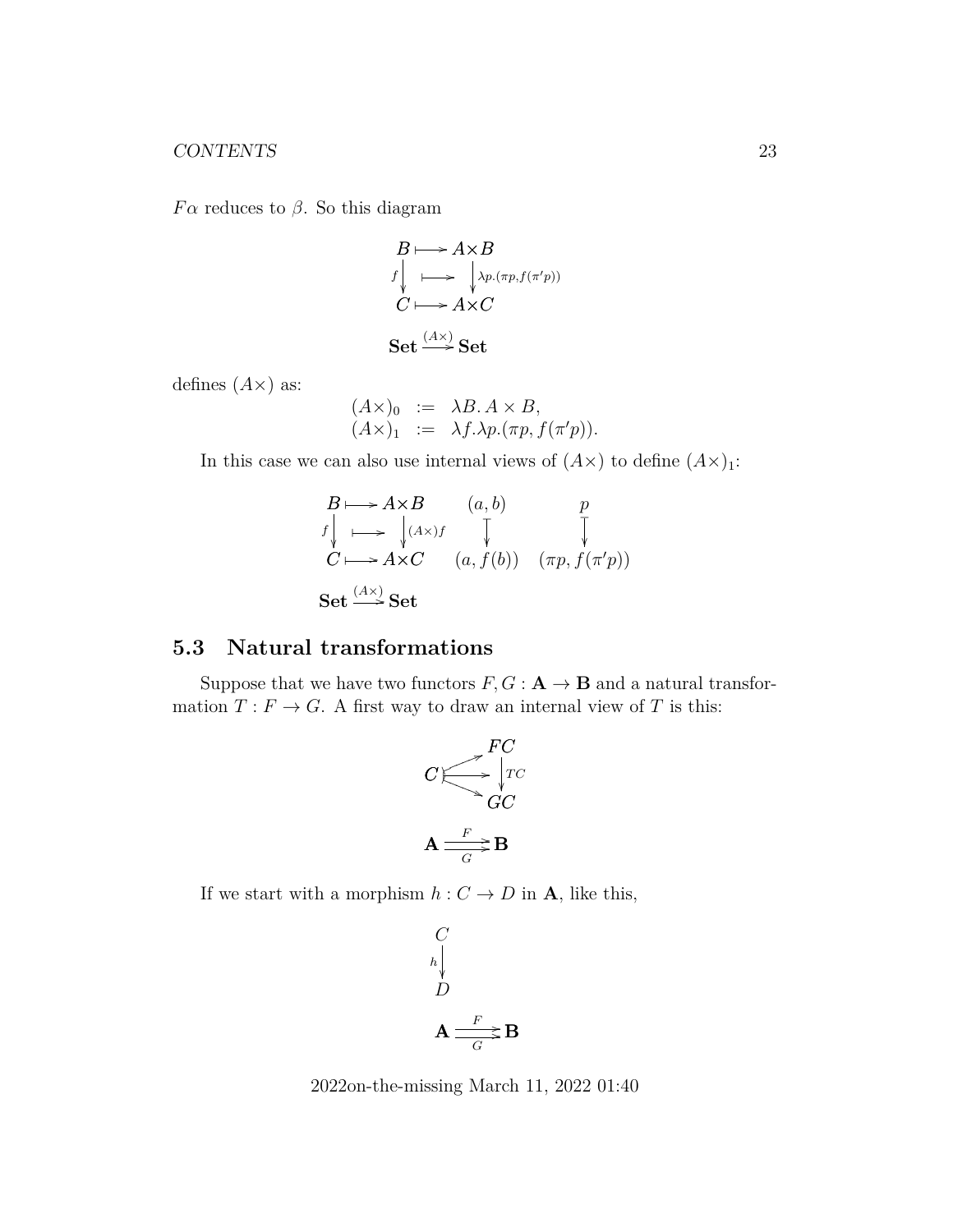the convention (CFSh) would yield an image of h by  $F$  and another by  $G$ , and we can draw the arrows  $TC$  and  $TD$  to obtain a commuting square in  $\mathbf{B}$ :



This way of drawing internal views of natural transformations yields diagrams that are too heavy, so we will usually draw them as just this:

$$
\begin{array}{ccc}\nC & FC \xrightarrow{TC} GC \\
h & Fh & \downarrow \\
D & FD & \downarrow \\
F & \uparrow D & \downarrow \\
F & \downarrow & \downarrow \\
F & \downarrow & \downarrow \\
F & \downarrow & \downarrow \\
F & \downarrow & \downarrow \\
F & \downarrow & \downarrow \\
F & \downarrow & \downarrow \\
F & \downarrow & \downarrow \\
F & \downarrow & \downarrow \\
F & \downarrow & \downarrow \\
F & \downarrow & \downarrow \\
F & \downarrow & \downarrow \\
F & \downarrow & \downarrow \\
F & \downarrow & \downarrow \\
F & \downarrow & \downarrow \\
F & \downarrow & \downarrow \\
F & \downarrow & \downarrow \\
F & \downarrow & \downarrow \\
F & \downarrow & \downarrow \\
F & \downarrow & \downarrow \\
F & \downarrow & \downarrow \\
F & \downarrow & \downarrow \\
F & \downarrow & \downarrow \\
F & \downarrow & \downarrow \\
F & \downarrow & \downarrow \\
F & \downarrow & \downarrow \\
F & \downarrow & \downarrow \\
F & \downarrow & \downarrow \\
F & \downarrow & \downarrow \\
F & \downarrow & \downarrow \\
F & \downarrow & \downarrow \\
F & \downarrow & \downarrow \\
F & \downarrow & \downarrow \\
F & \downarrow & \downarrow \\
F & \downarrow & \downarrow \\
F & \downarrow & \downarrow \\
F & \downarrow & \downarrow \\
F & \downarrow & \downarrow \\
F & \downarrow & \downarrow \\
F & \downarrow & \downarrow \\
F & \downarrow & \downarrow \\
F & \downarrow & \downarrow \\
F & \downarrow & \downarrow \\
F & \downarrow & \downarrow \\
F & \downarrow & \downarrow \\
F & \downarrow & \downarrow \\
F & \downarrow & \downarrow \\
F & \downarrow & \downarrow \\
F & \downarrow & \downarrow \\
F & \downarrow & \downarrow \\
F & \downarrow & \downarrow \\
F & \downarrow & \downarrow \\
F & \downarrow & \downarrow \\
F & \downarrow & \downarrow \\
F & \downarrow & \downarrow \\
F & \downarrow & \downarrow \\
F & \downarrow & \downarrow \\
F & \downarrow & \downarrow \\
F & \downarrow & \downarrow \\
F & \downarrow & \downarrow \\
F & \downarrow & \downarrow \\
F & \downarrow & \downarrow \\
F & \downarrow & \downarrow \\
F & \downarrow & \downarrow \\
F & \downarrow & \downarrow \\
F & \downarrow & \downarrow \\
F & \downarrow & \downarrow \\
F & \downarrow & \downarrow \\
F & \downarrow & \downarrow \\
F & \downarrow & \downarrow \\
F & \downarrow & \downarrow \\
F & \downarrow & \downarrow \\
F & \
$$

Note that the input morphism is at the left, and above  $F \stackrel{T}{\rightarrow} G$  we draw its images by  $F, G$ , and  $T$ .

When the codomain of  $F$  and  $G$  is **Set** we will sometimes also draw at the right an internal view of the commuting square, like this:

$$
\begin{array}{ccc}\nC & FC \xrightarrow{TC} & GC & x \longmapsto (TC)(x) \\
\downarrow & \downarrow & \downarrow & \downarrow \\
D & FD \xrightarrow{TD} & GD & (Fh)(x) \longmapsto (TD \circ Ff)(x) \\
E & \xrightarrow{T} & G\n\end{array}
$$

Then the commutativity of the middle square is equivalent to  $\forall x \in FC.(Gh \circ$  $TC(x) = (TD \circ Ff)(x)$ . Note that in this case the square at the right is an internal view of an internal view.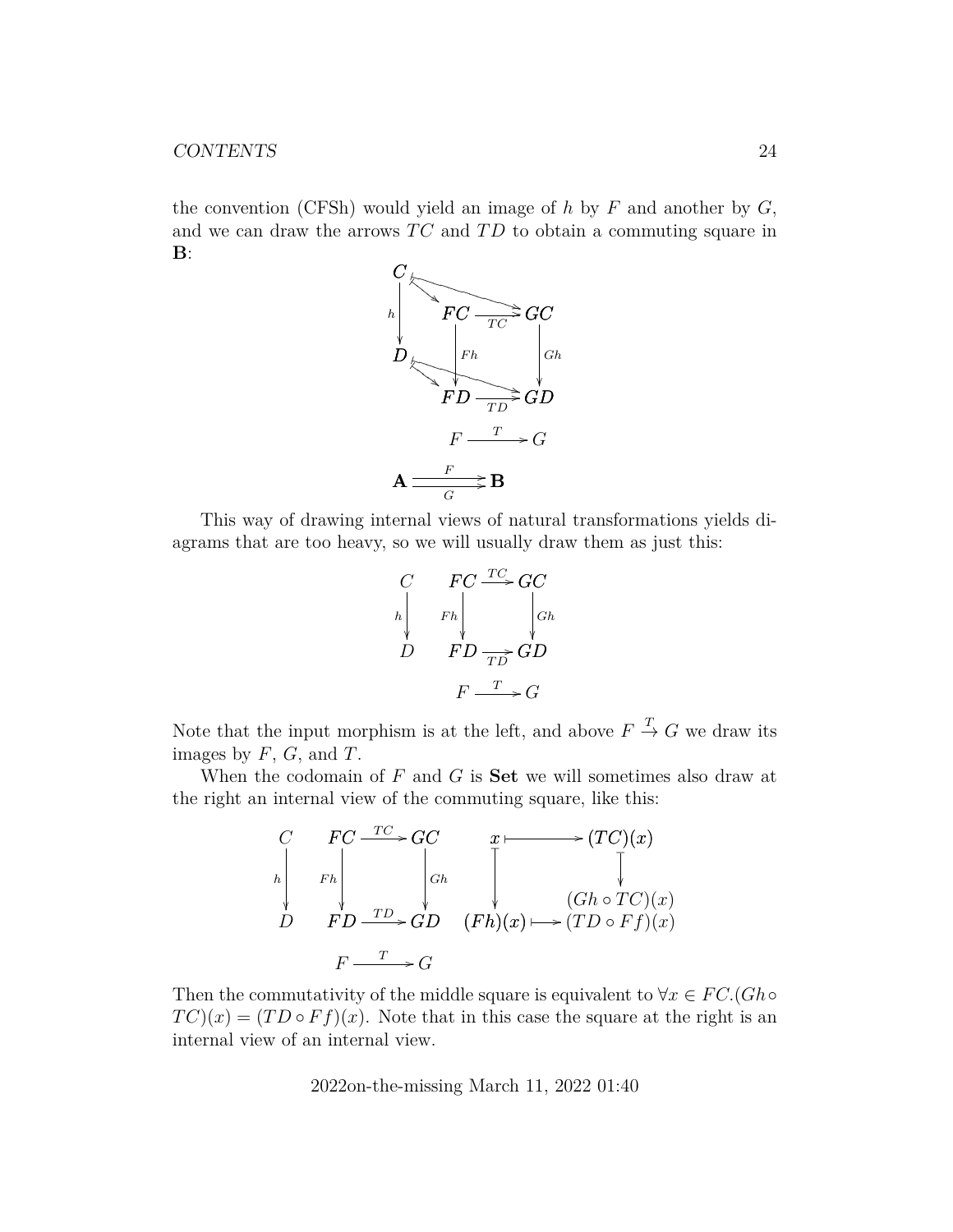#### CONTENTS 25

In Section [3](#page-12-0) we saw that a functor has four components. A natural transformation has two:  $T = (T_0, \text{second}_T)$ , where  $T_0$  is the operation  $C \mapsto$  $TC$  and sqcond<sub>T</sub> is the guarantee that all the induced squares commute.

### <span id="page-24-0"></span>**5.4 Adjunctions**

We will draw adjunctions like this,

$$
LA \leftarrow A
$$
\n
$$
B \leftarrow B
$$
\n
$$
B \leftarrow L
$$
\n
$$
B
$$
\n
$$
B \leftarrow L
$$

with the left adjoint going left and the right adjoint going right. My favorite names for the left and right adjoints are L and R. The standard notation for that adjunction is  $L \dashv R$ .

The top-level component of the diagram above is the bijection arrow in the middle of the square — it says that  $Hom(LA, B) \leftrightarrow Hom(A, RB)$ . It is implicit that we have bijections like that for all  $A$  and  $B$ ; it is also implicit that that bijection is natural in some sense.

We will sometimes expand adjunction diagrams by adding unit and counit maps, the unit and the unit as natural transformations, the actions of  $L$  and R on morphisms, and other things. For example:

$$
LA' \leftarrow A'
$$
\n
$$
Lf \leftarrow A'
$$
\n
$$
LR \quad LRB \quad LA \leftarrow A \quad A \quad id_{A}
$$
\n
$$
\varepsilon \leftarrow \varepsilon_B \leftarrow \varepsilon_B \leftarrow \varepsilon_B \leftarrow \varepsilon_B \leftarrow \varepsilon_B B \quad RLA \quad LR
$$
\n
$$
R \leftarrow \varepsilon_B \leftarrow RBA \quad RLA \quad LR
$$
\n
$$
B' \leftarrow RBA'
$$
\n
$$
B' \leftarrow RBA'
$$
\n
$$
B \leftarrow \varepsilon_B
$$
\n
$$
B' \leftarrow R
$$

We can obtain the naturality conditions by regarding  $\flat$  and  $\sharp$  as natural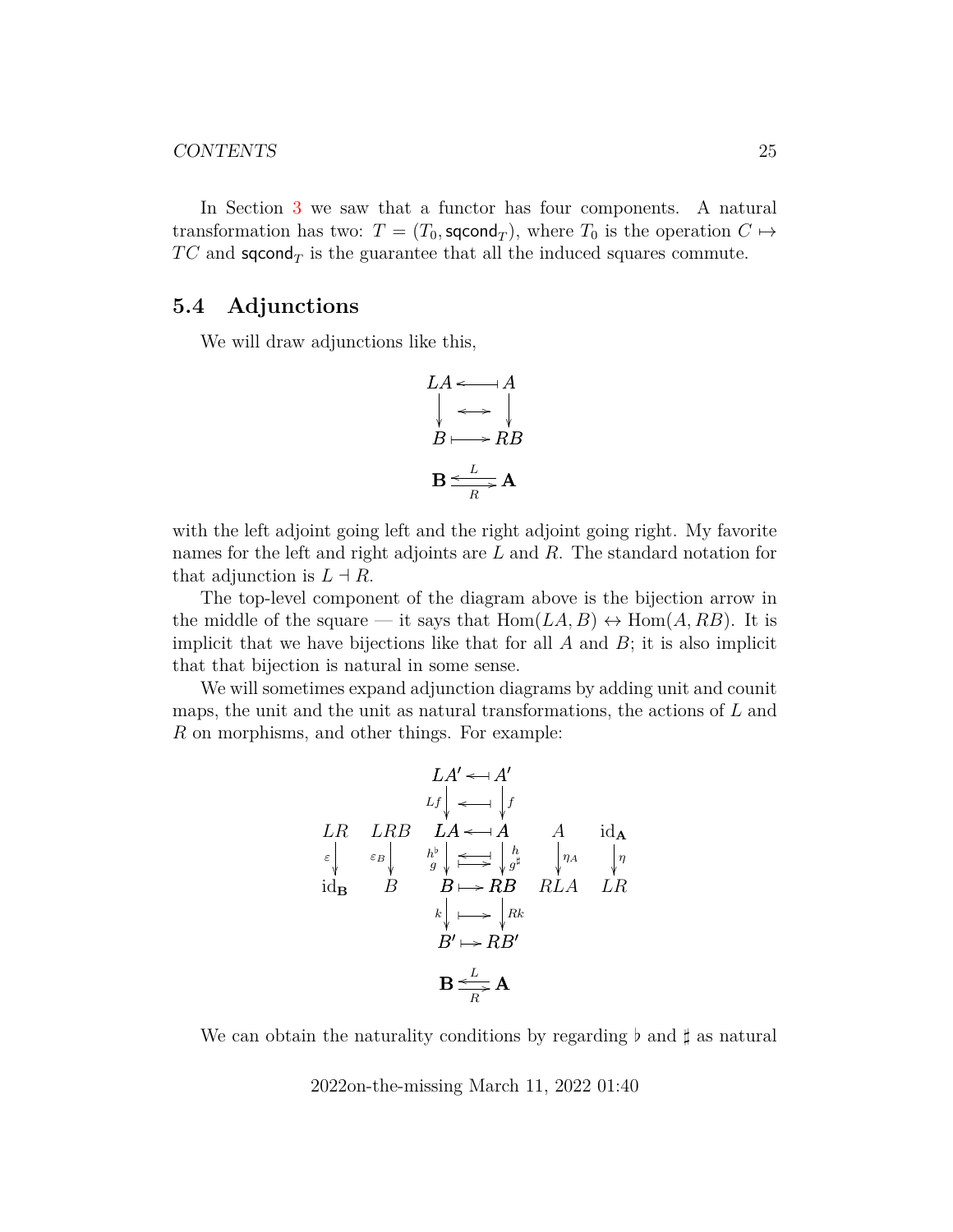transformations and drawing the internal views of their internal views:

(A, B) (A<sup>0</sup> , B<sup>0</sup> ) (f op,g) B(LA, B) A(A, RB) o B(LA<sup>0</sup> , B<sup>0</sup> ) A(A<sup>0</sup> , RB<sup>0</sup> ) o B(L−, −) A(−, R−) o [ h [ o h ✤ k ◦ h [ ◦ Lf ❴ Rk ◦ h ◦ f ❴ (Rk ◦ h ◦ f) [ o ✤ (A, B) (A<sup>0</sup> , B<sup>0</sup> ) (f op,g) B(LA, B) A(A, RB) / B(LA<sup>0</sup> , B<sup>0</sup> ) A(A<sup>0</sup> , RB<sup>0</sup> ) / B(L−, −) A(−, R−) ] / g g ✤ / ] Rk ◦ g ] ◦ f ❴ g k ◦ g ◦ Lf ❴ (k ◦ g ◦ Lf) ✤ / ]

## <span id="page-25-0"></span>**5.5 A way to teach adjunctions**

I mentioned in the first sections that I have tested some parts of this language in a seminar course — described here:  $[Och19]$  — and that in it I taught Categories starting by adjunctions. Here's how: we started by the basics of  $\lambda$ -calculus and some sections of [\[PH1\]](#page-63-0), and then I asked the students to define each one of the operations in the right half of the diagram below as  $\lambda$ -terms:

$$
LAB \begin{array}{c}\nLA' \leftarrow A' \\
\downarrow \leftarrow \downarrow \\
LRB \begin{array}{c}\nLRA \leftarrow \downarrow \\
\downarrow \leftarrow \downarrow \\
B \end{array}\n\end{array}\n\right)\n\begin{array}{c}\nA \times C \leftarrow A \\
\downarrow \leftarrow \downarrow \\
\downarrow \leftarrow \downarrow \\
B \end{array}\n\right)\n\begin{array}{c}\nAC \leftarrow B \\
\downarrow \leftarrow \downarrow \\
\downarrow \leftarrow \downarrow \\
\downarrow \leftarrow \downarrow \\
D \end{array}\n\right)\n\begin{array}{c}\nB \times C \leftarrow B \\
\downarrow \leftarrow \downarrow \\
\downarrow \leftarrow \downarrow \\
\downarrow \leftarrow \downarrow \\
D \leftarrow (C \rightarrow D) \ (C \rightarrow (B \times C)) \\
\downarrow \leftarrow \downarrow \\
E \rightarrow (C \rightarrow E)\n\end{array}\n\right)\n\end{array}
$$
\n
$$
B \xrightarrow{\text{L}} AB'
$$
\n
$$
B \xrightarrow{\text{L}} AB'
$$
\n
$$
B \xrightarrow{\text{L}} A
$$
\n
$$
B \xrightarrow{\text{L}} A
$$
\n
$$
B \xrightarrow{\text{L}} A
$$

Then we saw the definition of functors, natural transformations and adjunctions, and we checked that the right half is a particular case ("for chil-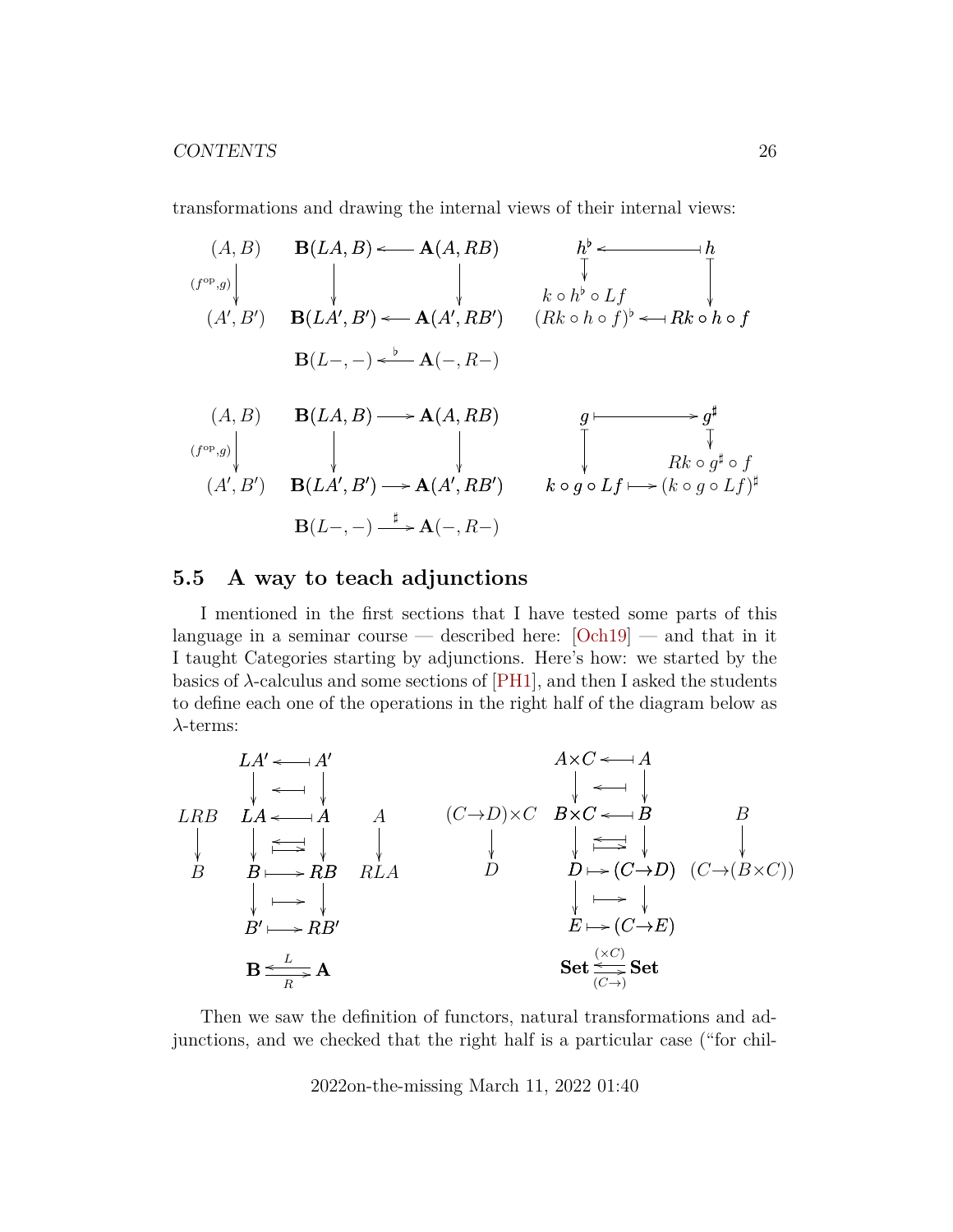dren"!) of the diagram for a generic adjunction in the left half. After that, and after also checking that in the Planar Heyting Algebras of [\[PH1\]](#page-63-0) we have an adjunction  $(\land Q) \dashv (Q \rightarrow)$ , I helped the students to decypher some excerpts of [\[Awo06\]](#page-60-3).

From the components of the generic adjunction in the diagram above it is possible to build this big diagram:

$$
LA' \leftarrow A'
$$
  
\n
$$
Lf \downarrow f
$$
  
\n
$$
Lf \downarrow f
$$
  
\n
$$
LA \leftarrow RLA
$$

$$
LA \leftarrow A
$$
\n
$$
L A'
$$
\n
$$
L A'
$$
\n
$$
L A'
$$
\n
$$
L A'
$$
\n
$$
L A'
$$
\n
$$
L A'
$$
\n
$$
L A'
$$
\n
$$
L A'
$$
\n
$$
L A'
$$
\n
$$
A
$$
\n
$$
L A
$$
\n
$$
A
$$
\n
$$
L A
$$
\n
$$
A
$$
\n
$$
L B'
$$
\n
$$
L B'
$$
\n
$$
L B'
$$
\n
$$
L A'
$$
\n
$$
L A'
$$
\n
$$
L A'
$$
\n
$$
L A'
$$
\n
$$
L A'
$$
\n
$$
L A \leftarrow R L A
$$
\n
$$
L A \leftarrow R L A
$$
\n
$$
L A \leftarrow R L A
$$
\n
$$
L A \leftarrow R L A
$$
\n
$$
L A \leftarrow R L A
$$
\n
$$
L A \leftarrow R L A
$$
\n
$$
L A \leftarrow R L A
$$
\n
$$
L A \leftarrow R L A
$$
\n
$$
L A \leftarrow R L A
$$
\n
$$
L A \leftarrow R L A
$$
\n
$$
L A \leftarrow R L A
$$
\n
$$
L A \leftarrow R L A
$$
\n
$$
L A \leftarrow R L A
$$
\n
$$
L A \leftarrow R L A
$$
\n
$$
L A \leftarrow R L A
$$
\n
$$
L A \leftarrow R L A
$$
\n
$$
L A \leftarrow R L A
$$
\n
$$
L A \leftarrow R L A
$$
\n
$$
L A \leftarrow R L A
$$
\n
$$
L A \leftarrow R L A
$$
\n
$$
L A \leftarrow R L A
$$
\n
$$
L A \leftarrow R L A
$$
\n
$$
L A \leftarrow R L A
$$
\n
$$
L A \leftarrow R L A
$$
\n
$$
L A \leftarrow R L A
$$
\n
$$
L A \leftarrow R L A
$$
\n
$$
L A \leftarrow R L A
$$
\n $$ 



$$
\mathbf{B} \leq \frac{L}{R} \mathbf{A}
$$

Let's use these names for its subdiagrams:  $\frac{BCDEF}{G}$ .

A fully-specified adjunction between categories B and A has lots of components:  $(L, R, \varepsilon, \eta, \mathfrak{b}, \sharp, \text{univ}(\varepsilon), \text{univ}(\eta))$ , and maybe even others, but usually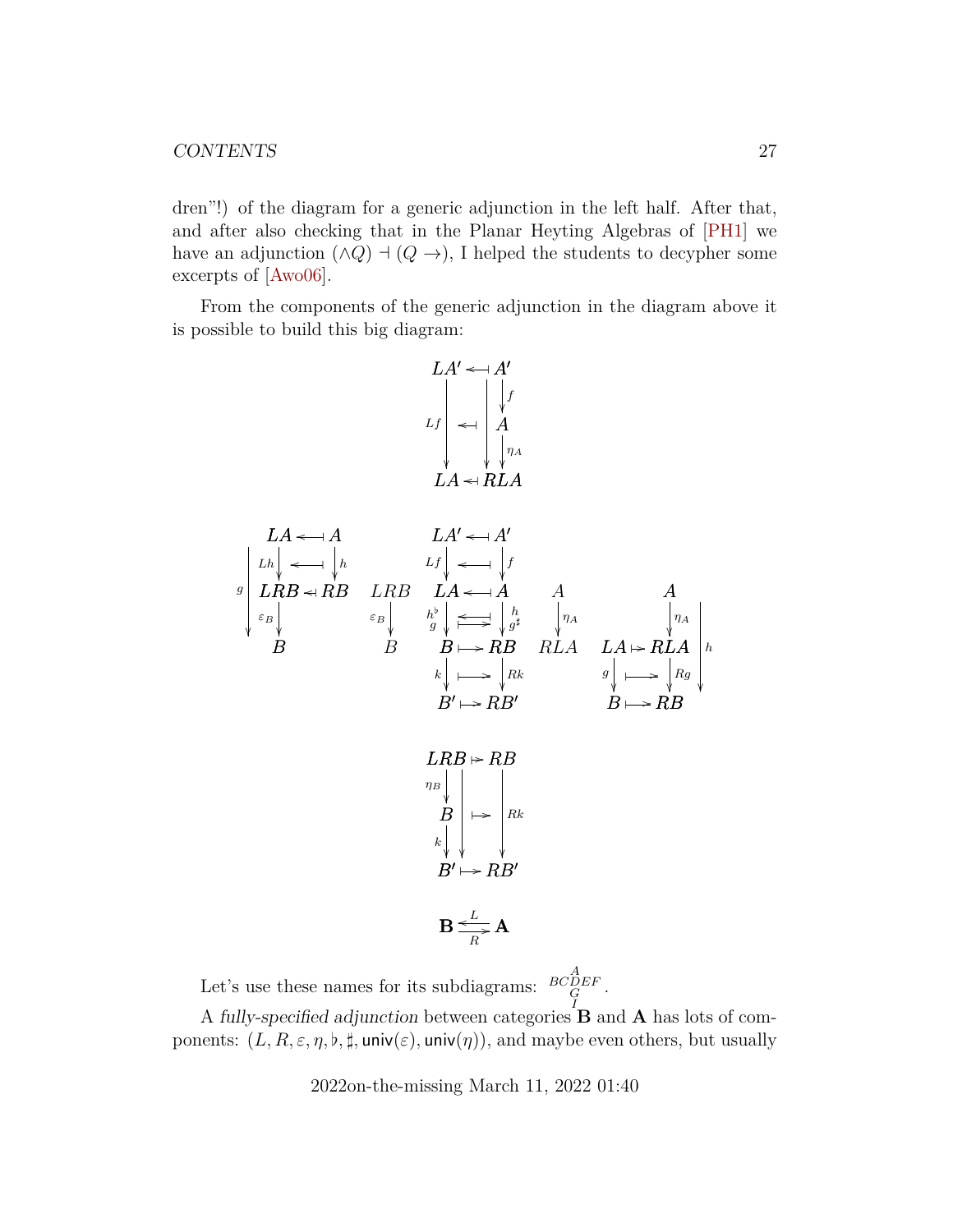we define only some of these components; there is a Big Theorem About Adjunctions (below!) that says how to reconstruct the fully-specified adjunction from some of its components.

Some parts of the diagram above can be interpreted as definitions, like these:

$$
Lf := (\eta_A \circ f)^{\flat}
$$
  

$$
g := \varepsilon_B \circ Lh \qquad \varepsilon_B := (\mathrm{id}_{RB})^{\flat} \qquad \eta_A := (\mathrm{id}_{LA})^{\sharp} \qquad h := Rg \circ \eta_A
$$
  

$$
Rk := (k \circ \eta_B)^{\sharp}
$$

The subdiagrams  $B$  and  $F$  can also be interpreted in the opposite direction, as:

$$
g^{\sharp} := (\forall A. \forall g. \exists! h) Ag
$$
  
= (univ<sub>ε\_B</sub>)Ag  
= (univ<sub>n\_A</sub>) Bh  
= (univ<sub>n\_A</sub>)Bh

The notations  $(\forall A.\forall g.\exists!h)Ag$  and  $(\text{univ}_{\varepsilon_B})Ag$  are clearly abuses of language — but it's not hard to translate them to something formal, and these notations inspired great discussions in the classroom... also, they can help us to understand and formalize constructions like this one,

$$
Lf := (\text{univ}_{\eta_A})(LA)(\eta_A \circ f)
$$
\n
$$
LA' \mapsto RLA'
$$
\n
$$
LA \mapsto RLA'
$$
\n
$$
LA \mapsto RLA
$$
\n
$$
B \xrightarrow{\eta_{A'}} A
$$
\n
$$
A \mapsto RLA
$$

that are needed in cases like the part (ii) of the Big Theorem.

The Big Theorem About Adjunctions is this  $-$  it's the Theorem 2 in [\[CWM,](#page-60-2) page 83], but with letters changed to match the ones we are using in our diagrams: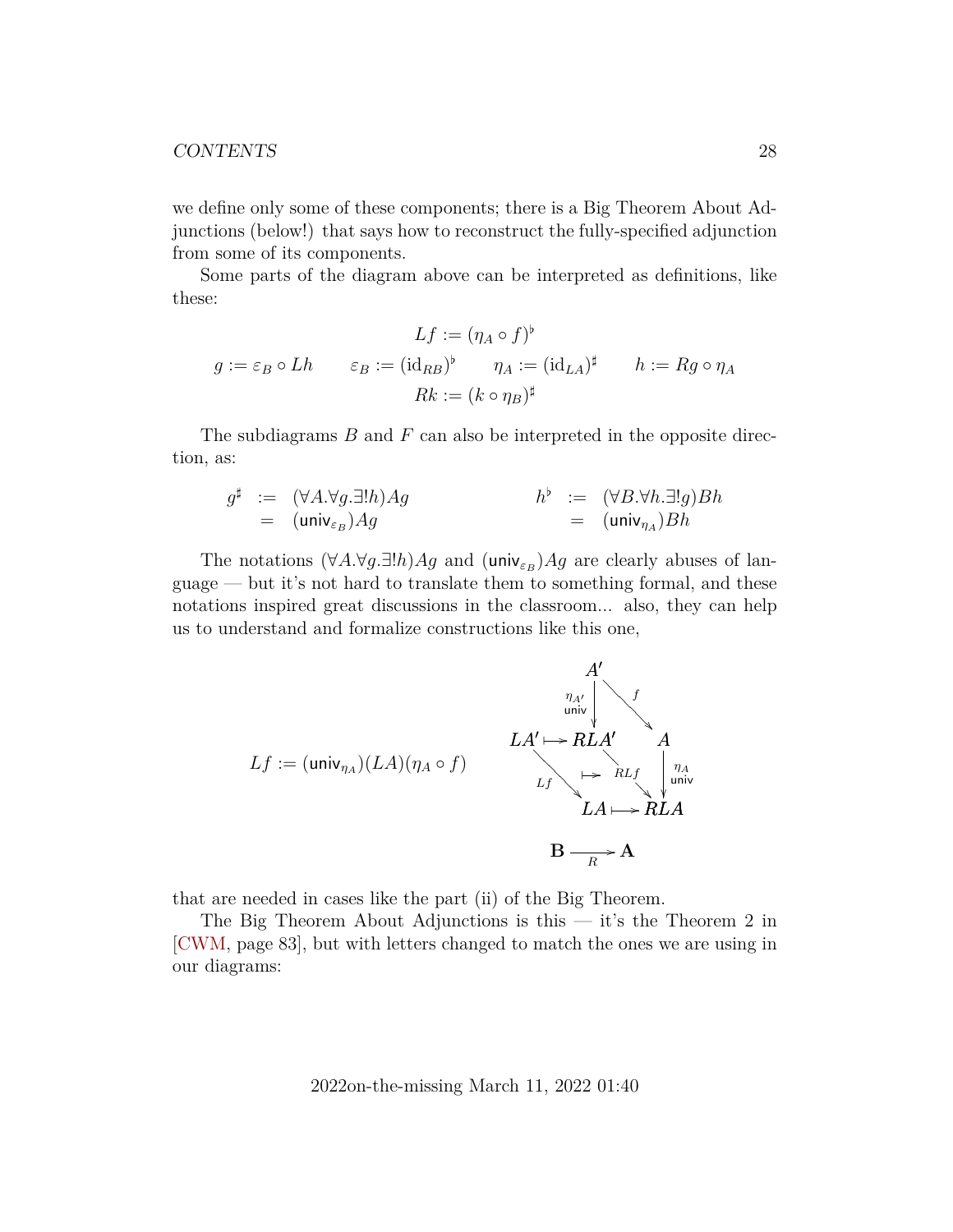**Big Theorem About Adjunctions.** Each adjunction  $\langle L, R, \sharp \rangle$ :  $A \rightarrow B$  is completely determined by the items in any one of the following lists:

(i) Functors L, R, and a natural transformation  $\eta : id_A \to RL$ such that each  $\eta_A : A \to RLA$  is universal to R from A. Then  $\sharp$ is defined by (6).

(ii) The functor  $R : \mathbf{B} \to \mathbf{A}$  and for each  $A \in \mathbf{A}$  an object  $L_0A \in \mathbf{B}$  and a universal arrow  $\eta_A : A \to RL_0A$  from A to R. Then the functor L has object function  $L_0$  and is defined on arrows  $f: A' \to A$  by  $RLf \circ \eta_{A'} = \eta_A \circ f$ .

(iii) Functors L, R, and a natural transformation  $\varepsilon : LR \rightarrow$ id<sub>B</sub> such that each  $\varepsilon_B : LRB \to B$  is universal from L to B. Here  $\flat$  is defined by  $(7)$ .

(iv) The functor  $L : A \rightarrow B$  and for each  $B \in B$  an object  $R_0B \in \mathbf{A}$  and an arrow  $\varepsilon_B: LR_0B \to B$  universal from L to B.

(v) Functors L, R and natural transformations  $\eta$ : id $_A \rightarrow RL$ and  $\varepsilon : LR \to id_{\mathbf{B}}$  such that both composites (8) are the identity transformations. Here  $\sharp$  is defined by (6) and  $\flat$  by (7).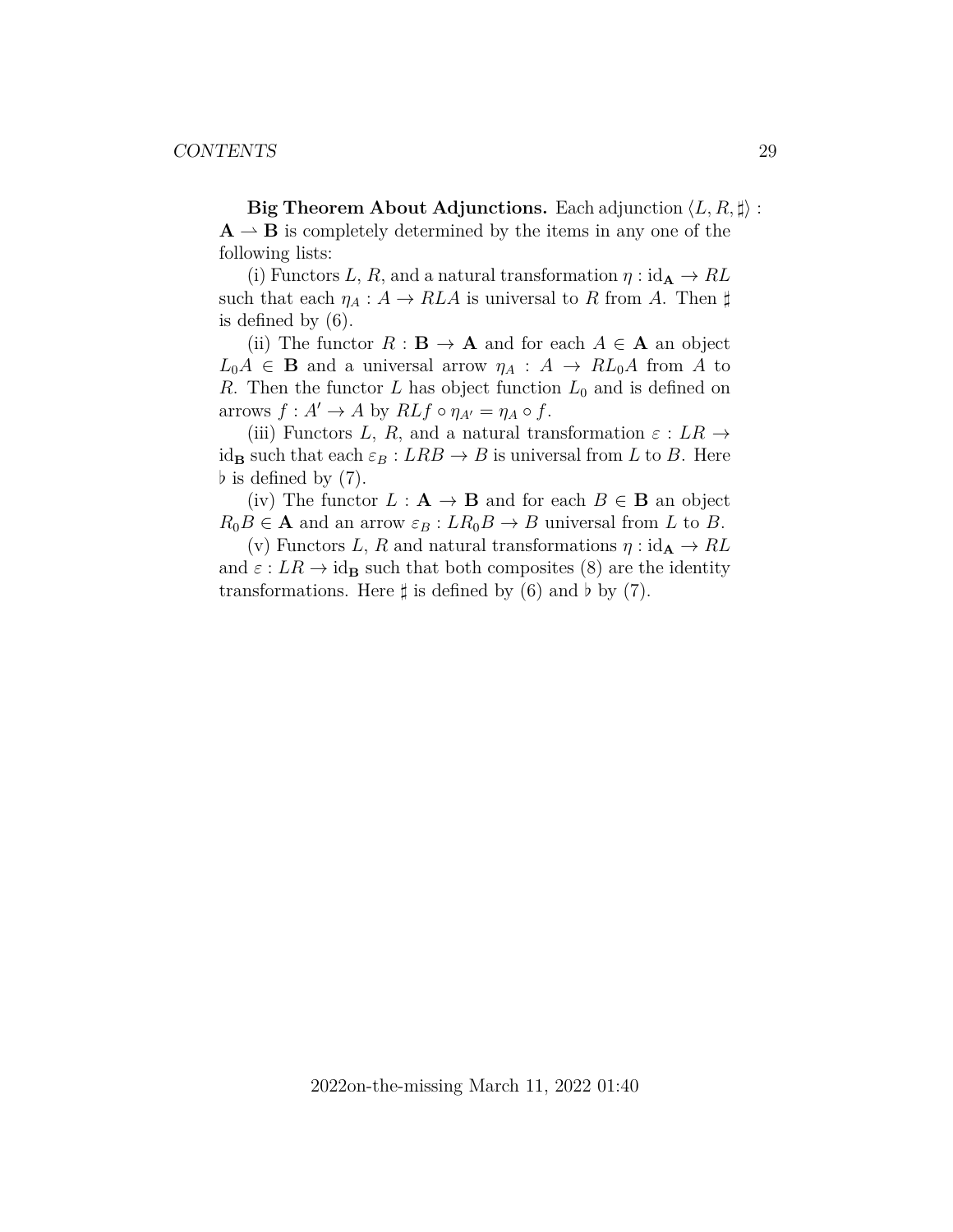## <span id="page-29-0"></span>**6 Types for Children**

We will need a bit of Type Theory in the sections [8.2](#page-42-0) and [8.1.](#page-41-1) We will need some non-standard notational conventions that appear more or less naturally when we present Theory Theory "for children" in the right way let's see the details.

Section 6 of [\[Sel13\]](#page-64-2) has a very good presentation of types "for adults": it uses expressions like  $A \times B$  and  $A \rightarrow B$  as and treats them as purely syntactical objects, but each one comes with an "intended meaning". Let's start by defining a version "for children" of that in which these intended meanings become more concrete, and then we will work in the version "for children" and in the version "for adults" in parallel.

### <span id="page-29-1"></span>**6.1 Dependent types**

In our version "for children":

- all types are sets,
- some sets are types,
- every finite subset of  $\mathbb N$  is a type,
- if A and B are types then  $A \times B$  and  $A \rightarrow B$  are types.  $A \times B$  is the space of pairs of the form  $(a, b)$  in which  $a \in A$  and  $b \in B$ , and  $A \to B$ is the space of functions from  $A$  to  $B$ ,
- $a : A$  means  $a \in A$  the distinction between ':' and '∈' will only appear in other settings,
- "space of" means "set of". The space of functions from  $A$  to  $B$  is the set of all functions from  $A$  to  $B$ , and each function is considered as a set of input-output pairs. So, for example, if  $A = \{2, 3\}$  and  $B = \{4, 5\}$ then:

$$
A \times B = \{ (2, 4), (2, 5), (3, 4), (3, 5), \},
$$
  
\n
$$
A \rightarrow B = \left\{ \left\{ \begin{array}{l} (2, 4), \\ (3, 4) \end{array} \right\}, \left\{ \begin{array}{l} (2, 4), \\ (3, 5) \end{array} \right\}, \left\{ \begin{array}{l} (2, 5), \\ (3, 4) \end{array} \right\}, \left\{ \begin{array}{l} (2, 5), \\ (3, 5) \end{array} \right\} \right\}
$$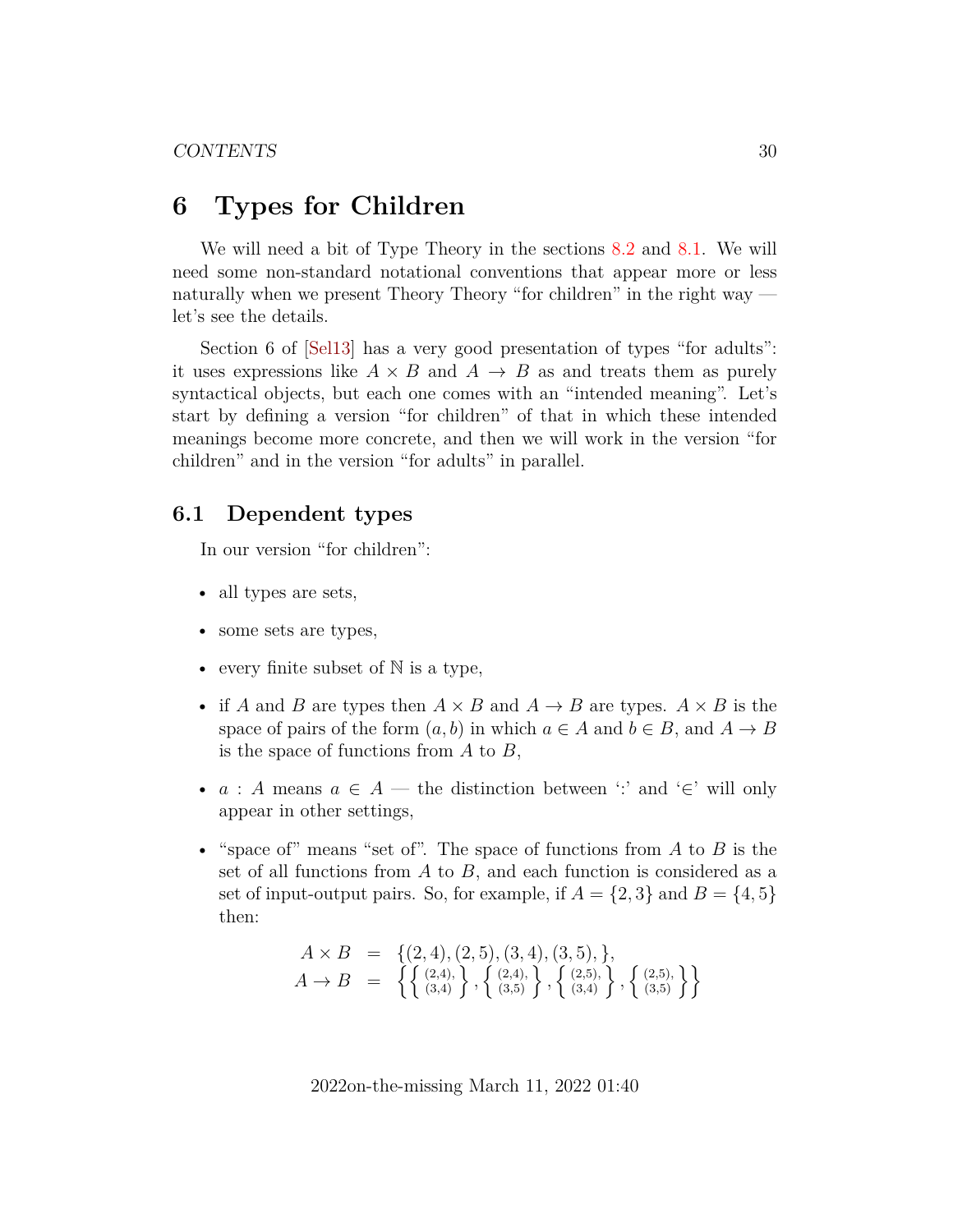• if A is a type and  $(C_a)_{a \in A}$  is a family of types indexed by A then  $\Pi a: A.C<sub>a</sub>$  and  $\Sigma a: A.C<sub>a</sub>$  are dependent types defined in the usual way, and  $(a:A) \rightarrow C_a$  and  $(a:A) \times C_a$  are alternate notations for  $\Pi a:A.C_a$ and  $\Sigma a:A.C_a$  (see [\[NC08,](#page-62-6) section 2]). Formally,

$$
\begin{array}{rcl}\n\sum a:A.C_a & = & \{ (a,c) \in A \times (\bigcup_{a \in A} C_a) \mid a \in A, \ c \in C_a \} \\
(a:A) \times C_a & = & \{ (a,c) \in A \times (\bigcup_{a \in A} C_a) \mid a \in A, \ c \in C_a \} \\
\prod a:A.C_a & = & \{ f : A \to (\bigcup_{a \in A} C_a) \mid \forall a \in A. \ f(a) \in C_a \} \\
(a:A) \to C_a & = & \{ f : A \to (\bigcup_{a \in A} C_a) \mid \forall a \in A. \ f(a) \in C_a \}\n\end{array}
$$

If  $A = \{2, 3\}, C_2 = \{6, 7\}, \text{ and } C_3 = \{7, 8\} \text{ then:}$ 

$$
(a:A) \times C_a = \{ (2,6), (2,7), (3,7), (3,8), \}, (a:A) \rightarrow C = \{ \{ (2,6), \}, \{ (2,6), \}, \{ (2,6), \}, \{ (2,7), \}, \{ (2,7), \}, \{ (3,8) \} \}.
$$

### <span id="page-30-0"></span>**6.2 Witnesses**

If P is a proposition we will write  $\llbracket P \rrbracket$  for its space of witnesses, or its space of proofs. The exact definition of  $\|P\|$  will usually depend on the context, but we always have  $\llbracket P \rrbracket = \emptyset$  when P is false and  $\llbracket P \rrbracket \neq \emptyset$  when P is true. In some situations all the witnesses of a proposition  $P$  will be identified — this is called proof irrelevance; see [\[NG14,](#page-62-4) p.340] — and all the spaces of witnesses will be either singletons or empty sets; in other situations some  $\left\langle \left\Vert P\right\Vert \right\rangle$ 's will have more than one element.

The notation  $\langle P \rangle$  will denote a witness that P is true. Formally,  $\langle P \rangle$  is a variable (with a long name!) whose type is  $\llbracket P \rrbracket$ . A good way to remember this notation is that  $\llbracket P \rrbracket$  looks like a box and  $\langle P \rangle$  looks like something that comes in that box.

In Agda the operation ' $\equiv$ ' returns a space of proofs of equality. If a and **b** are expressions with the same type then Agda's  $a \equiv b$ ' corresponds to our  $[a = b]$ , and people sometimes use the name 'a≡b' to denote an element of  $a \equiv b$  — we use  $\langle a = b \rangle$  for that. See the section "Equality" in [\[WKS20\]](#page-64-3) for simple examples, and Agda's standard library for more examples.

#### <span id="page-30-1"></span>**6.3 Judgments**

The main objects of Type Theory are derivable judgements. A derivable judgment is one that can appear as the root node of a derivation in which each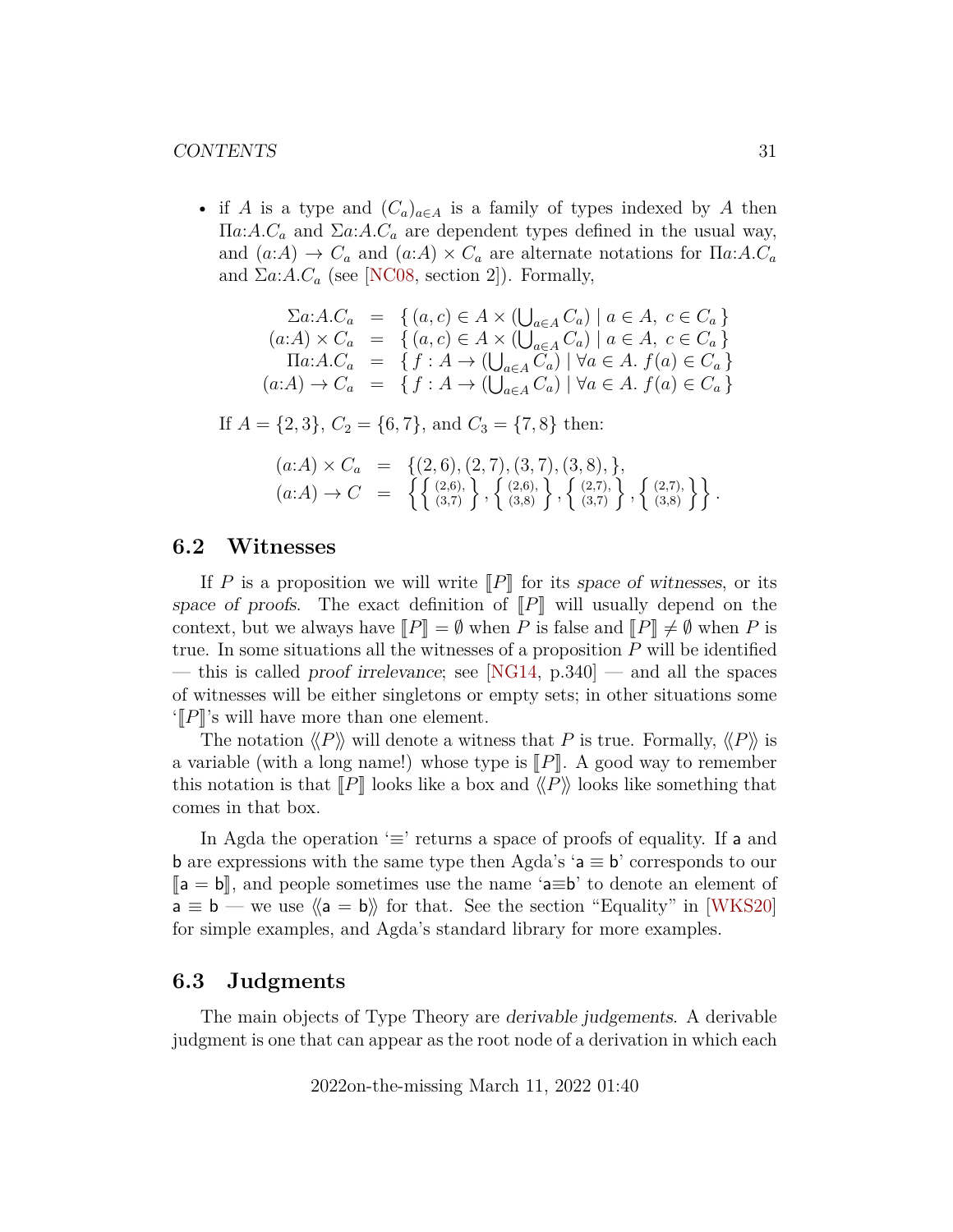bar is an application of one the rules in [\[NG14,](#page-62-4) p.127]. These derivations are usually huge — for example, here is a derivation for  $A:\Theta, B:\Theta \vdash (\Pi a:A.B):\Theta:$ 

| $\overline{\Theta}:\overline{\Theta}$<br>$\Theta: \Box$<br>$w_{\Box}$<br>$v_{\Box}$<br>$A:\Theta\vdash\Theta:\Box$<br>$A:\Theta \vdash A:\Theta$<br>$w_{\Box}$ | $-\Theta$ :<br>$\Theta$<br>$w_{\Box}$<br>$v_{\Box}$<br>$A \cdot \Theta \vdash \Theta \cdot \Box$<br>$A:\Theta \vdash A:\Theta$<br>$w_{\Box}$<br>$A:\Theta$ , $B:\Theta \vdash A:\Theta$ | $\Theta$<br>$w_{\Box}$<br>$A \cdot \Theta \vdash \Theta \cdot \Box$<br>$v_{\Box}$<br>$A:\Theta$ , $B:\Theta \vdash B:\Theta$<br>$w_{\Theta}$ |
|----------------------------------------------------------------------------------------------------------------------------------------------------------------|-----------------------------------------------------------------------------------------------------------------------------------------------------------------------------------------|----------------------------------------------------------------------------------------------------------------------------------------------|
| $A:\Theta$ , $B:\Theta \vdash A:\Theta$                                                                                                                        | $A:\Theta, B:\Theta, a:A \vdash B:\Theta$                                                                                                                                               |                                                                                                                                              |
| 11⊖⊖⊖<br>$A:\Theta, B:\Theta \vdash (\Pi a:A.B):\Theta$                                                                                                        |                                                                                                                                                                                         |                                                                                                                                              |

so rarely draw them explicitly, and we use other tools to show that certain judgments are derivable.

Every derivable judgment obeys this (taken verbatim from [\[Sel13,](#page-64-2) p.52]):

A typing judgment is an expression of the form

$$
x_1 : A_1, x_2 : A_2, \ldots, x_n : A_n \vdash M : A.
$$

Its meaning is: "under the assumption that  $x_i$  is of type  $A_i$ , for  $i = 1 \ldots n$ , the term M is a well-typed term of type A." The free variables of M must be contained in  $x_1, \ldots, x_n$ .

Understanding what this means in the version "for children" will take us quite close to understanding that in Type Theory "for adults". We will do that in the next section.

Let me just correct a simplification. The main objects of the Type Theory used in Agda and in most other proof assistants are derivable judgments with definitions, as explained in the chapters 8–10 of [\[NG14\]](#page-62-4). A judgment with definitionsis written as  $\Delta; \Gamma \vdash M : N$ , where  $\Delta$  is a list of definitions ([\[NG14,](#page-62-4) def.9.2.1]); we will mostly ignore the ' $\Delta$ ' here.

#### <span id="page-31-0"></span>**6.4 Set comprehensions**

The part at the left of the  $\vdash'$  in a typing judgment is called a typing context. Typing contexts also appear in set comprehensions. Let's see an example:

$$
\begin{aligned}\n\{10a + b \mid a \in \{1, 2\}, b \in \{2, 3\}, a < b\} \\
\rightsquigarrow \qquad \{ \underbrace{a \in \{1, 2\}}_{\text{generator}}, \underbrace{b \in \{2, 3\}}_{\text{filler}}, \underbrace{a < b}_{\text{filler}}; \underbrace{10a + b}_{\text{expression}} \} \\
\end{aligned}
$$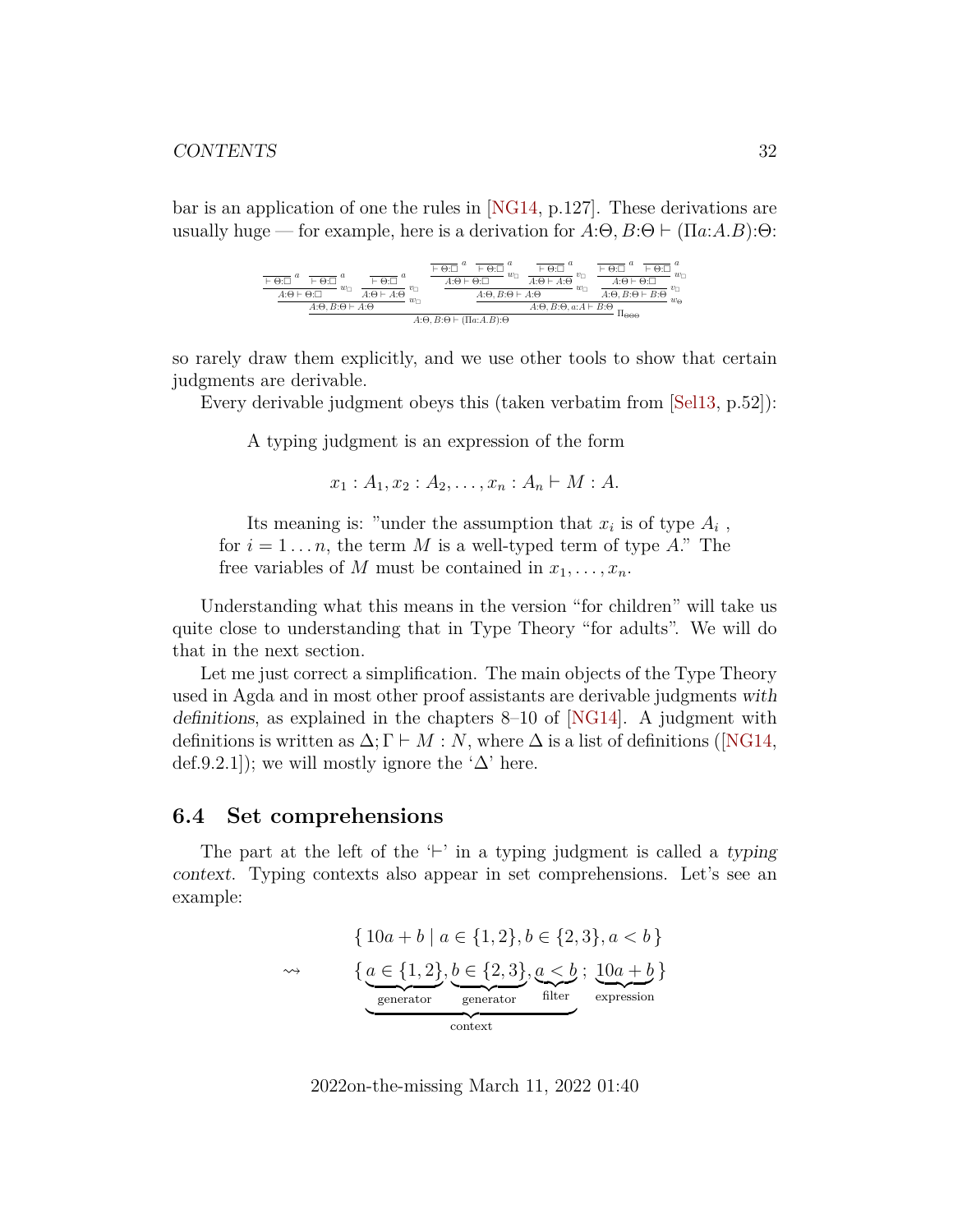#### CONTENTS 33

We rewrote the comprehension {  $\langle expr \rangle$  |  $\langle context \rangle$  } to {  $\langle context \rangle$  ;  $\langle expr \rangle$  } for clarity, and we marked which parts of the context act as "generators" and which ones act as "filters". The context above can be rewritten in typetheoretical notation as:

$$
a: \{1,2\}, b: \{2,3\}, \langle\langle a
$$

A value for that context is a triple  $(a, b, \langle\langle a\langle b \rangle\rangle),$  where  $a \in \{1, 2\}, b \in$  $\{2,3\}$ , and  $\langle \langle a **is a guarantee that  $a < b$  is true.**$ 

### <span id="page-32-0"></span>**6.5 Omitting types**

The diagram at the left below is a copy of the one from sec[.4.2,](#page-17-0) but now we will interpret it in a different way, as a "dictionary of (default) types". For example, it says that when the symbol  $\eta$  appears without a type its type will be the default one given by the diagram:  $\eta : A \to RC$ , or  $\eta : A(A, RC)$ . The default types are listed at the right.

$$
\begin{array}{c|ccccc}\n & A & A & \text{is a category} \\
\downarrow & & B & \text{is a category} \\
C \longmapsto RC & & A & \in & A \\
f & & & & D & \in & B \\
D \longmapsto RD & & & & D & \in & B \\
B \longmapsto RD & & & & D & \in & B \\
D \longmapsto RD & & & & f & \colon & C \rightarrow D \\
B \xrightarrow{R} & & & g & \colon & A \rightarrow RD\n\end{array}
$$

#### <span id="page-32-1"></span>**6.6 Indefinite articles**

We will use the diagram above to redefine universalness. In our old definition, from sec[.4.2,](#page-17-0) universalness is just a "property"; in our new definition it will be a pair made of a "structure" and a "property" (see sec[.8.2\)](#page-42-0).

Suppose that

**A** is a category,  
\n**B** is a category,  
\n
$$
R : \mathbf{A} \to \mathbf{B}
$$
,  
\n $A \in \mathbf{A}$ ,  
\n $C \in \mathbf{B}$ ,  
\n $\eta : A \to RC$ ,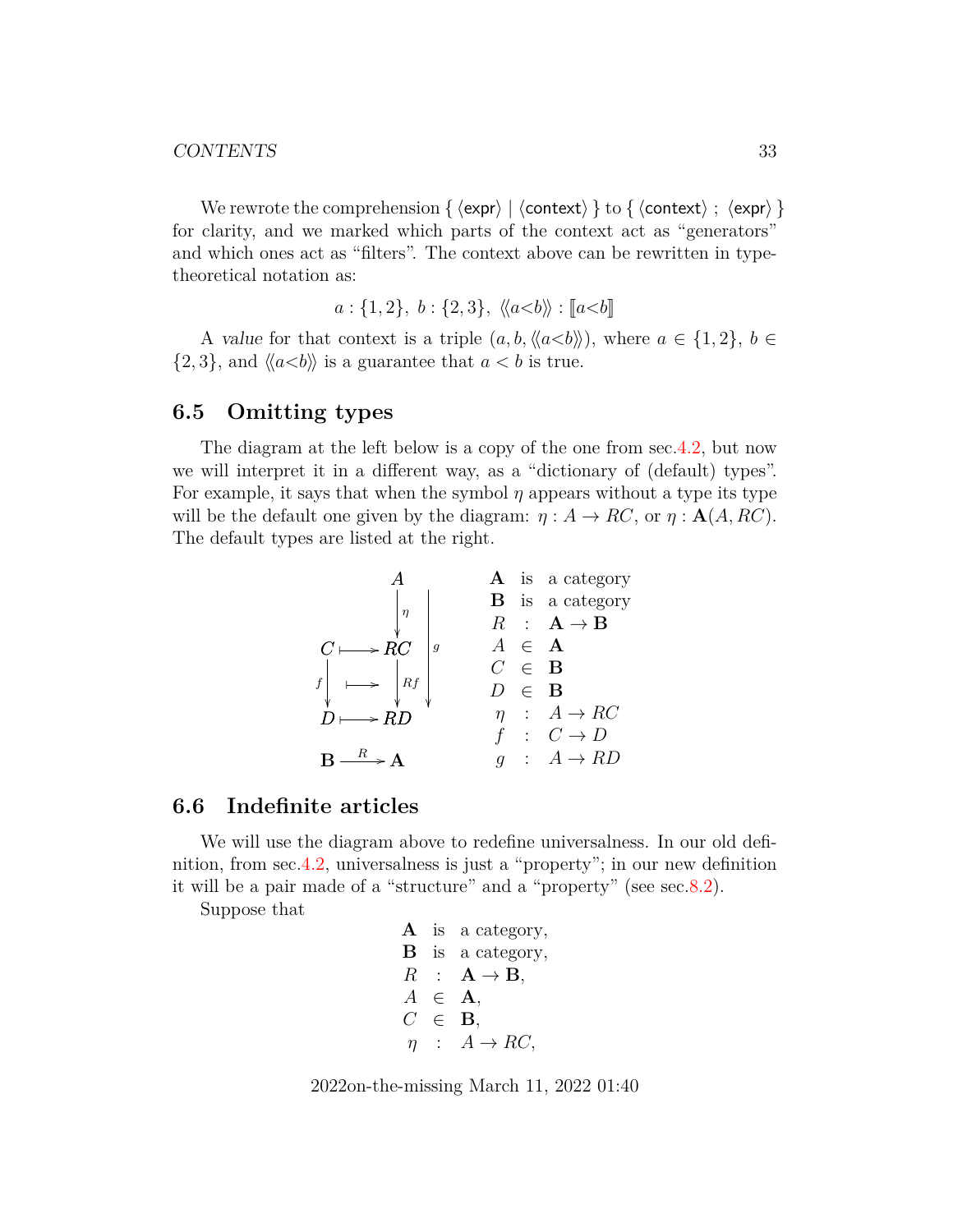and let  $\sharp$  be this operation:

$$
\sharp = \lambda D.\lambda f. Rf \circ \eta.
$$

Note that the types of  $D$  and  $f$  are given by the diagram:  $D$  is an object of **B**, and  $f: C \to D$ . Then "universalness" for the tuple  $(A, B, R, A, C, \eta)$ is a pair  $(b, \langle b \rangle = \sharp^{-1} \rangle)$ , in which b is an operation "that for each D takes" each g to an f" and  $(\flat = \sharp^{-1})$  is a shorthand for this proposition:

$$
(\forall D.\forall f. \; \flat \; D \; (\sharp \; D \; f) = f) \quad \land (\forall D.\forall g. \; \sharp \; D \; (\flat \; D \; g) = g).
$$

The component  $\langle b = \sharp^{-1} \rangle$  of the universalness is a witness that guarantess that this proposition holds.

The types of  $\flat$  and  $\langle \! \langle \flat = \sharp^{-1} \rangle \! \rangle$  are:

$$
\begin{array}{rcl}\n\flat & : & (D : \text{Objs}_{\mathbf{B}}) \to (\mathbf{A}(A, RD) \to \mathbf{B}(C, D)) \\
\langle \langle \flat = \sharp^{-1} \rangle \rangle & : & \left[ (\forall D. \forall f. \, \flat \, D \, (\sharp \, D \, f) = f) \land \\
 & (\forall D. \forall g. \, \sharp \, D \, (\flat \, D \, g) = g) \right]\n\end{array}
$$

We can use a trick with indefinite articles to obtain the type of  $\flat$ . Let's overload the notations  $\llbracket \cdot \rrbracket$  and  $\langle \langle \cdot \rangle \rangle$ : with their new meanings ' $\llbracket \alpha \rrbracket$ ' will be pronounced "the type of  $\alpha$ ", and ' $\langle\langle \alpha \rangle\rangle$ ' will be "an  $\alpha$ ", "an object with the same type of  $\alpha$ ", or "an element of  $\llbracket \alpha \rrbracket$ ". Then

 $\flat$  is an operation that for each D takes each q to an f

becomes:

$$
b = \lambda D.\lambda g.\langle\!\langle f \rangle\!\rangle
$$

The indefinite article in this  $\langle f \rangle$  is contagious: we read the equality above not as " $\flat$  is the operation that takes each D..." but as " $\flat$  is an operation that...". We don't know the value of  $\lambda D.\lambda g \langle f \rangle$  but we can calculate its type:

$$
f : C \to D
$$
  
\n
$$
[f] : B(C, D)
$$
  
\n
$$
\langle f \rangle : B(C, D)
$$
  
\n
$$
g : A \to RD
$$
  
\n
$$
[g] : A(A, RD)
$$
  
\n
$$
D : \text{Objs}_{B}
$$
  
\n
$$
[\lambda D. \lambda g. \langle f \rangle] : \text{Objs}_{B} \to (\mathbf{A}(A, RD) \to \mathbf{B}(C, D))
$$

We will see how to represent universalness in diagrams in sec. 8.2.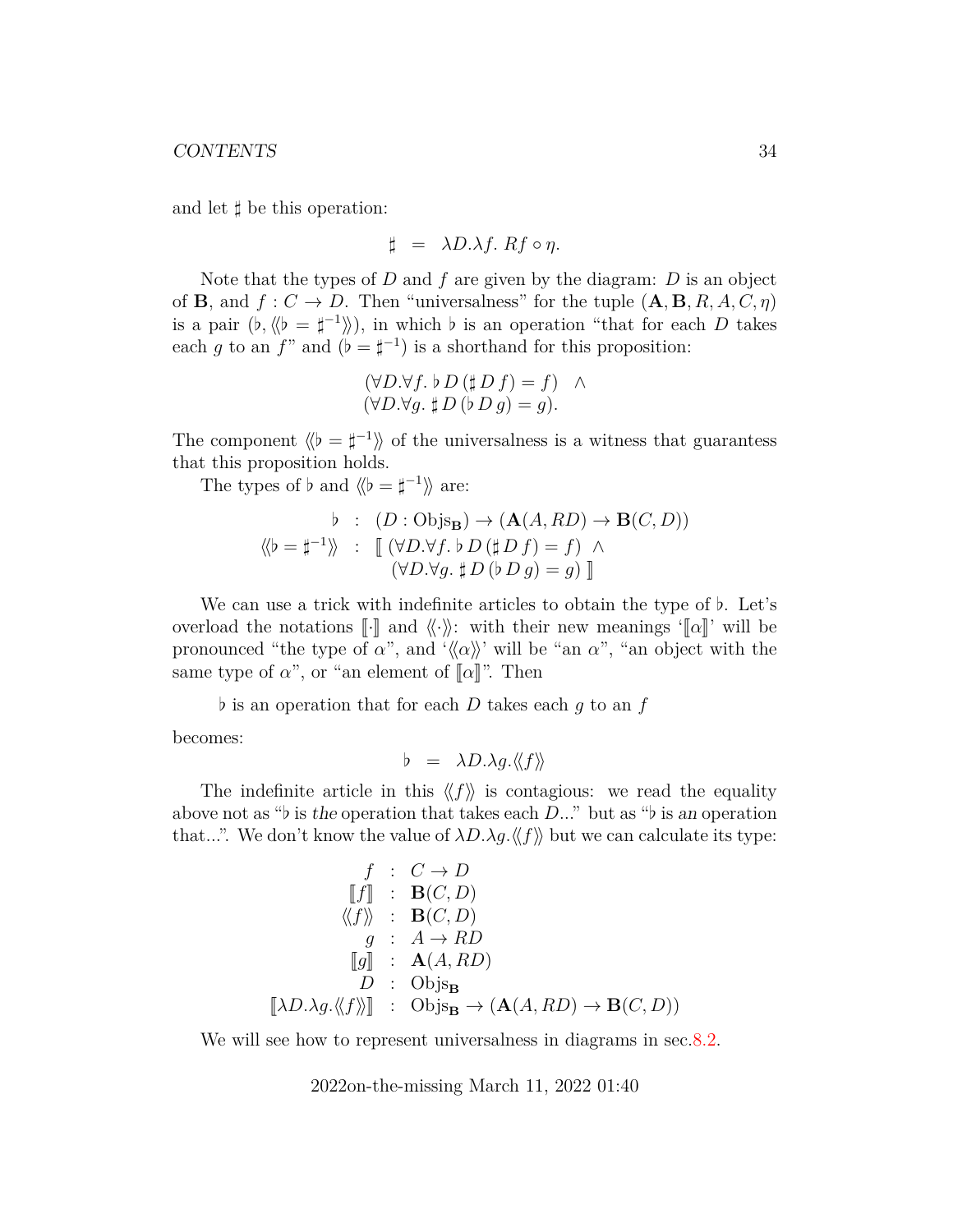### <span id="page-34-0"></span>**6.7 "Physicists' notation"**

Books like [\[TG88\]](#page-64-4) use a notation in which expressions like " $z = z(x, y(x))$ " are allowed — the same symbol can be used both as a (dependent!) variable and as the name of a function, and arguments can be omitted — and in a context in which  $y = y(x)$  the default meaning for  $y_0$  is  $y(x_0)$ . In many areas of Mathematics that notation has been phased out (see [\[JIB22,](#page-61-7) sec.3.3]) and replaced by one in which the names of the bound variables matter very little.

Let's call the older notation "physicist's notation" and the newer one "mathematician's notation"; these names are not standard at all. If we apply the ideas of the "physicist's notation" to judgments we can abbreviate

$$
a : A, b : B(a), c : C(a, b) \vdash d(a, b, c) : D(a, b, c)
$$

to just  $a : A, b : B, c : C \vdash d : D$ , or even to  $a, b, c \vdash d$ . Some of the conventions of DL were inspired by conventions from "physicist's notation".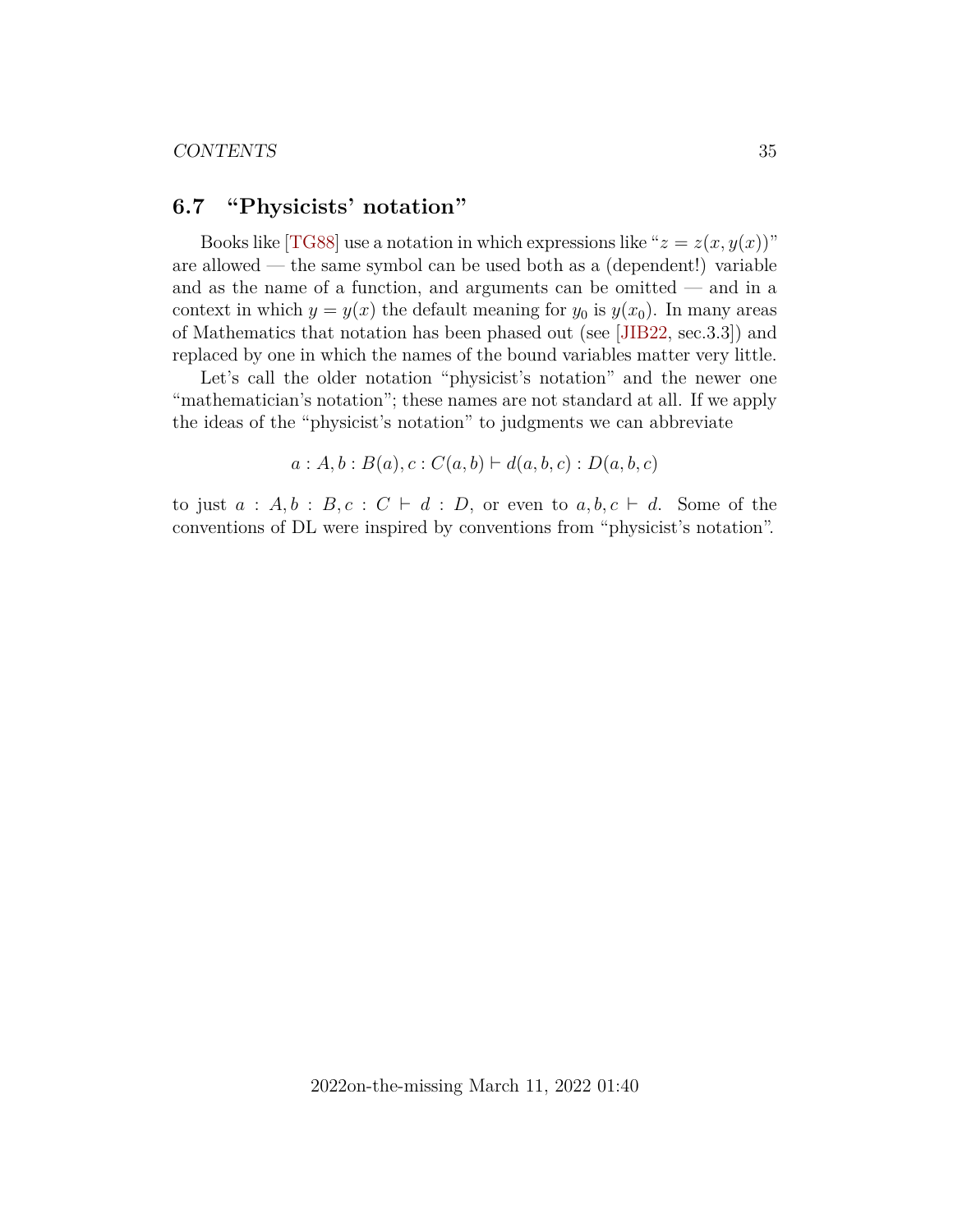## <span id="page-35-0"></span>**7 The Basic Example as a skeleton**

In the sections [2](#page-8-0) and [3](#page-12-0) I claimed that the diagram of the Basic Example is a "skeleton" of a certain theorem, in the sense that both the statement and the proof of that theorem can be reconstructed from just the diagram and very few extra hints. Let's see the details of this.

### <span id="page-35-1"></span>**7.1 Reconstructing its functors**

Let's call this diagram — the diagram of the Basic Example —  $Y0$ :



We don't know yet the precise meaning of the functors  $B(C, -)$  and  $\mathbf{A}(A, R-)$ , but if we enlarge Y0 to this — note that we are omitting the curved bijection by convenience,



and we draw the internal views of  $\mathbf{B}(C, -)$  and  $\mathbf{A}(A, R-)$ , then the meanings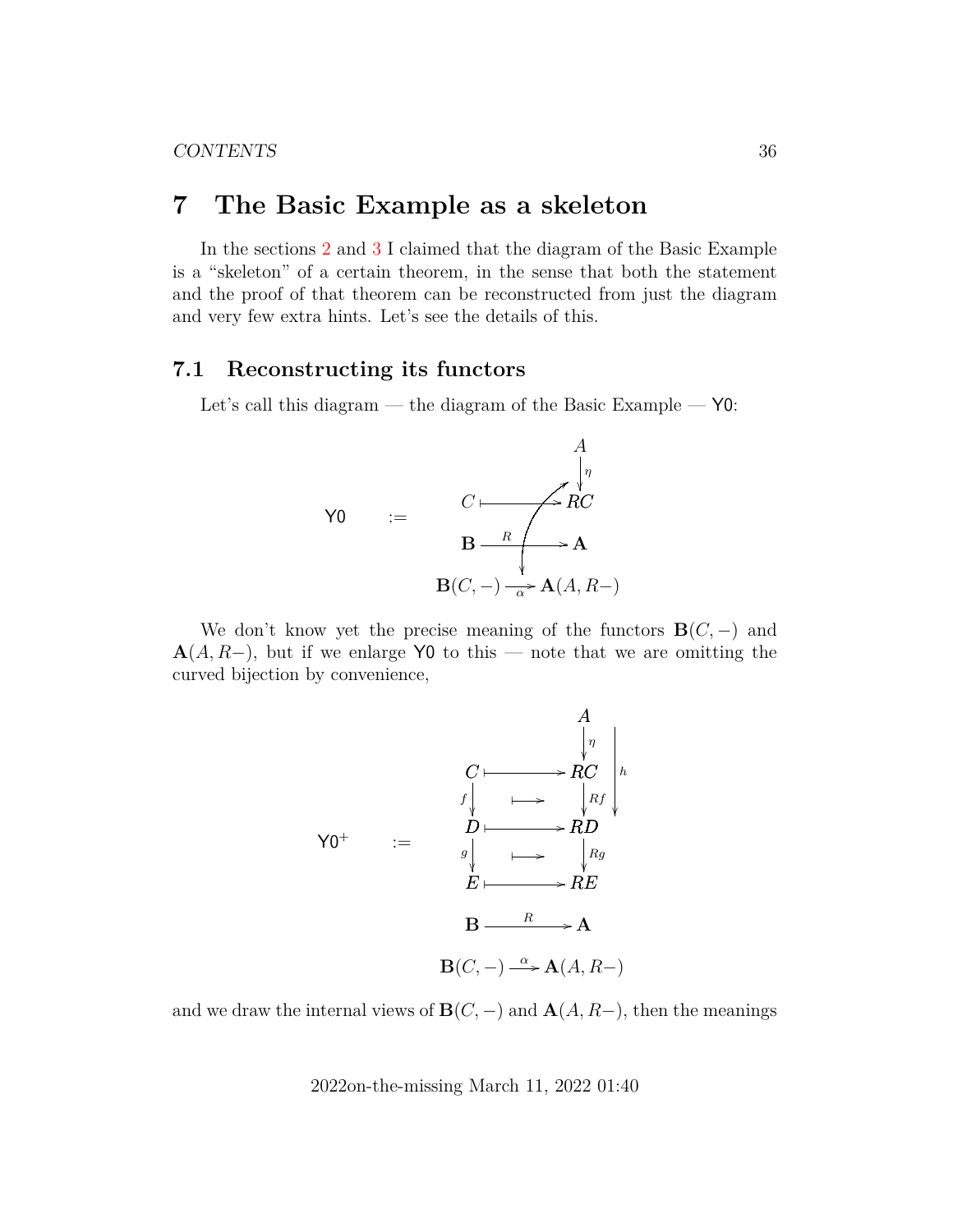for  $\mathbf{B}(C, -)$  and  $\mathbf{A}(A, R-)$  become obvious:

$$
D \longmapsto \mathbf{B}(C, D) \qquad f \qquad D \longmapsto \mathbf{A}(A, RD) \qquad h
$$
  
\n
$$
E \longmapsto \mathbf{B}(C, E) \qquad g \circ f \qquad \qquad E \longmapsto \mathbf{A}(A, RE) \qquad \bigvee_{\mathbf{A}(A, R)} \mathbf{A}(A, R) \qquad \bigvee_{\mathbf{B}(C, -)} \mathbf{B} \xrightarrow{\mathbf{B}(C, -)} \mathbf{Set} \qquad \qquad \mathbf{B} \xrightarrow{\mathbf{A}(A, R-)} \mathbf{Set}
$$

So:

$$
\begin{array}{rcl}\n\mathbf{B}(C,-) & : & \mathbf{B} \to \mathbf{Set} \\
\mathbf{B}(C,-)_0 & : = & \lambda D.\mathbf{B}(C,D) \\
\mathbf{B}(C,-)_1 & : = & \lambda g.\lambda f.g \circ f \\
\mathbf{A}(A,R-) & : & \mathbf{B} \to \mathbf{Set} \\
\mathbf{A}(A,R-)_0 & : = & \lambda D.\mathbf{A}(A,RD) \\
\mathbf{A}(A,R-)_1 & : = & \lambda g.\lambda h.Rg \circ h\n\end{array}
$$

### <span id="page-36-0"></span>**7.2 Natural transformations**

In sec[.5.3](#page-22-0) we saw that a natural transformation is a pair. An NT  $\alpha$ :  $\mathbf{B}(C,-) \to \mathbf{A}(A,R-)$  is a pair  $(\alpha_0,\mathsf{sqcond}_\alpha),$  where  $\mathsf{sqcond}_\alpha$  is this:

$$
\begin{array}{rcl}\n\mathsf{sqcond}_{\alpha} & = & \forall D. \forall E. \forall g. \forall f. \ (\mathbf{A}(A, Rf) \circ \alpha D) = (\alpha E \circ \mathbf{B}(C, f)) \\
& = & \forall D. \forall E. \forall g. \forall f. \ (Rg \circ (\alpha Df)) = (\alpha E(g \circ f)) \\
& = & \forall D. \forall E. \forall g. \forall f. \ (Rg \circ (\alpha_0 Df)) = (\alpha_0 E(g \circ f))\n\end{array}
$$

We can visualize what this "means" using the two diagrams at the top in the next page.

Suppose that we define a natural transformation  $\alpha_{\eta}$  by saying that  $(\alpha_{\eta})_0 =$  $\lambda D.\lambda f.Rf \circ \eta$ . Then we can either affirm that **sqcond**<sub> $\alpha_{\eta}$ </sub> "is obvious" or verify that it holds. Substituing  $\alpha_0$  by  $\lambda D.\lambda f.Rf \circ \eta$  we obtain:

$$
\mathsf{sqcond}_{\alpha_{\eta}} = \forall D. \forall E. \forall g. \forall f. \ (Rg \circ (Rf \circ \eta)) = (R(g \circ f) \circ \eta)
$$

which is clearly true, so  $\mathsf{sqcond}_{\alpha_{\eta}}$  holds, and  $\alpha_{\eta}$  is a natural transformation for every  $\eta : A \to RC$ . We can define an operation  $(\eta \to \alpha)$  by:

$$
(\eta \mapsto \alpha) \ := \ \lambda \eta.((\alpha_{\eta})_0, \text{sqcond}_{\alpha_{\eta}})
$$

Without abbreviations this definition would be very big. The lower third of the diagram in the next page shows how visualize what  $\mathsf{sqcond}_{\alpha_n}$  means.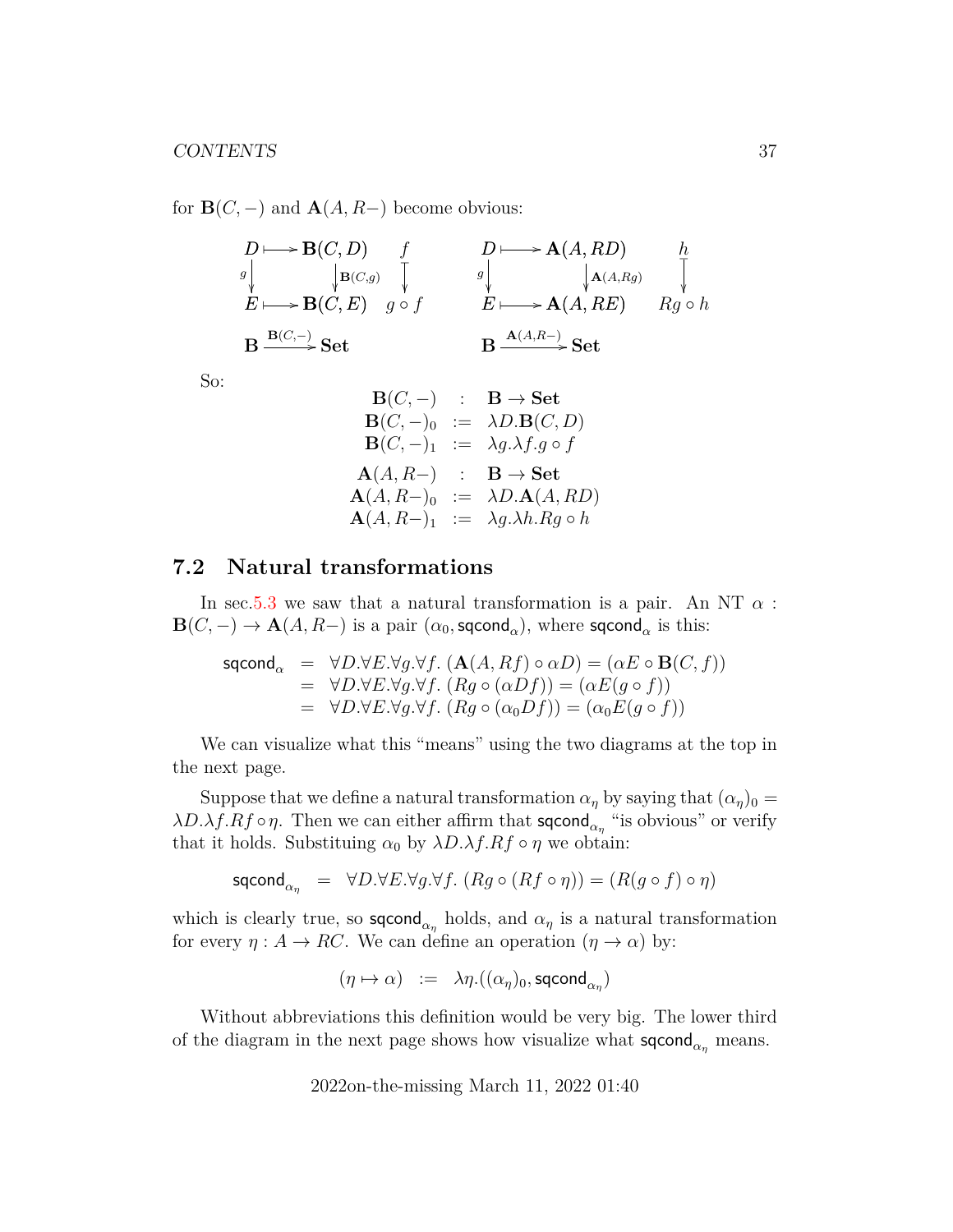A RC η C ✤ / D f RD Rf ✤ / D ✤ / E g RE Rg ✤ / E ✤ / `, αDf B A <sup>R</sup> / B(C, −) A(A, R−) <sup>α</sup> /

 $\mathbf{B}(C, -) \xrightarrow{\alpha_{\eta}} \mathbf{A}(A, R-)$ 

$$
\begin{array}{cccc}\nD & \mathbf{B}(C, D) \longrightarrow \mathbf{A}(A, RD) & f \longmapsto \alpha Df & \ell \\
\downarrow & \downarrow & \downarrow & \downarrow & \downarrow \\
E & \mathbf{B}(C, E) \longrightarrow \mathbf{A}(A, RE) & g \circ f \longmapsto \alpha E(g \circ f) & Rg \circ \ell \\
\end{array}
$$
\n
$$
\begin{array}{cccc}\nD & \mathbf{B}(C, D) \longrightarrow \mathbf{A}(A, RD) & f \longmapsto Rf \circ \eta & \ell \\
\downarrow & \downarrow & \downarrow & \downarrow \\
g & \downarrow & \downarrow & \downarrow & \downarrow \\
\end{array}
$$
\n
$$
\begin{array}{cccc}\nD & \mathbf{B}(C, D) \longrightarrow \mathbf{A}(A, RD) & f \longmapsto Rf \circ \eta & \ell \\
\downarrow & \downarrow & \downarrow & \downarrow & \downarrow \\
B(C, E) \longrightarrow \mathbf{A}(A, RE) & g \circ f \longmapsto R(g \circ f) \circ \eta & Rg \circ \ell\n\end{array}
$$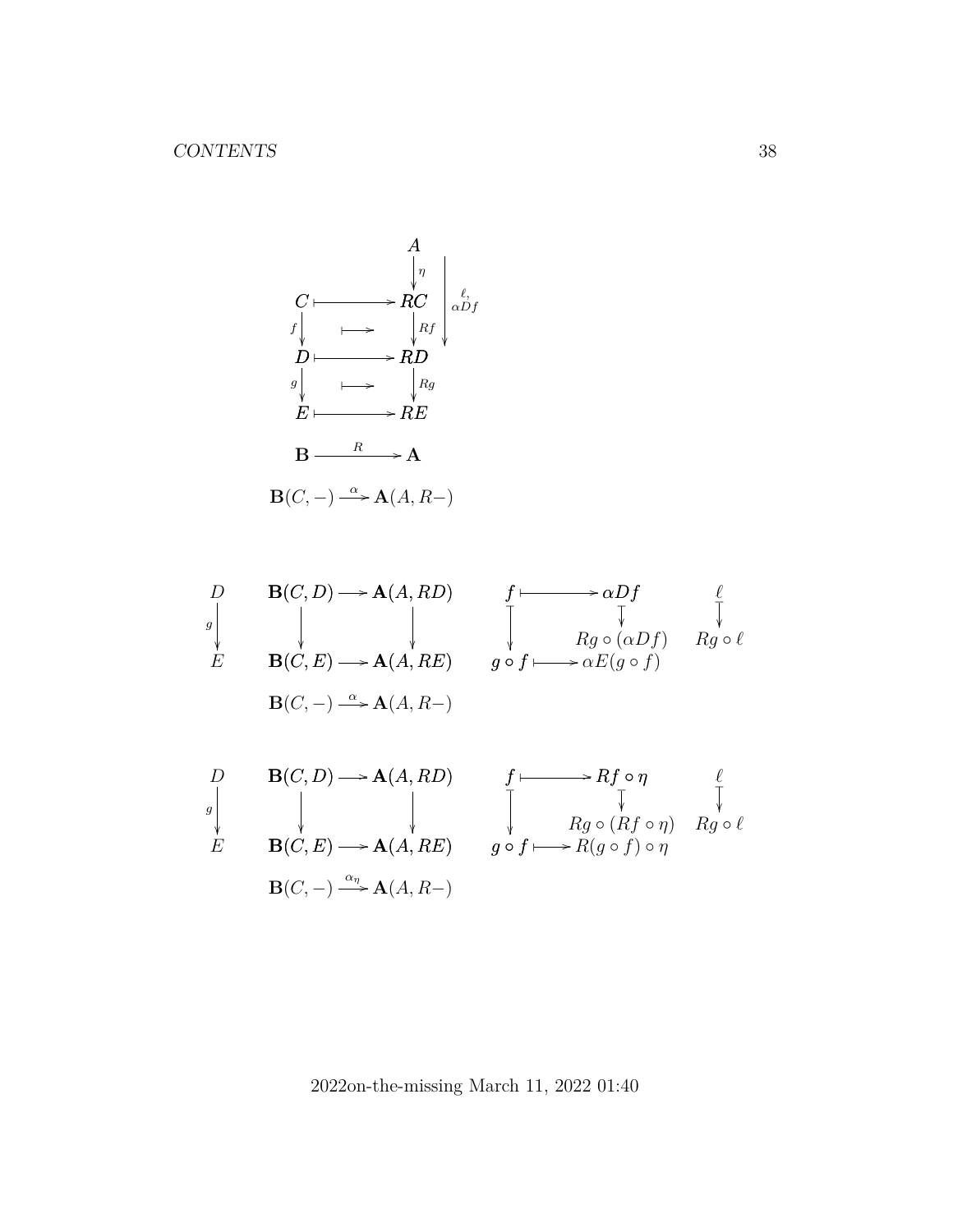We can define an operation  $(\alpha \mapsto \eta)$  by:

$$
\begin{array}{rcl}\n(\alpha \mapsto \eta) & := & \lambda \alpha. \, \alpha_0 \, C \, \mathrm{id}_C, \\
(\eta \mapsto \alpha_0) & := & \lambda \eta. \lambda D. \lambda f. \, Rf \circ \eta, \\
(\eta \mapsto \alpha) & := & \lambda \eta. ((\eta \mapsto \alpha_0)(\eta), \, \, \text{sqcond}_{\text{(something)}}).\n\end{array}
$$

We can prove that the operations  $(\eta \mapsto \alpha)$  and  $(\alpha \mapsto \eta)$  are mutually inverse, but this is tricky. The proof contains a step that is hard to visualize, and that is often stated as a slogan, like this (from [\[Leinster,](#page-62-3) p.97] and [\[CWM,](#page-60-2) p.61]):

A natural transformation  $\alpha : \mathbf{B}(C, -) \to \mathbf{A}(A, R-)$ is determined by its value at  $id_C$ .

The proof of that step requires instantiating  $\mathsf{sqcond}_{\alpha}$ , i.e.,

$$
\forall D. \forall E. \forall g: D \to E. \forall f: C \to D. (Rg \circ (\alpha_0 Df)) = (\alpha_0 E(g \circ f))
$$

at  $D := C, E := D, g := f$ , and  $f := id_C$ . If we do this in two sub-steps first  $D := C$  and  $E := D$ , and then  $g := f$  and  $f := id_C$  — we see that after the first sub-step we get this:

$$
\forall g : C \to D. \,\forall f : C \to C. \,(Rg \circ (\alpha_0 Cf)) = (\alpha_0 D(g \circ f))
$$

The variables q and f have sort of changed their types, and some people (like me!) would prefer to rename them, to, say:

$$
\forall f : C \to D. \ \forall \iota : C \to C. \ (Rf \circ (\alpha_0 C \iota)) = (\alpha_0 D(f \circ \iota))
$$

The diagrams in the next page show the renamed version.

To prove that our operations  $(\alpha \mapsto \eta)$  and  $(\eta \mapsto \alpha)$  are mutually inverse we need to prove that the round trips  $(\alpha \mapsto \eta \mapsto \alpha)$  and  $(\eta \mapsto \alpha \mapsto \eta)$  are both identities. To prove that  $(\alpha \mapsto \eta \mapsto \alpha) = id$ , let's define  $\eta_{\alpha} := (\alpha \mapsto \alpha)$  $\eta(\alpha)$  and  $\alpha_{\eta_\alpha} := (\eta \mapsto \alpha)(\eta_\alpha)$  and . The proof of  $(\alpha \mapsto \eta \mapsto \alpha) = id$  includes this sequence of equalities:

$$
(\alpha_{\eta_{\alpha}})_0 Df = (\eta \mapsto \alpha_0)((\alpha \mapsto \eta)(\alpha))Df
$$
  
\n
$$
= (\eta \mapsto \alpha_0)(\alpha C \mathrm{id}_C)Df
$$
  
\n
$$
= (\lambda \eta \cdot \lambda D \cdot \lambda f \cdot Rf \circ \eta)(\alpha C \mathrm{id}_C)Df
$$
  
\n
$$
= (\lambda D \cdot \lambda f \cdot Rf \circ (\alpha C \mathrm{id}_C))Df
$$
  
\n
$$
= Rf \circ (\alpha C \mathrm{id}_C)
$$
  
\n
$$
= \alpha Df
$$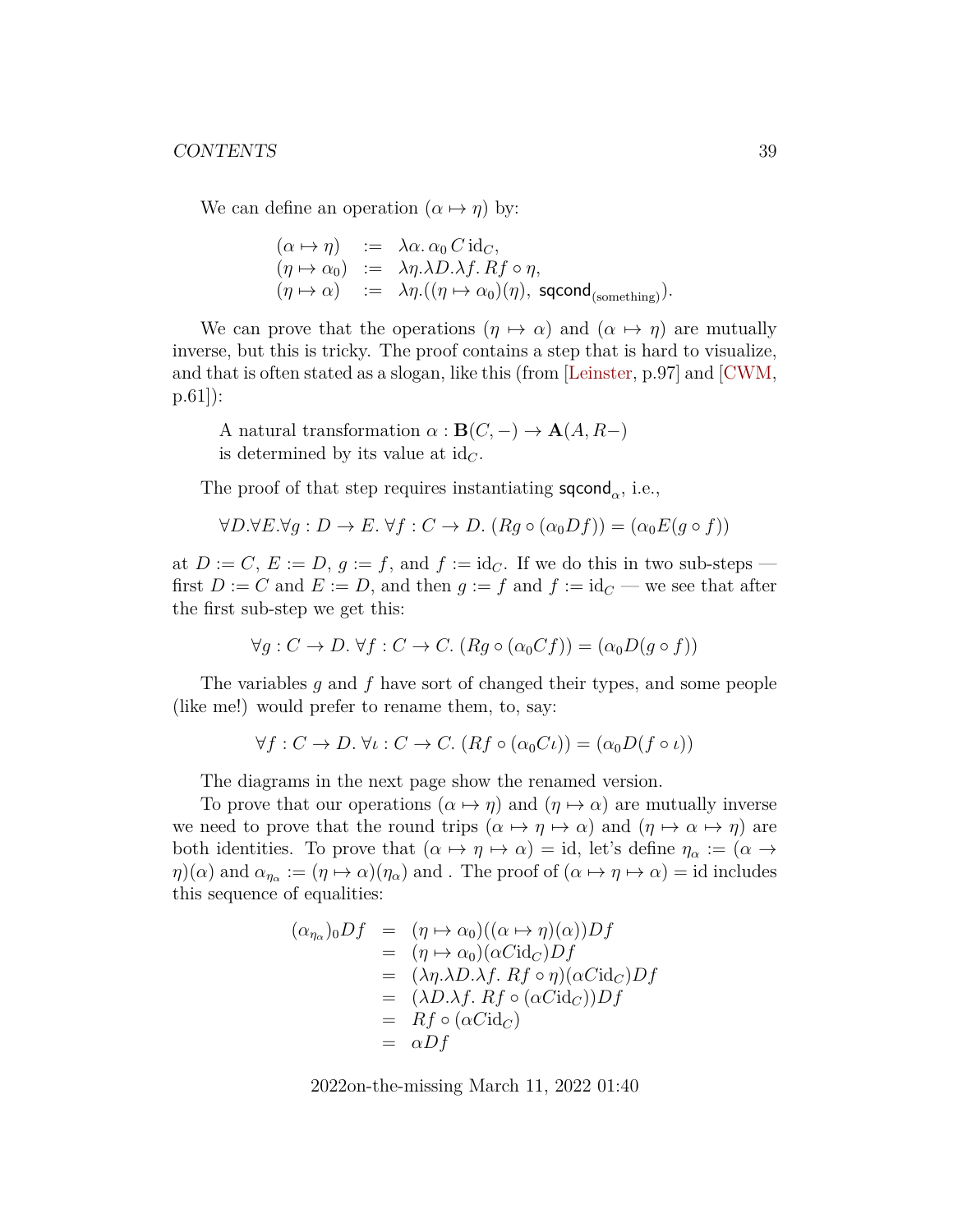that uses our hard step in its last equality. The details, including the proof of  $(\eta \mapsto \alpha \mapsto \eta) = id$ , can be found in [\[Och22\]](#page-63-5).



### <span id="page-39-0"></span>**7.3 The full reconstruction**

We have just reconstructed all the typings and definitions for the diagram Y0. Here is the full reconstruction, except for the "proof terms" like respids, assoc, idL and idR for each functor, sqcond for each natural transformations,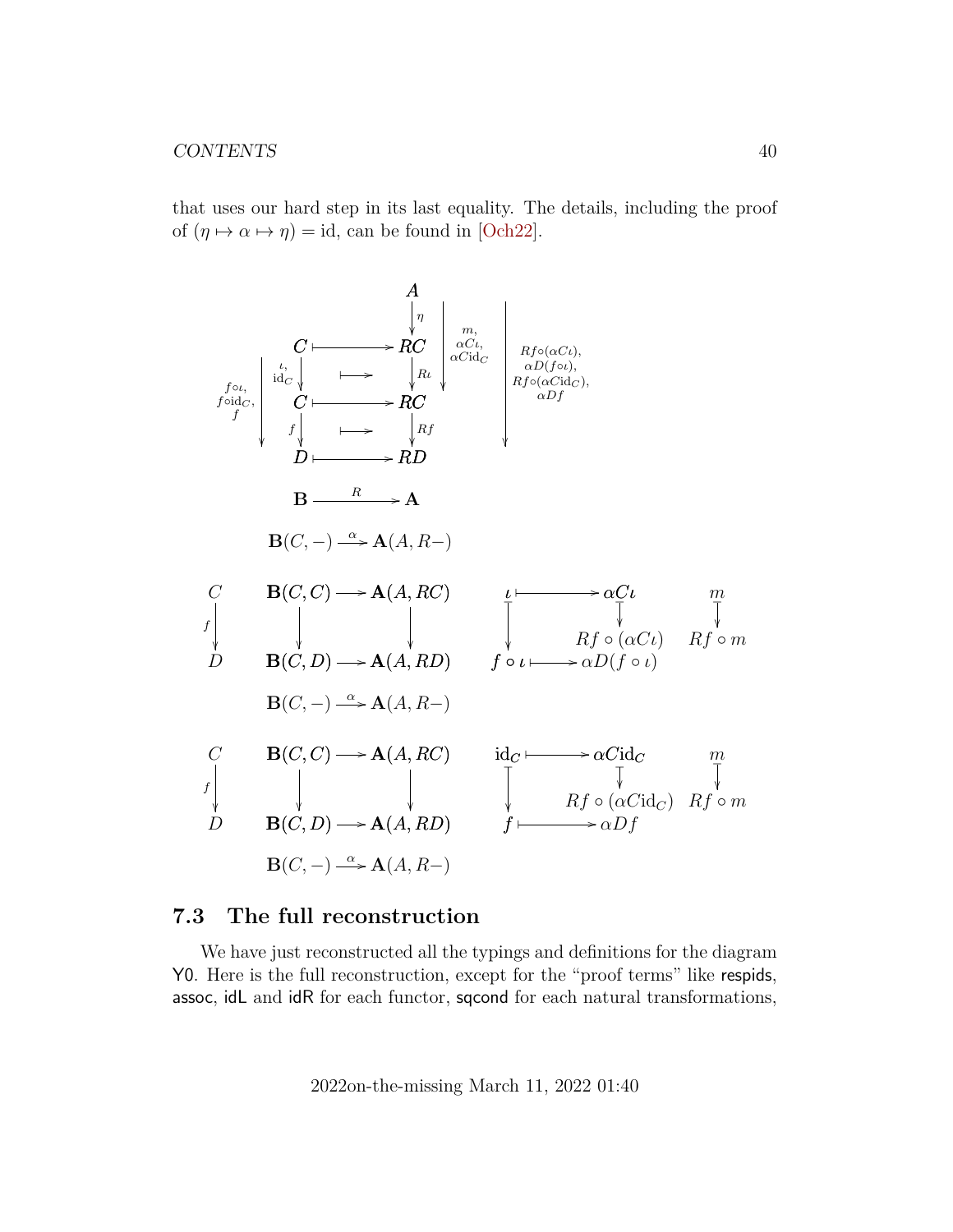and the proofs that both round trips in the bijections are identity maps:

A is a category,  
\nB is a category,  
\nB is a category,  
\n
$$
R : B \rightarrow A
$$
,  
\n $A \in A$ ,  
\n $C \in B$ ,  
\n $\eta : A \rightarrow RD$ ,  
\nB(C, -) : B  $\rightarrow$  Set,  
\nB(C, -) : B  $\rightarrow$  Set,  
\nB(C, -) : B  $\rightarrow$  Set,  
\nB(C, -) : A  $\rightarrow$  Set,  
\nB(A, R-) : A  $\rightarrow$  Set,  
\nA(A, R-) : A  $\rightarrow$  Set,  
\nA(A, R-) : A  $\rightarrow$  Set,  
\nA(A, R-) : A  $\rightarrow$  Set,  
\nA(A, R-) : A  $\rightarrow$  Set,  
\nA(A, R-) : A  $\rightarrow$  Set,  
\nA(A, R-) : =  $\lambda g . \lambda h . Rg \circ h$ ,  
\n $\alpha : B(C, -) \rightarrow A(A, R-)$ ,  
\n $(\alpha \mapsto \eta) := \lambda \alpha . \alpha C(id_C)$ ,  
\nor:  
\n $\alpha_0 := \lambda D . \lambda f . Rf \circ \eta$ ,  
\n $\eta := \alpha C(id_C)$ .

It is quite short — if we treat the proof terms as "obvious".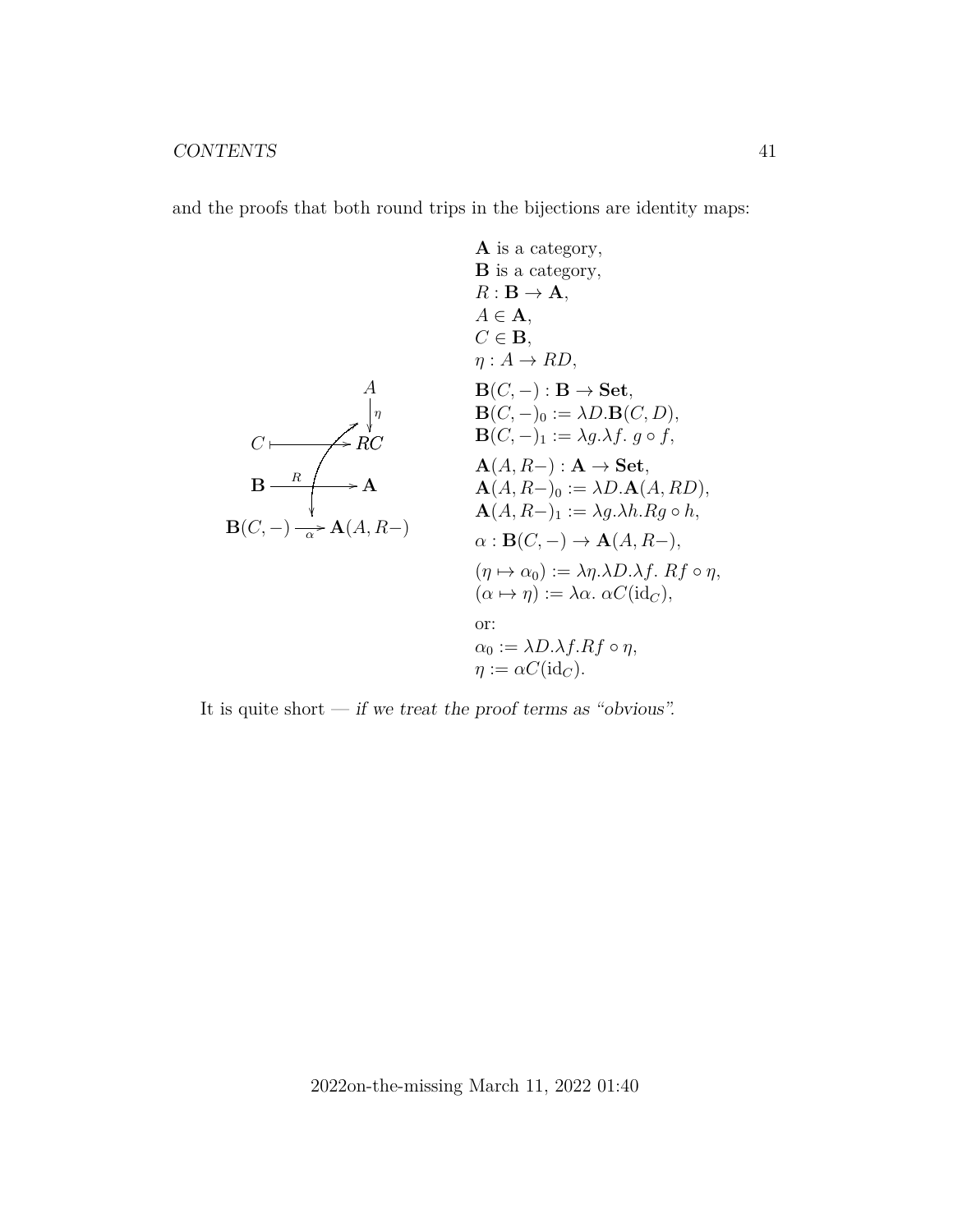## <span id="page-41-0"></span>**8 Extensions to the diagrammatic language**

Our diagrammatic language and the list of conventions in Section [2](#page-8-0) can be extended — "by the user" — in zillions of ways. Let's see some examples of extensions.

### <span id="page-41-1"></span>**8.1 A way to define new categories**

We saw in the sections  $5.2$  and  $7.1$  how to use diagrams to define functors, and in sections [5.3](#page-22-0) and [7.2](#page-36-0) how to define natural transformations. We can define new categories by diagrams, too.

$$
\begin{array}{ccc}\nA & \begin{pmatrix} & A \\ \downarrow & \uparrow \\ \downarrow & \uparrow \end{pmatrix} \\
C \longmapsto RC & \downarrow s \\
f \downarrow \longmapsto \downarrow Rf & \begin{pmatrix} & A \\ \downarrow & \downarrow \\ f \downarrow & \downarrow \end{pmatrix} \\
B \longmapsto RD & \begin{pmatrix} & A \\ \downarrow & \downarrow \\ D \longmapsto RD & \begin{pmatrix} & \downarrow \\ \downarrow & \downarrow \\ D \longmapsto RD & \end{pmatrix} & \begin{pmatrix} & (C, \eta) \\ \downarrow & \downarrow \\ (D, g) & \end{pmatrix} \\
B \xrightarrow{R} A & (A \downarrow R) & (A \downarrow R)\n\end{array}
$$

My favorite way — a syntax sugar! — of visualizing the comma category  $(A\downarrow R)$  is the middle third of the diagram above, in which the objects of  $(A\downarrow R)$  are depicted as L-shaped diagrams. To understand the typings and the commutativity conditions we have to look at the left third — it indicates that f must obey  $Rf \circ \eta = g$ . The right third shows a generic morphism in  $(A\downarrow R)$  without the syntax sugar, but we still have to look at the left third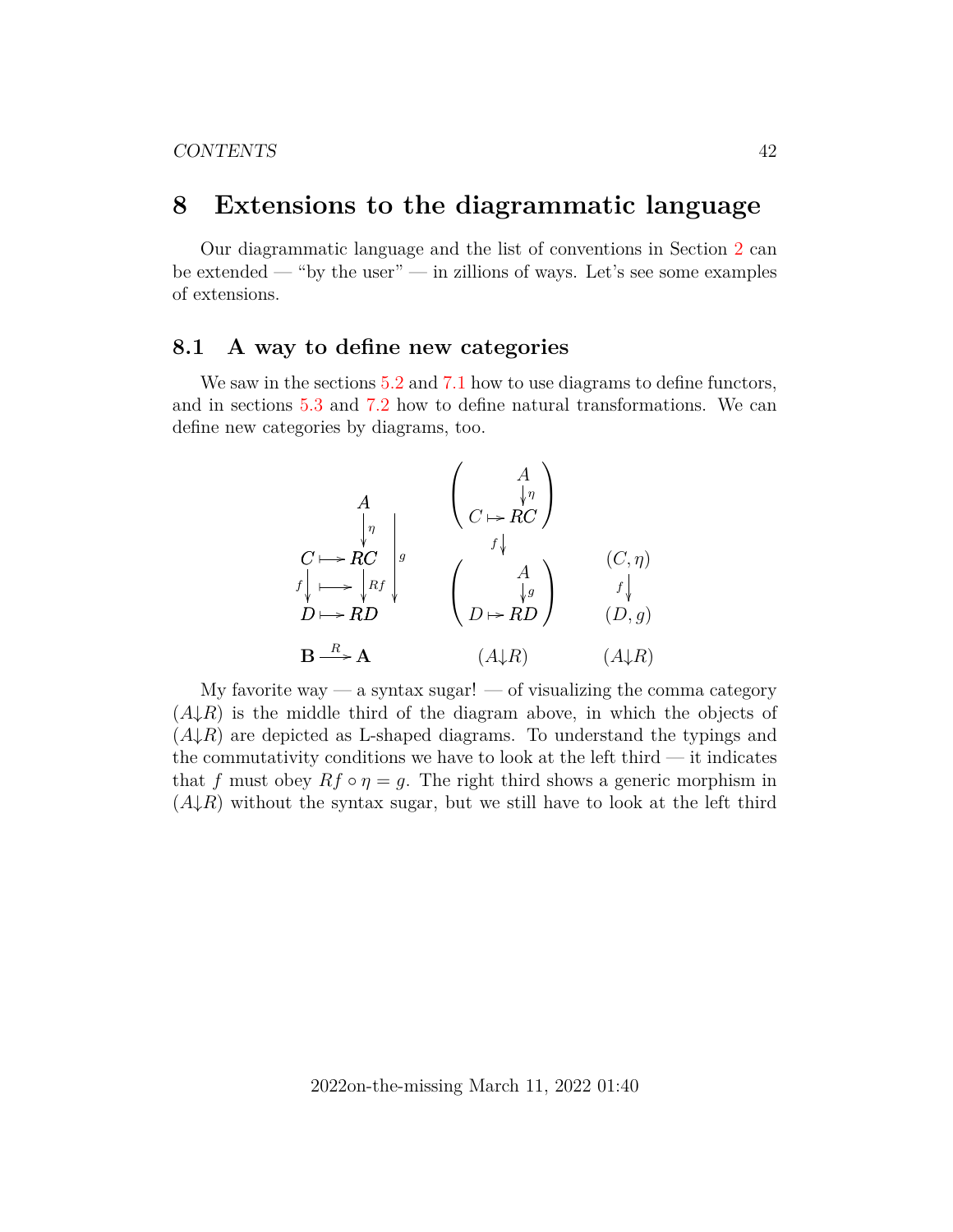to type it. We have:

In a context in which  $\bf{A}$  is a category, B is a category,  $R: \mathbf{B} \to \mathbf{A},$ A is an object of A, we define the category  $(A\downarrow R)$  as follows: An object of  $(A\downarrow R)$ is a pair  $(C, \eta)$ in which  $C : \mathbf{B}_0$ and  $\eta$ : Hom<sub>A</sub> $(A, RC);$ so  $(C, \eta) : (C:\mathbf{B}_0) \times \text{Hom}_{\mathbf{A}}(A, RC)$ and  $(A\downarrow R)_0 := (C:\mathbf{B}_0) \times \text{Hom}_{\mathbf{A}}(A, RC).$ A morphism  $f : (C, \eta) \to (D, g)$  in  $(A \downarrow R)$ is an  $f: \text{Hom}_{\mathbf{B}}(C, D)$  such that  $Rf \circ \eta = g$ , or equivalently a pair  $(f, \langle Rf \circ \eta = g \rangle);$ we have  $(f, \langle \overline{Rf \circ \eta} = g \rangle) : (f: \text{Hom}_{\mathbf{B}}(C, D)) \times [Rf \circ \eta = g],$ so  $Hom_{(A\downarrow R)}((C, \eta), (D, g)) :=$  $(f: \text{Hom}_{\mathbf{B}}(C, D)) \times [Rf \circ \eta = g].$ 

This defines formally the first two components of the category  $(A\downarrow R)$ . Remember that a category C has seven components:

 $C = (C_0, \text{Hom}_C, \text{id}_C, \circ_C; \text{assoc}_C, \text{idL}_C, \text{idR}_C)$ 

We are pretending that the other components of  $(A \downarrow R)$  are "obvious" in the sense of Section [3.](#page-12-0) Note the we used the notations for dependent types and witnesses of the sections  $6.1$  and  $6.2$ .

### <span id="page-42-0"></span>**8.2 Universalness as something extra**

We can consider that an universal arrow is an arrow  $\eta : A \to RC$  with something extra. We saw how to represent this "something extra" in Type Theory: a universal arrow  $\eta$  is a pair  $(\eta, \text{univ}_{\eta})$ , where univ<sub> $\eta$ </sub> is its "universalness", that we defined in one way in sec. 4.2 and in another way in sec. 6.6.

Universalness is just one '-ness' among many. Several of these "-ness"es have standard graphical representations: for example pullbackness is indicated by a  $\perp$ , and monicness is indicated by a tail like this:  $\rightarrow$ . [\[FS90\]](#page-61-4)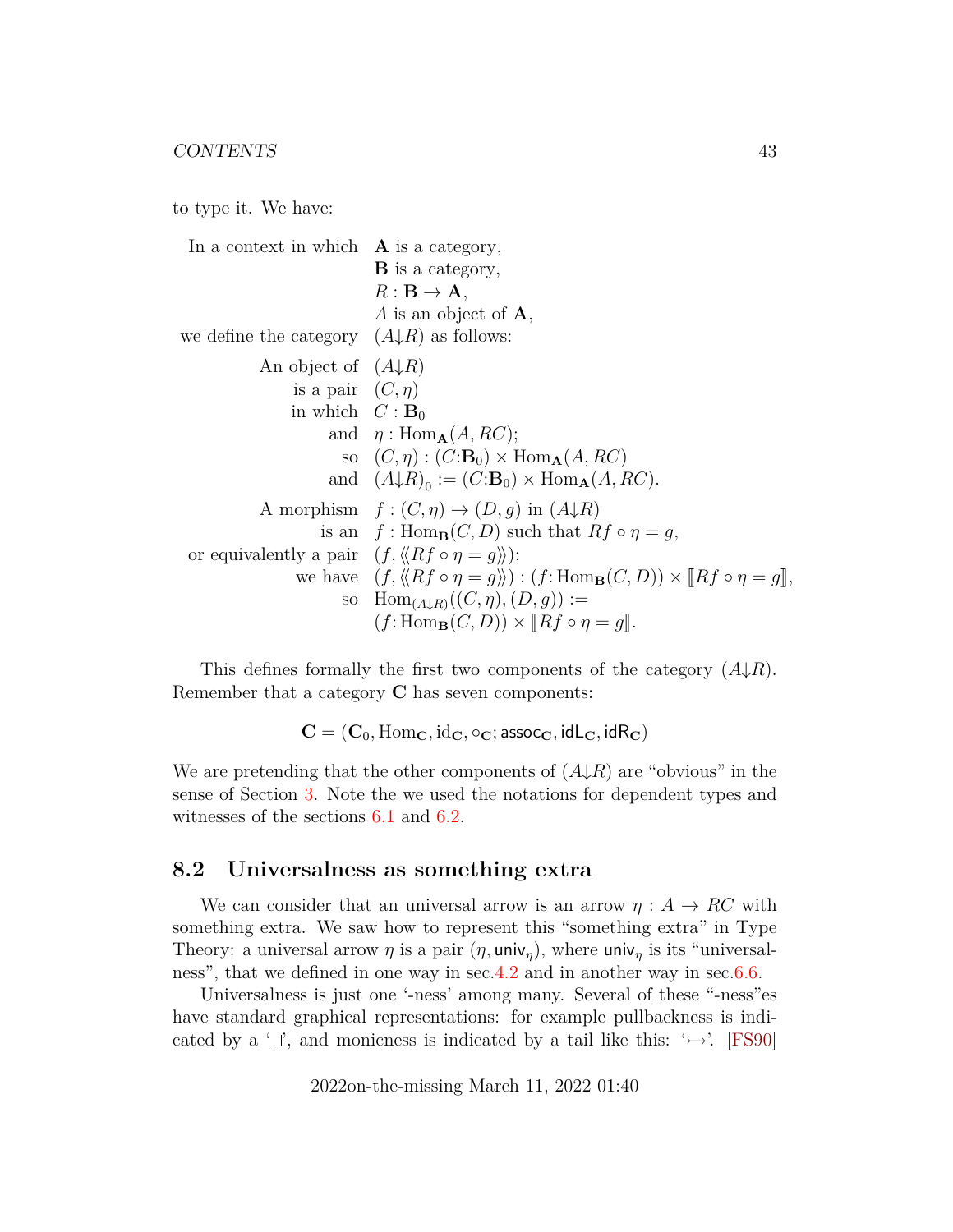#### CONTENTS 44

defines lots of graphical representations for "-ness"es starting on its page 37. We will sometimes use an  $\dot{ } := '$  to define a new annotation that is an abbreviation for extra structure:

$$
C \longmapsto RC
$$
\n
$$
\downarrow_{\text{univ}}^{n}
$$
\n
$$
C \longmapsto RC
$$
\n
$$
\downarrow_{\text{univ}}^{n}
$$
\n
$$
\downarrow_{\text{univ}}^{n}
$$
\n
$$
\downarrow_{\text{in}}^{n}
$$
\n
$$
\downarrow_{\text{in}}^{n}
$$
\n
$$
\downarrow_{\text{in}}^{n}
$$
\n
$$
\downarrow_{\text{in}}^{n}
$$
\n
$$
\downarrow_{\text{in}}^{n}
$$
\n
$$
\downarrow_{\text{in}}^{n}
$$
\n
$$
\downarrow_{\text{in}}^{n}
$$
\n
$$
\downarrow_{\text{in}}^{n}
$$
\n
$$
\downarrow_{\text{in}}^{n}
$$
\n
$$
\downarrow_{\text{in}}^{n}
$$
\n
$$
\downarrow_{\text{in}}^{n}
$$
\n
$$
\downarrow_{\text{in}}^{n}
$$
\n
$$
\downarrow_{\text{in}}^{n}
$$
\n
$$
\downarrow_{\text{in}}^{n}
$$
\n
$$
\downarrow_{\text{in}}^{n}
$$
\n
$$
\downarrow_{\text{in}}^{n}
$$
\n
$$
\downarrow_{\text{in}}^{n}
$$
\n
$$
\downarrow_{\text{in}}^{n}
$$
\n
$$
\downarrow_{\text{in}}^{n}
$$
\n
$$
\downarrow_{\text{in}}^{n}
$$
\n
$$
\downarrow_{\text{in}}^{n}
$$
\n
$$
\downarrow_{\text{in}}^{n}
$$
\n
$$
\downarrow_{\text{in}}^{n}
$$
\n
$$
\downarrow_{\text{in}}^{n}
$$
\n
$$
\downarrow_{\text{in}}^{n}
$$
\n
$$
\downarrow_{\text{in}}^{n}
$$
\n
$$
\downarrow_{\text{in}}^{n}
$$
\n
$$
\downarrow_{\text{in}}^{n}
$$
\n
$$
\downarrow_{\text{in}}^{n}
$$
\n
$$
\downarrow_{\text{in}}^{n}
$$
\n
$$
\downarrow_{\text{in}}^{n}
$$
\n
$$
\downarrow_{\text{in}}^{n}
$$
\n
$$
\downarrow_{\text{in}}^{n}
$$
\n
$$
\downarrow_{\
$$

This is pullbackness:



### <span id="page-43-0"></span>**8.3 Opposite categories**

Suppose that we have a diagram  $A \stackrel{f}{\to} B \stackrel{g}{\to} C$  in a category **A**. There are several different notations for the corresponding diagram in  $A^{op}$ : for example, in [\[CWM,](#page-60-2) p.33] it would be written as  $A \stackrel{f^{\text{op}}}{\leftarrow} B \stackrel{g^{\text{op}}}{\leftarrow} C$ , while in [\[AT11,](#page-59-1) p.15] as  $A \stackrel{f}{\leftarrow} B \stackrel{g}{\leftarrow} C$ . The convention (COT) says that the notation in our diagrams should be as close as possible to the notation in the original text — so let's see how to support the notation in  $[AT11]$ , that looks a bit harder than the one in [\[CWM\]](#page-60-2).

We want to define a new category,  $\mathbf{A}^{\text{op}}$ , using tricks similar to the ones in Section [8.1,](#page-41-1) but now we can't pretend that the new composition is obvious. We will define  $(\mathbf{A}^{\text{op}})_0$ ,  $\text{Hom}_{\mathbf{A}^{\text{op}}}$ ,  $\text{id}_{\mathbf{A}^{\text{op}}}$ , and  $\circ_{\mathbf{A}^{\text{op}}}$  without any textual explanations, with just the diagrams to convince the readed that our definitions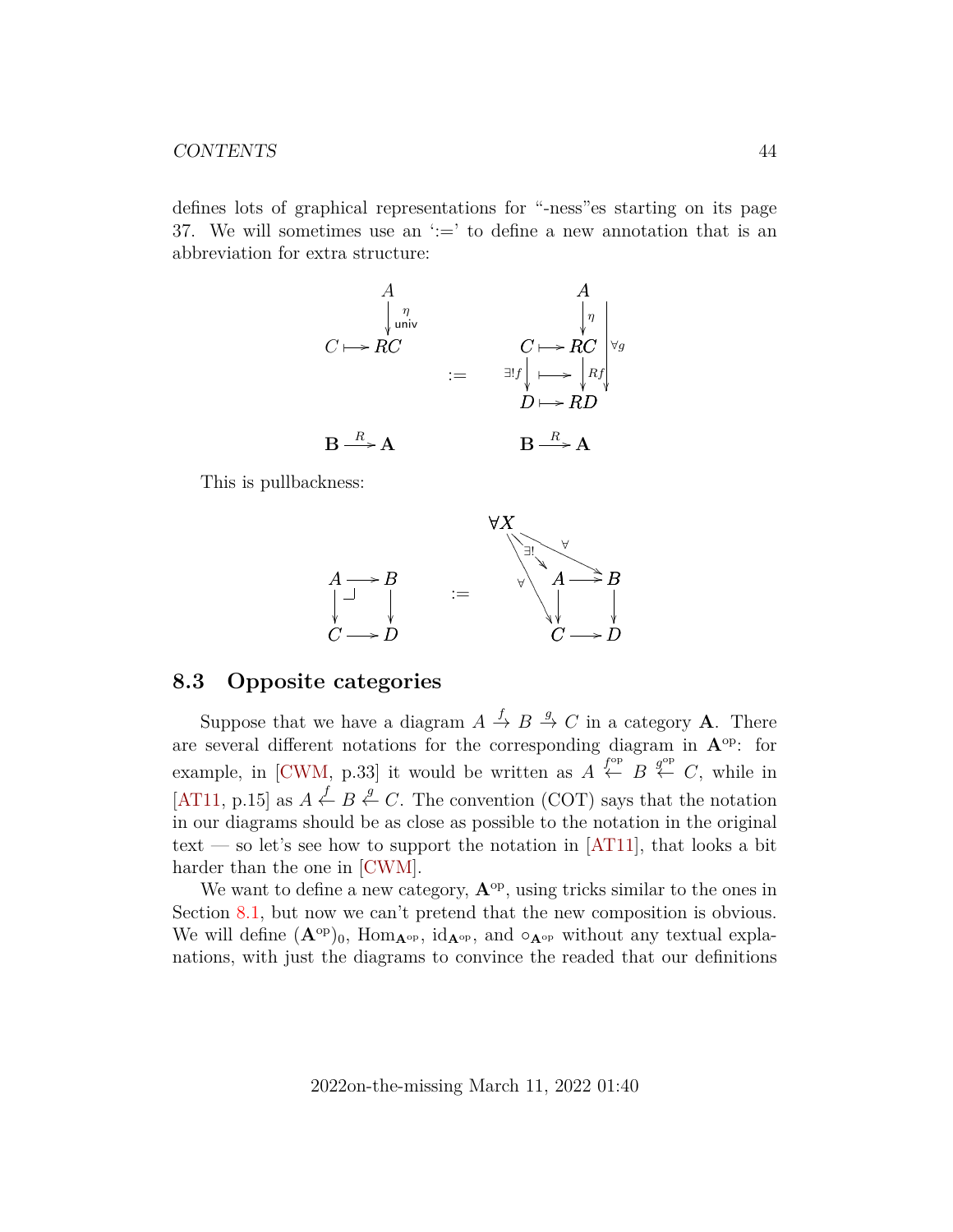are reasonable.

A A B f A A id<sup>A</sup> A B f C g g◦f A A A B OO f A A OO id<sup>A</sup> A B OO f C OO g OO f◦g Aop A<sup>0</sup> =: (Aop)<sup>0</sup> HomA(A, B) =: HomAop(B, A) idA(A) =: idAop(A) g ◦<sup>A</sup> f =: f ◦Aop g

In the diagram below  $F: \mathbf{A}^{\mathrm{op}} \to \mathbf{B}$  is a contravariant functor, and the **A** above  $\mathbf{A}^{\text{op}}$  indicates that  $g: C \to D$  is a morphism of  $\mathbf{A}$ , not of  $\mathbf{A}^{\text{op}}$ . I am not very happy with this trick but I haven't found a better alternative yet.

$$
C \longmapsto FC
$$
  
\n
$$
g \downarrow \longrightarrow \uparrow Fg
$$
  
\n
$$
D \longmapsto FD
$$
  
\nA  
\n
$$
A^{op} \stackrel{F}{\rightarrow} B
$$

### <span id="page-44-0"></span>**8.4 The Yoneda Lemma**

The formalization of Y0 as a series of typings and definitions in Section [7.3](#page-39-0) suggests that some operations from Type Theory that can be applied on the formalization side should be translatable to the diagram side; for example, substitution. This one clearly works: if we substitute  $A$  by  $Set$  and  $A$  by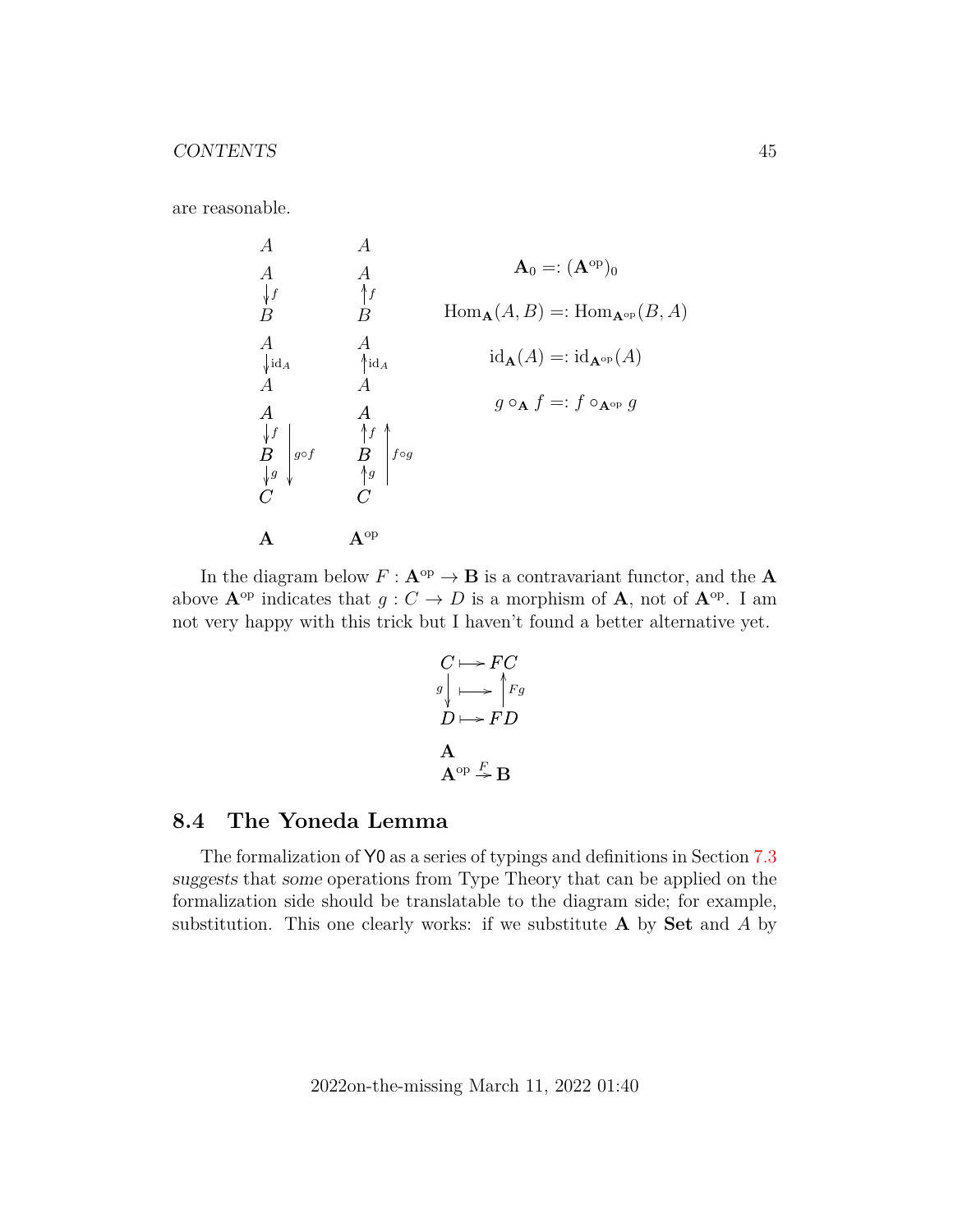the set 1 we get this,

$$
\operatorname{Y0}\left[\begin{array}{c}\n\mathbf{A} := \mathbf{Set} \\
A := 1\n\end{array}\right] = \n\begin{array}{c}\n\begin{array}{c}\n\downarrow \\
\downarrow \\
\mathbf{B} - R \\
\hline\n\end{array}\n\end{array}
$$
\nSet\n
$$
\mathbf{B}(C, -) \xrightarrow[\alpha]{\alpha} \mathbf{Set}(1, R -)
$$

For each object S of **Set** we have a bijection between elements of S and morphisms  $1 \rightarrow S$ . We will denote the morphism from 1 to S that "chooses" an element  $s \in S$  by  $\lceil s \rceil$ ; the pronounciation of  $\lceil s \rceil$  is "the name of s". We have a bijection between 's's and  $\lceil s \rceil s$ :

For each  $D \in \mathbf{B}$  we have a bijection  $\mathbf{Set}(1, RD) \leftrightarrow RD$  — and we can use these bijections to build a natural isomorphism  $\textbf{Set}(1, R-) \leftrightarrow R$ . We will draw it vertically, and complete the triangle:



We can use that natural isomorphism to obtain ' $\beta$ 's from ' $\alpha$ 's, and viceversa, by composition. We could draw an arrow for the bijection between ' $\alpha$ 's and ' $\beta$ 's and another arrow for the bijection between ' $\eta$ 's and elements of RC, but we will prefer to omit them.

We will call the diagram above  $Y1$ . It doesn't have a single top-level arrow, so we can't apply the convention (CTL) to it, and we need to specify its "meaning" explicitly. We will consider that its three bijections are top-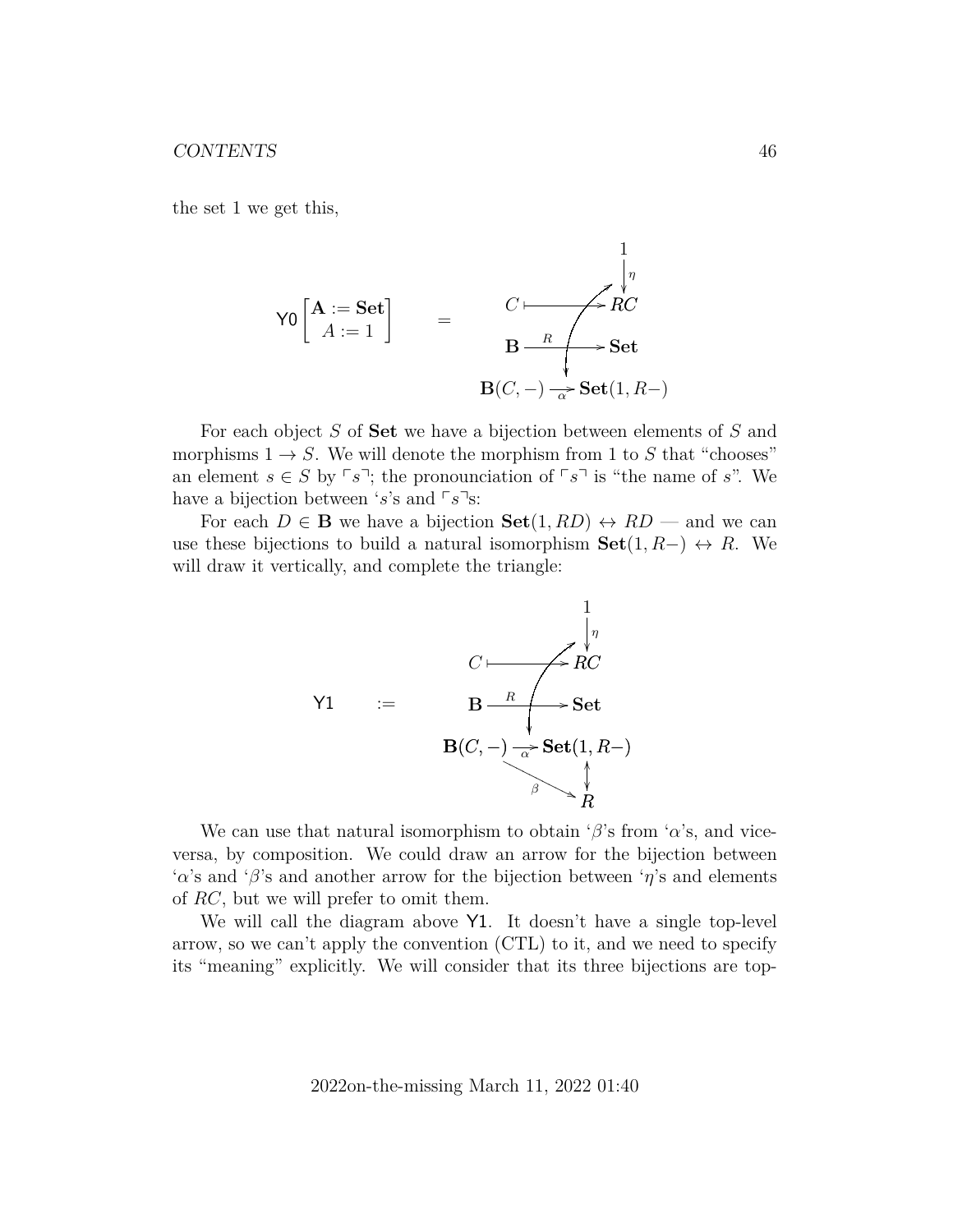level objects, and so the diagram Y1 says that we have these bijections:

$$
RC
$$
  
\n
$$
\leftrightarrow \mathbf{Set}(1, RC)
$$
  
\n
$$
\leftrightarrow \mathbf{Set}^{\mathbf{B}}(\mathbf{B}(C, -), \mathbf{Set}(1, R-))
$$
  
\n
$$
\leftrightarrow \mathbf{Set}^{\mathbf{B}}(\mathbf{B}(C, -), R)
$$

The Yoneda Lemma "is" the bijection  $RC \leftrightarrow \mathbf{Set}^{\mathbf{B}}(\mathbf{B}(C,-),R)$  — check how it is defined in [\[Leinster,](#page-62-3) thm.4.2.1], [\[Riehl,](#page-63-3) thm.2.2.4], [\[CWM,](#page-60-2) p.61], [\[Awo06,](#page-60-3) lemma 8.2]. Some books show how to calculate the element of RC associated to a given  $\beta$  and vice-versa, and most treat  $\textbf{Set}(1, R-)$  as something secondary. If we represent this idea of the Yoneda Lemma in the same format the we used in sec[.7.3,](#page-39-0) we get this:

| B is a category,                                                    |                                                 |
|---------------------------------------------------------------------|-------------------------------------------------|
| 1                                                                   | $R: \mathbf{B} \rightarrow \mathbf{Set},$       |
| $C \longleftarrow R$                                                | $C \in \mathbf{B},$                             |
| $C \longleftarrow R$                                                | $B(C, -): \mathbf{B} \rightarrow \mathbf{Set},$ |
| $B(C, -) \circ := \lambda D \cdot B(C, D),$                         |                                                 |
| $\mathbf{B}(C, -) \circ := \lambda D \cdot B(C, D),$                |                                                 |
| $\mathbf{B}(C, -) \circ := \lambda g \cdot \lambda f.$ $g \circ f,$ |                                                 |
| $e \in RC,$                                                         |                                                 |
| $\mathbf{B}(C, -) \circ := \lambda g \cdot \lambda f.$ $g \circ f,$ |                                                 |
| $e \in RC,$                                                         |                                                 |
| $\beta : \mathbf{B}(C, -) \rightarrow R,$                           |                                                 |
| $\beta : \mathbf{B}(C, -) \rightarrow R,$                           |                                                 |
| $\beta : \mathbf{B}(C, -) \rightarrow R,$                           |                                                 |
| $(e \mapsto \beta_0) := \lambda e.\lambda D.\lambda f.$ $Rf(e),$    |                                                 |
| $(\beta \mapsto e) := \lambda \beta.\beta Ci \mathbf{d}_C,$         |                                                 |

## <span id="page-46-0"></span>**8.5 The Yoneda embedding**

Let's define Y3 as the result of this substituion:

$$
\mathsf{Y3} = \mathsf{Y2}\left[\begin{matrix} R := \mathbf{B}(B,-) \\ e := \varphi \end{matrix}\right]
$$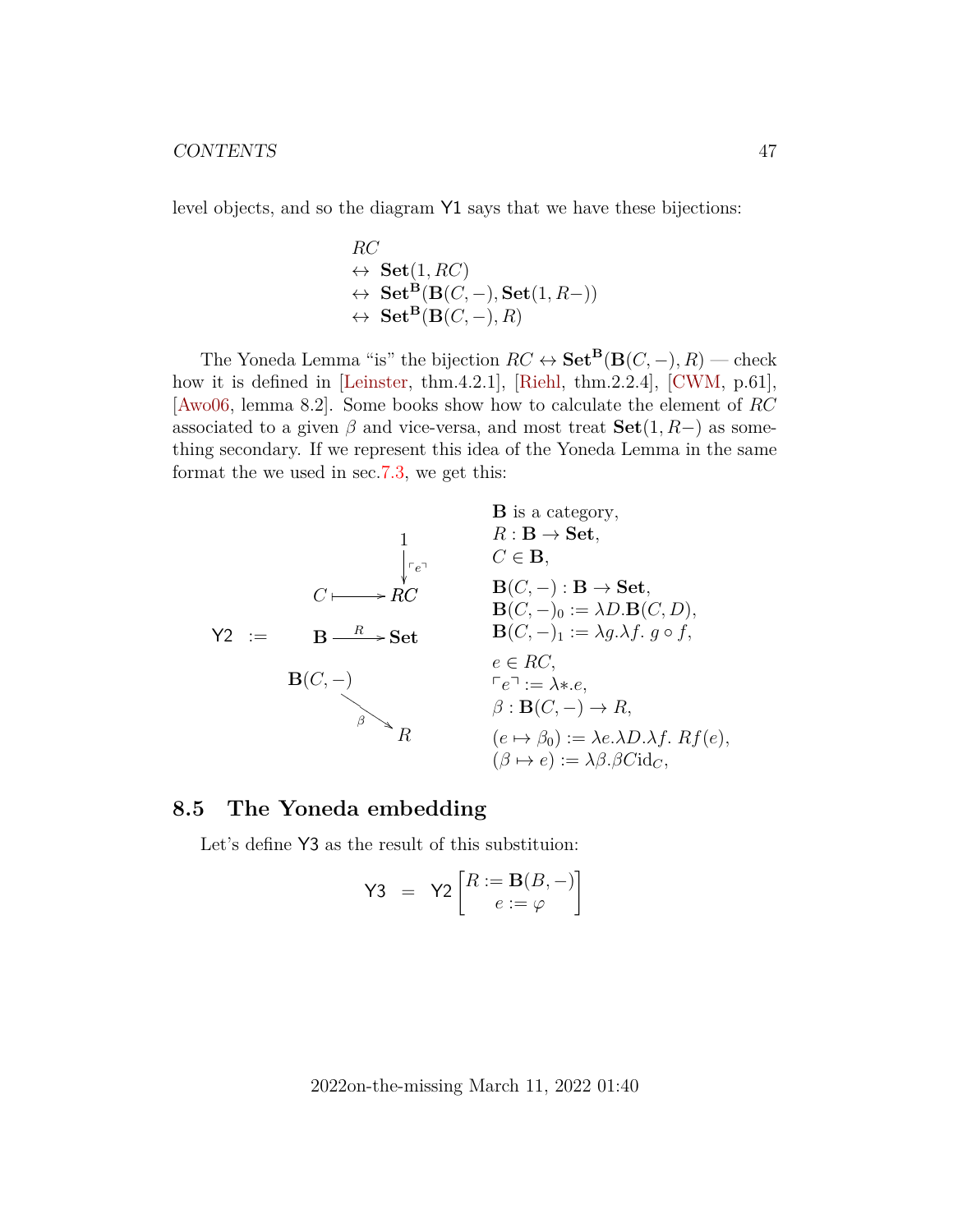We have:

**B** is a category,  
\n**B**(B,-): **B** 
$$
\rightarrow
$$
 Set,  
\n $\downarrow \tau \varphi$   
\n $C \longleftarrow \mathbf{B}(B, C)$   
\n $\mathbf{B}(C, -): \mathbf{B} \rightarrow \mathbf{Set},$   
\n $\mathbf{B}(C, -): \mathbf{B} \rightarrow \mathbf{Set},$   
\n $\mathbf{B}(C, -): \mathbf{B} \rightarrow \mathbf{Set},$   
\n $\mathbf{B}(C, -): \mathbf{B} \rightarrow \mathbf{Set},$   
\n $\mathbf{B}(C, -): \mathbf{B} \rightarrow \mathbf{Set},$   
\n $\mathbf{B}(C, -): \mathbf{B} \rightarrow \mathbf{Set},$   
\n $\mathbf{B}(C, -): \mathbf{B} \rightarrow \mathbf{Set},$   
\n $\mathbf{B}(C, -): \mathbf{B} \rightarrow \mathbf{Set},$   
\n $\mathbf{B}(C, -): \mathbf{B} \rightarrow \mathbf{Set},$   
\n $\mathbf{B}(C, -): \mathbf{B} \rightarrow \mathbf{Set},$   
\n $\mathbf{B}(C, -): \mathbf{B} \rightarrow \mathbf{Set},$   
\n $\mathbf{B}(C, -): \mathbf{B} \rightarrow \mathbf{Set},$   
\n $\mathbf{B}(C, -): \mathbf{B} \rightarrow \mathbf{Set},$   
\n $\mathbf{B}(C, -): \mathbf{B} \rightarrow \mathbf{Set},$   
\n $\mathbf{B}(C, -): \mathbf{B} \rightarrow \mathbf{Set},$   
\n $\mathbf{B}(C, -): \mathbf{B} \rightarrow \mathbf{Set},$   
\n $\mathbf{B}(C, -): \mathbf{B} \rightarrow \mathbf{Set},$   
\n $\mathbf{B}(C, -): \mathbf{B} \rightarrow \mathbf{Set},$   
\n $\mathbf{B}(C, -): \mathbf{B} \rightarrow \mathbf{Set},$   
\n $\mathbf{B}(C, -): \mathbf{B} \rightarrow \mathbf{Set},$   
\n $\mathbf{B}(C, -): \mathbf{B} \rightarrow \mathbf{Set},$   
\n $\mathbf{B}(C, -): \mathbf{B$ 

The formulas in  $(\varphi \mapsto \beta_0)$  and  $(\beta \mapsto \varphi)$  can be simplified, and we can derive this other diagram from it:

| $C \longmapsto \mathbf{B}(C, -)$                               | $\mathbf{B}(C, D)$                                                               | $f$                 | $B$ is a category,            |                      |
|----------------------------------------------------------------|----------------------------------------------------------------------------------|---------------------|-------------------------------|----------------------|
| $\varphi$                                                      | $\longrightarrow$                                                                | $\beta$             | $\downarrow$                  | $B \in \mathbf{B}$ , |
| $B \longmapsto \mathbf{B}(B, -)$                               | $\mathbf{B}(B, D)$                                                               | $f \circ \varphi$   | $\varphi : B \rightarrow C$ , |                      |
| $\beta : \mathbf{B}(C, -) \rightarrow \mathbf{B}(B, -)$ ,      |                                                                                  |                     |                               |                      |
| $\beta$                                                        | $(\varphi \mapsto \beta_0) := \lambda \varphi \cdot \lambda D \cdot \lambda f$ . | $f \circ \varphi$ , |                               |                      |
| $\mathbf{B}^{\text{op}} \xrightarrow{\mathbf{y}} \mathbf{Set}$ | $(\beta \mapsto \varphi) := \lambda \beta \cdot \beta \text{Cid}_C$ ,            |                     |                               |                      |

Let's call it Y4. This is one of the Yoneda Embeddings; compare that diagram with the ones in [\[Riehl,](#page-63-3) p.60]. In [\[Och22\]](#page-63-5) we show how to formalize it in Agda as a corollary of Y0, Y1, Y2, and Y3.

Note that the functor  $C \mapsto \mathbf{B}(C, -)$  in Y4 is contravariant, and we used the trick from sec[.8.3](#page-43-0) to indicate this.

### <span id="page-47-0"></span>**8.6 Representable functors**

Some books, like [\[Leinster\]](#page-62-3) and [\[Riehl\]](#page-63-3), present representable functors first, then lots of examples, and only then they present the Yoneda Lemma. In our diagram Y1 a representation for the functor R is a pair  $(C, \beta)$  such that the natural transformation  $\beta$  is a natural iso. It is easy to see that we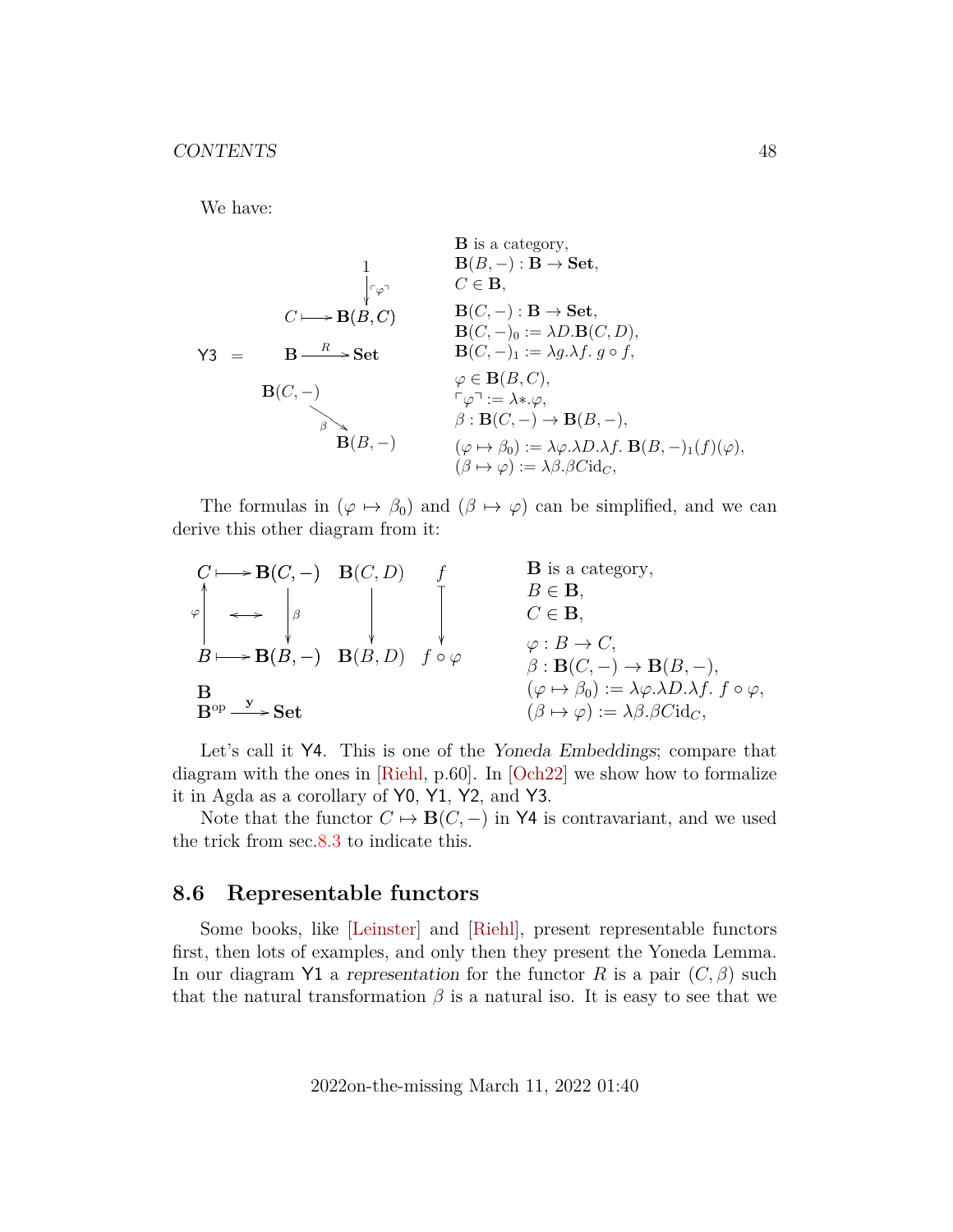have these bijections, or bi-implications:

natural iso-ness of  $\beta$  $\leftrightarrow$  natural iso-ness of  $\alpha$  $\leftrightarrow$  universalness of  $\eta$ 

The last one holds in the diagram Y0 too.

Many of the textbook examples of representable functors are consequences of a simple theorem that shows that every functor  $R : \mathbf{B} \to \mathbf{Set}$  with a left adjoint is representable. The diagram Y5 below is a skeleton for a proof of that theorem:



The unit arrow  $\eta_1 : 1 \to RL1$  is universal — note the 'univ' in the upper right arrow — and so its associated ' $\beta$ ' is a natural iso; we drew it with a  $\leftrightarrow$ '.

Statements like "the functor blah is representable" are very common in CT texts, and their natural isos is usually written just like " $R \cong B(L1, -)$ ", without a name. A good way to draw the missing diagrams for a text should not force us to invent names, and so we should be allowed to omit the names of arrows when this is convenient.

This is the example (iv) in [\[Riehl,](#page-63-3) p.52]:

(iv) The functor  $U : \mathbf{Ring} \to \mathbf{Set}$  is represented by the unital ring  $\mathbb{Z}[x]$ , the polynomial ring in one variable with integer coefficients. A unital ring homomorphism  $Z[x] \to R$ is uniquely determined by the image of  $x$ ; put another way,  $\mathbb{Z}[x]$  is the free unital ring on a single generator.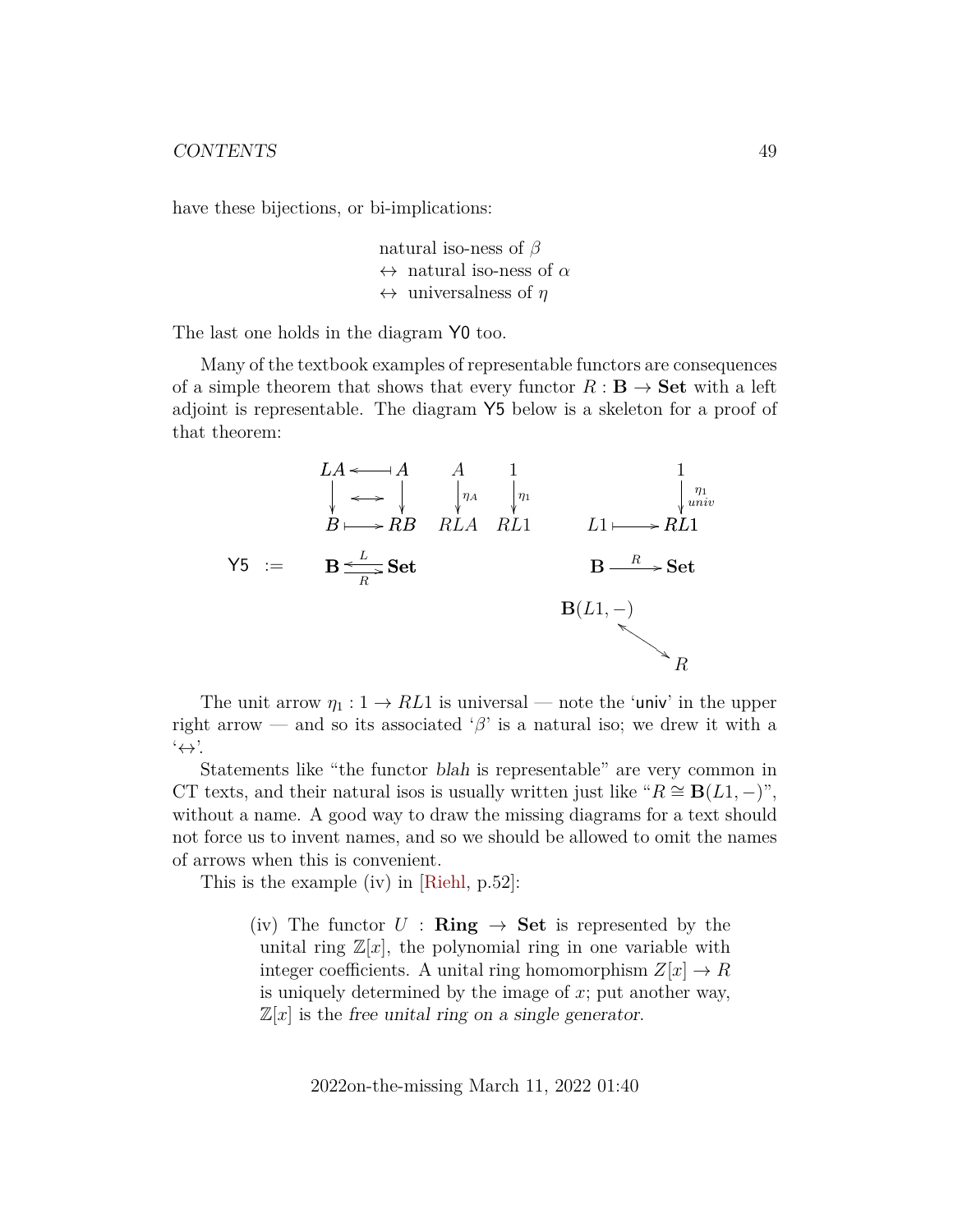The diagram below is a good way to visualize that:



Its left half is useful for when we want to remember how that representation is generated by an adjunction of the form  $F \dashv U$ , but it can be omitted. In sec[.2](#page-8-0) I drew that diagram without its left half.

### <span id="page-49-0"></span>**8.7 The 2-category of categories**

Natural transformations are often drawn as  $\Rightarrow$ 's in the middle of "cells" whose walls are functors. If  $F, G : A \to B$  are functors and  $T : F \to G$  is natural transformation, then  $A, B, F, G, T$  are drawn like this:

$$
\mathbf{A} \underbrace{\sqrt{\mathbf{I}_T \mathbf{I}}}_{G} \mathbf{B}
$$

There are several ways to compose functors and natural transformations — see [\[Riehl,](#page-63-3) section 1.7], [\[Haz19,](#page-61-8) section A.5], and [\[Pow90\]](#page-63-6) for the details and the precise terminology. For example, in



we used "whiskering" and then "vertical composition".

We can use internal views to lower the level of abstraction of the diagrams above. If we draw the images of an object  $A \in \mathbf{A}$  by the functors and natural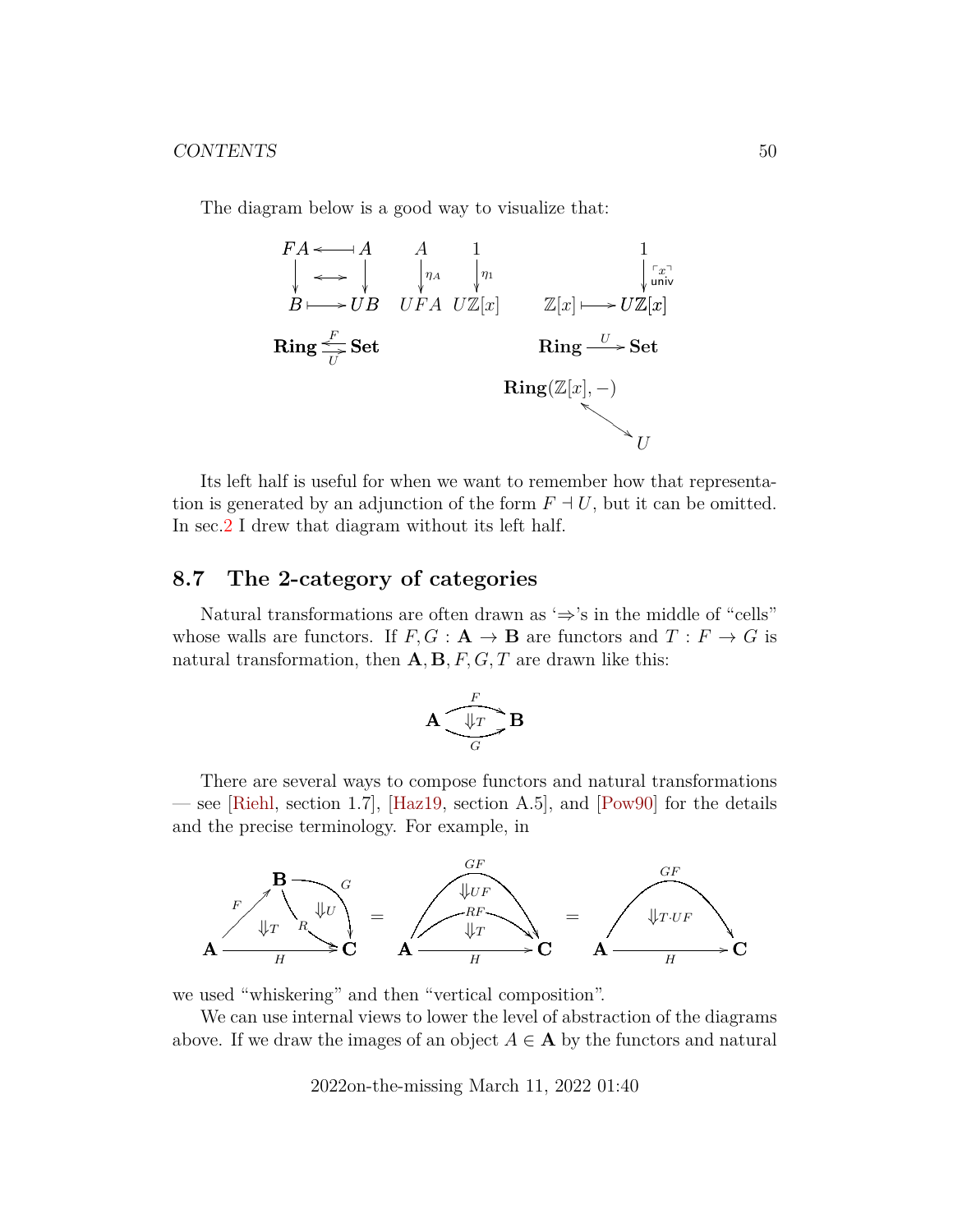transformations we get:



Note that this process of taking a "pasting diagram" and looking at its internal view — in which many names become longer and some nodes are duplicated — is the opposite of what people usually do in the literature: they usually go from pasting diagrams to string diagrams, in which most names are omitted. See [\[Mar14\]](#page-62-7) and [\[Haz19,](#page-61-8) section A.5].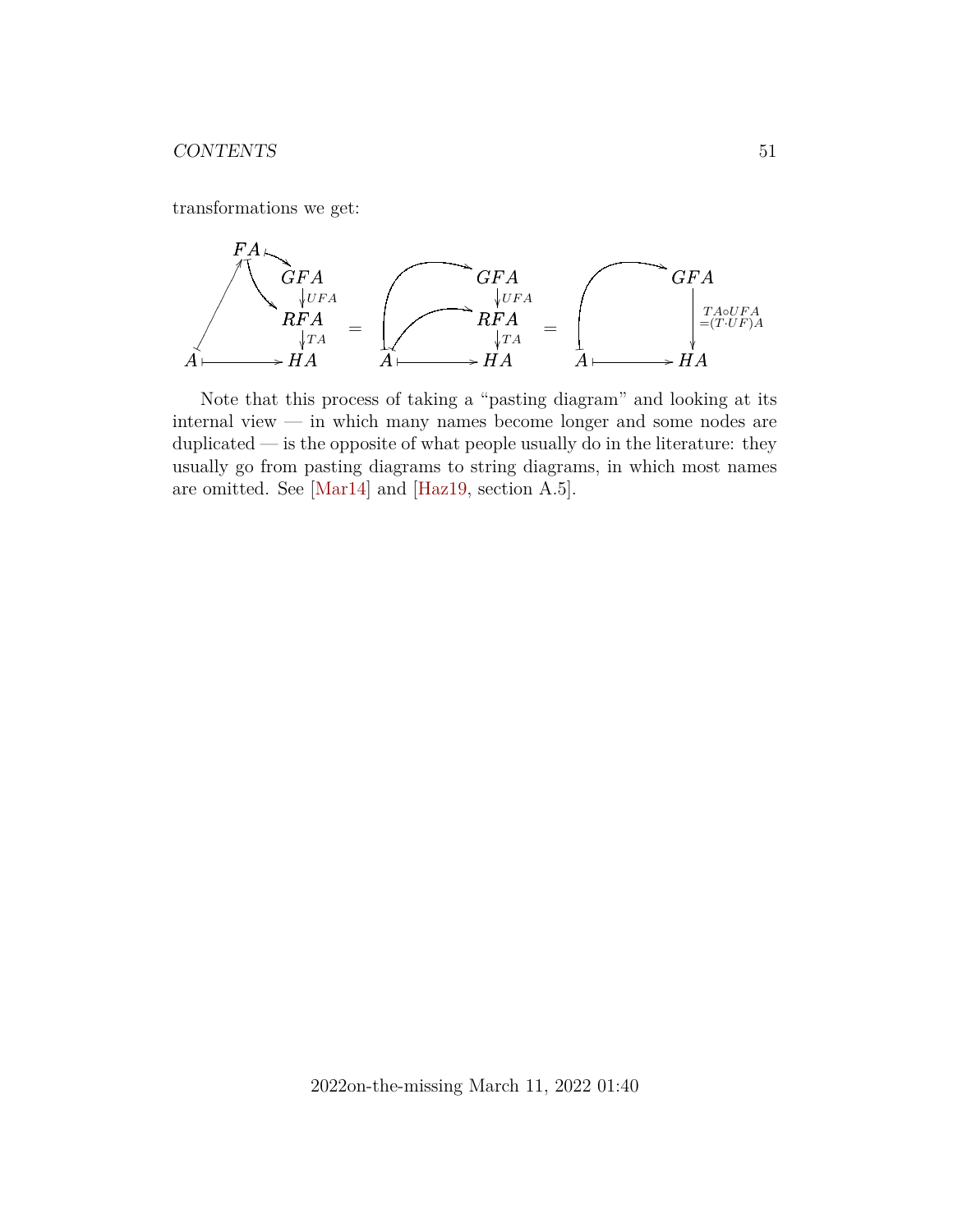#### <span id="page-51-0"></span>**8.8 Kan extensions**

Kan extensions are usually drawn using 2-cells([\[Riehl,](#page-63-3) definition 6.1.1]), but they can also be drawn as adjunctions([\[Riehl,](#page-63-3) proposition 6.1.5], [\[CWM,](#page-60-2) section X.3]). Let's see how to draw them in both ways at the same time in a way that makes the translation clear. Here is the diagram:



We will consider right Kan extensions only.

Fix  $F : A \rightarrow B$  and a category C. We have a functor  $(\circ F) : C^B \rightarrow$  $\mathbb{C}^{\mathbf{A}}$ . Suppose that it has a right adjoint,  $(\circ F)$  + Ran<sub>F</sub>. For each natural transformation  $H : A \to \mathbb{C}$  its image by  $\textsf{Ran}_f$ ,  $R := \textsf{Ran}_F H$ , is a natural transformation  $R : \mathbf{B} \to \mathbf{C}$ . We have:

$$
(\circ F) \quad \vdash \quad \textsf{Ran}_H
$$
\n
$$
\text{Hom}_{\mathbf{C}^{\mathbf{A}}}((\circ F) -, -) \cong \quad \text{Hom}_{\mathbf{C}^{\mathbf{B}}}(-, \textsf{Ran}_F-),
$$
\n
$$
\text{Hom}_{\mathbf{C}^{\mathbf{A}}}((\circ F)G, H) \cong \quad \text{Hom}_{\mathbf{C}^{\mathbf{B}}}(G, \textsf{Ran}_F H),
$$
\n
$$
\text{Hom}_{\mathbf{C}^{\mathbf{A}}}(G \circ F, H) \cong \quad \text{Hom}_{\mathbf{C}^{\mathbf{B}}}(G, \textsf{Ran}_F H),
$$
\n
$$
\text{Hom}_{\mathbf{C}^{\mathbf{A}}}(GF, H) \cong \quad \text{Hom}_{\mathbf{C}^{\mathbf{B}}}(G, R)
$$

and if we substitute  $[G] := R$  in  $\text{Hom}_{\mathbb{C}^{\mathbf{B}}}(G, R)$  and we transpose  $\text{id}_{R}$  to the left we obtain a morphism  $T : RF \to H$ . The pair  $(R, H)$  obeys a certain universal property, that we will call "Ran-ness":

$$
\forall G. \ \forall V. \ \exists ! U. \ (T \cdot UF) = V.
$$

The usual way of defining right Kan extensions is by starting with the functors  $F: \mathbf{A} \to \mathbf{B}$  and  $H: \mathbf{A} \to \mathbf{C}$  and then saying that a pair  $(R, T)$  is a right Kan extension of H along F iff it obeys Ran-ness; the functor  $\text{Ran}_F$ and the adjunction come later. See [\[Riehl\]](#page-63-3), section 6.1.

Note that we don't draw the ' $\forall V : GF \rightarrow H'$  in the right half of the diagram — it would overwrite the rest.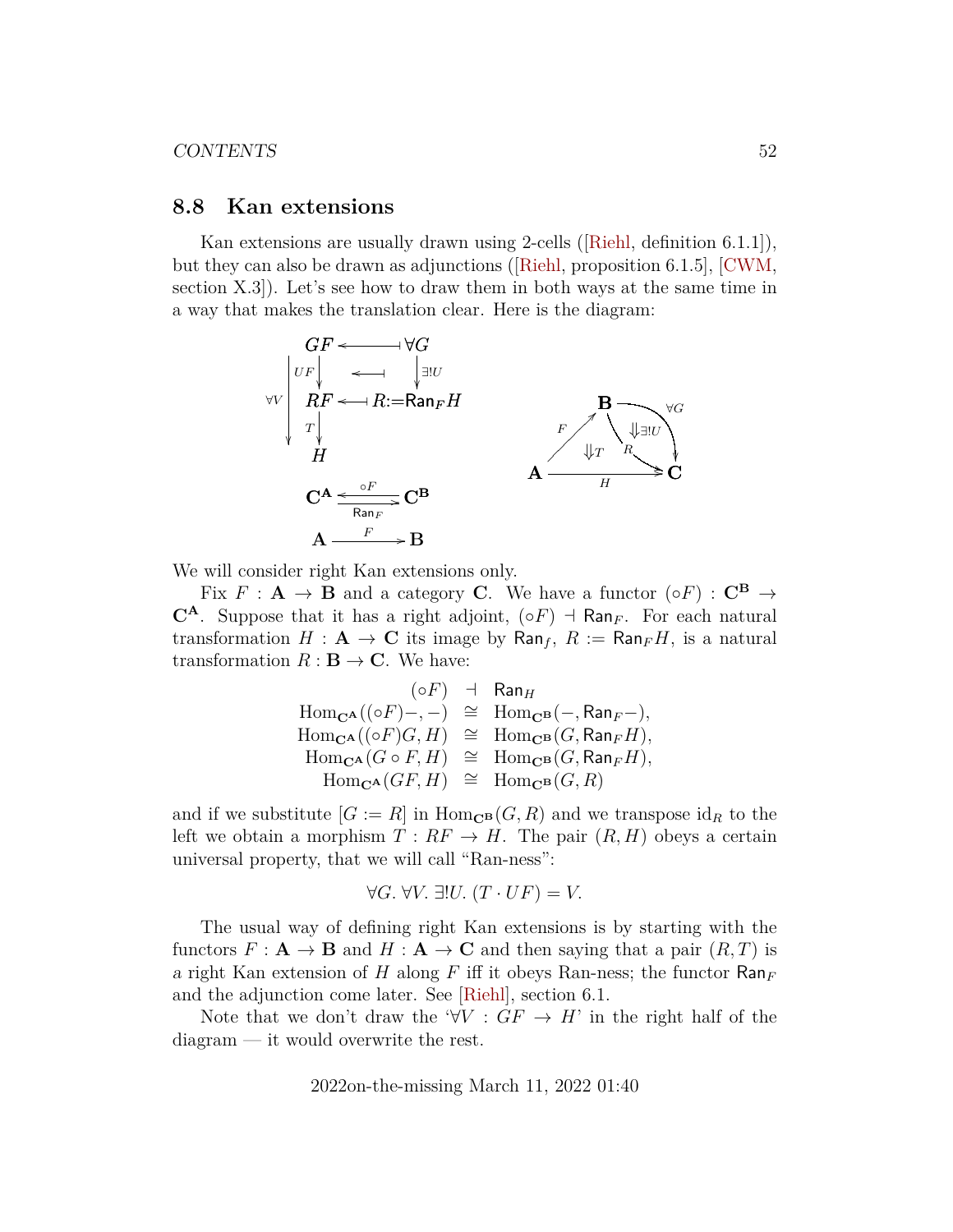#### <span id="page-52-0"></span>**8.9 All concepts are Kan extensions**

Both [\[CWM\]](#page-60-2) and [\[Riehl\]](#page-63-3) have sections called "All concepts are Kan extensions" — section X.7 in  $[CWM]$  and 6.5 in [\[Riehl\]](#page-63-3). Now that we have a favorite way of drawing right Kan extensions we can use it to draw diagrams for 1) binary products in Set are right Kan extensions, 2) limits are right Kan extensions and 3) left adjoints are right Kan extensions. Here they are.

1. Let  $\bullet\bullet$  be the discrete category with two objects,  $\bullet$  be the discrete category with one object, and  $\cdot : \bullet \bullet \to \bullet$  be the unique functor from •• to •. Then:



2. Let **I** be a finite index category — for example,  $I = \begin{pmatrix} 1 & 1 \\ 1 & 1 \end{pmatrix}$  $2 \rightarrow 3$  $)$  — and let C be a category with finite limits. A functor  $D: I \to \mathbb{C}$  is a diagram of shape I in C. Let's denote by 1 the discrete category with a single object — the name '1' is more standard than ' $\bullet$ '. Then:

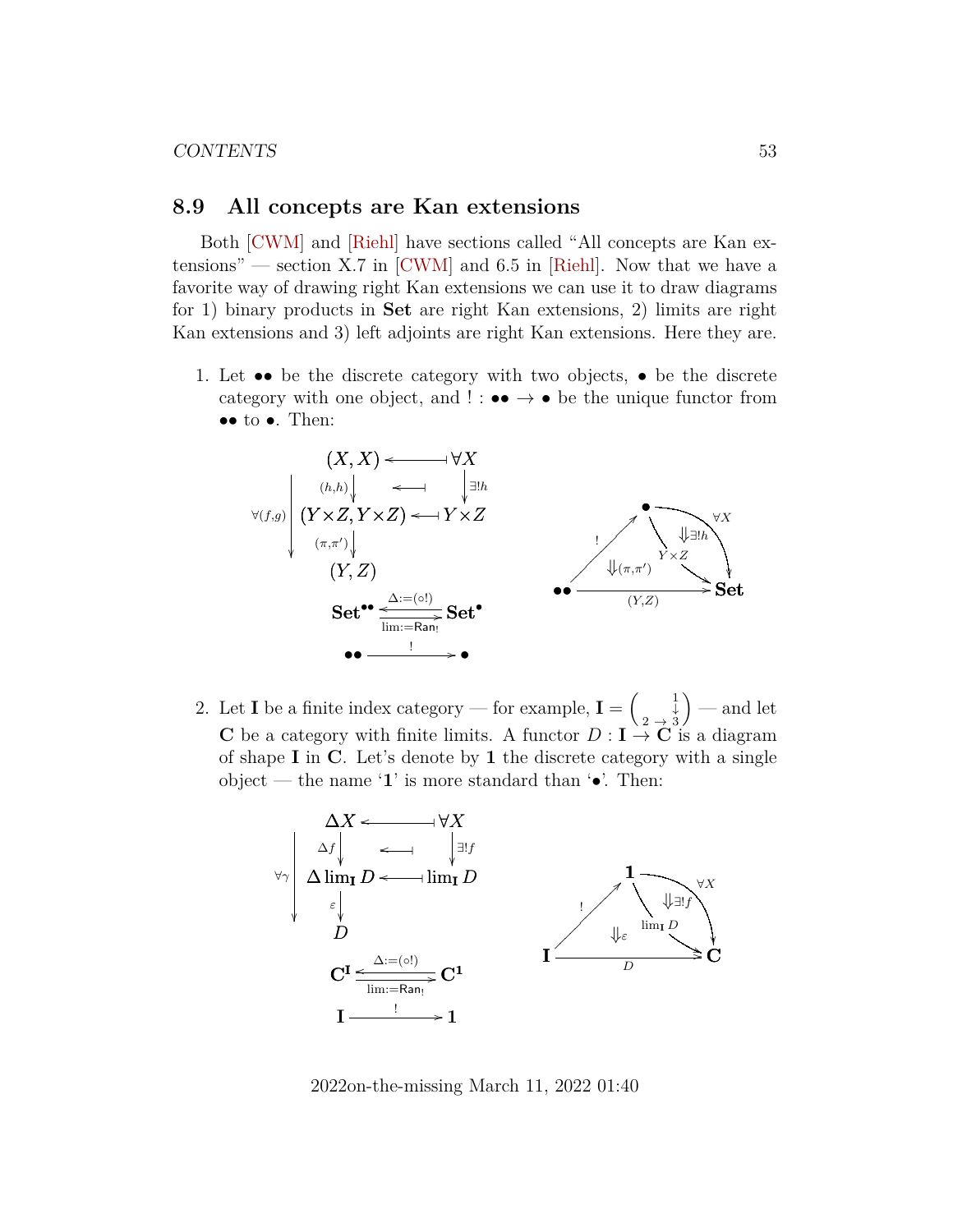3. Left adjoints are right Kan extensions. If

$$
B \xrightarrow{\text{L}} A
$$

is an adjunction, then  $(L, \varepsilon)$  is a right Kan extension of id<sub>B</sub> along R. In a more compact notation,  $L := \text{Ran}_R \text{id}_B$  — but in this case we only know the action of  $\text{Ran}_R$  on the object id<sub>B</sub>, and we don't know if this  $\textsf{Ran}_R$  can be extended to a "real" functor whose domain is the whole of  $\mathbf{B}^{\mathbf{B}}$ . The diagram is:



To show that this works we have to prove that  $\forall V.\exists ! U.(\varepsilon \cdot UR = V)$ . We will do that by "inverting the equation  $\varepsilon \cdot UR = V$ ":



The solution in  $U := VL \cdot G\eta$ .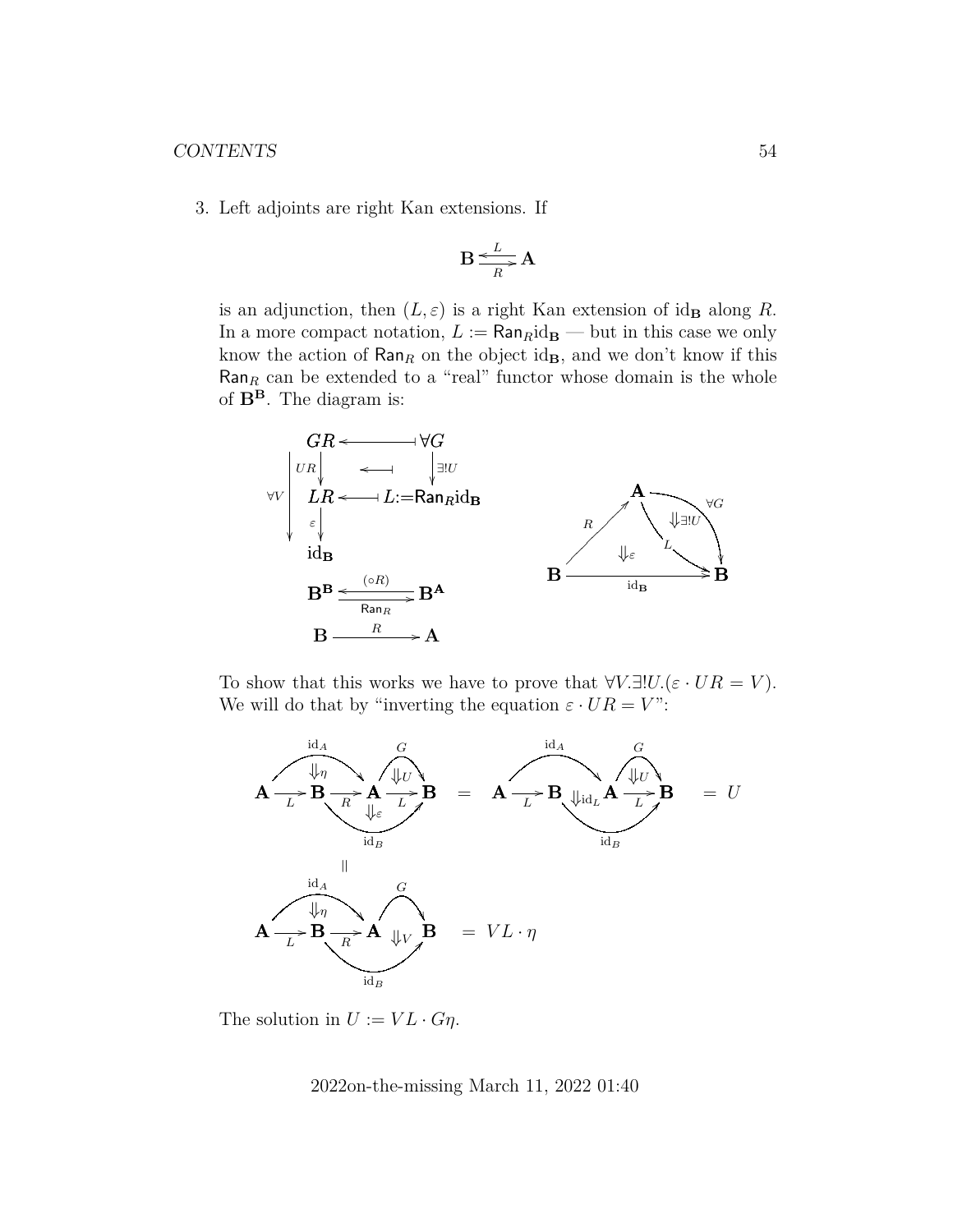#### CONTENTS 55

### <span id="page-54-0"></span>**8.10 A formula for Kan extensions**

The sections X.3 of [\[CWM\]](#page-60-2) and 6.2 of [\[Riehl\]](#page-63-3) discuss a formula for calculating Kan extensions, that defines  $\text{Ran}_F H$  as the functor whose action on objects is:

$$
B \mapsto \text{Lim}(B \downarrow F \stackrel{\pi}{\to} \mathbf{A} \stackrel{H}{\to} \mathbf{Set}),
$$

and its action on morphisms is "obvious" in the sense of Section [3.](#page-12-0) I found this formula totally impossible to understand until I finally found a way to visualize what it "meant".

For each object  $B \in \mathbf{B}$  the functor  $B \downarrow F \xrightarrow{H \circ \pi} \mathbf{Set}$  can be regarded as a diagram in Set whose shape is the shape of the comma category  $B\downarrow F$ . If **A** and **B** are finite preorder categories and F is an inclusion then  $B\downarrow F$  can "inherit its shape" from A; inclusions of preorders are "toy examples" "for children", but they give us some intuition to start with, and they can help us understand the formal version that can handle more general cases.

These are the diagrams for  $\text{Ran}_F$  as a right adjoint — note that we use Set instead of C to make things less abstract,

$$
GF \longleftrightarrow G
$$
  
\n
$$
V \downarrow \longleftrightarrow V
$$
  
\n
$$
H \longmapsto \text{Ran}_F H = R
$$
  
\n
$$
\text{Set}^{\mathbf{A}} \xrightarrow{\circ F} \text{Set}^{\mathbf{B}}
$$
  
\n
$$
\text{Set}^{\mathbf{A}} \xrightarrow{\circ F} \text{Set}^{\mathbf{B}}
$$
  
\n
$$
\text{Lim}(B \downarrow F \stackrel{\pi}{\to} \text{A} \stackrel{H}{\to} \text{Set})
$$
  
\n
$$
\text{A} \xrightarrow{F} \text{B}
$$

and here are some diagrams to help us understand the comma category  $B\downarrow F$ — in the compact notation its objects have names like  $(A, \beta)$ , but in the more visual notation they are L-shaped diagrams:

$$
\begin{array}{ccc}\nB & \downarrow & \downarrow & \downarrow & \downarrow & \downarrow & \downarrow & \downarrow & \downarrow & \downarrow & \downarrow & \downarrow & \downarrow & \downarrow & \downarrow & \downarrow & \downarrow & \downarrow & \downarrow & \downarrow & \downarrow & \downarrow & \downarrow & \downarrow & \downarrow & \downarrow & \downarrow & \downarrow & \downarrow & \downarrow & \downarrow & \downarrow & \downarrow & \downarrow & \downarrow & \downarrow & \downarrow & \downarrow & \downarrow & \downarrow & \downarrow & \downarrow & \downarrow & \downarrow & \downarrow & \downarrow & \downarrow & \downarrow & \downarrow & \downarrow & \downarrow & \downarrow & \downarrow & \downarrow & \downarrow & \downarrow & \downarrow & \downarrow & \downarrow & \downarrow & \downarrow & \downarrow & \downarrow & \downarrow & \downarrow & \downarrow & \downarrow & \downarrow & \downarrow & \downarrow & \downarrow & \downarrow & \downarrow & \downarrow & \downarrow & \downarrow & \downarrow & \downarrow & \downarrow & \downarrow & \downarrow & \downarrow & \downarrow & \downarrow & \downarrow & \downarrow & \downarrow & \downarrow & \downarrow & \downarrow & \downarrow & \downarrow & \downarrow & \downarrow & \downarrow & \downarrow & \downarrow & \downarrow & \downarrow & \downarrow & \downarrow & \downarrow & \downarrow & \downarrow & \downarrow & \downarrow & \downarrow & \downarrow & \downarrow & \downarrow & \downarrow & \downarrow & \downarrow & \downarrow & \downarrow & \downarrow & \downarrow & \downarrow & \downarrow & \downarrow & \downarrow & \downarrow & \downarrow & \downarrow & \downarrow & \downarrow &
$$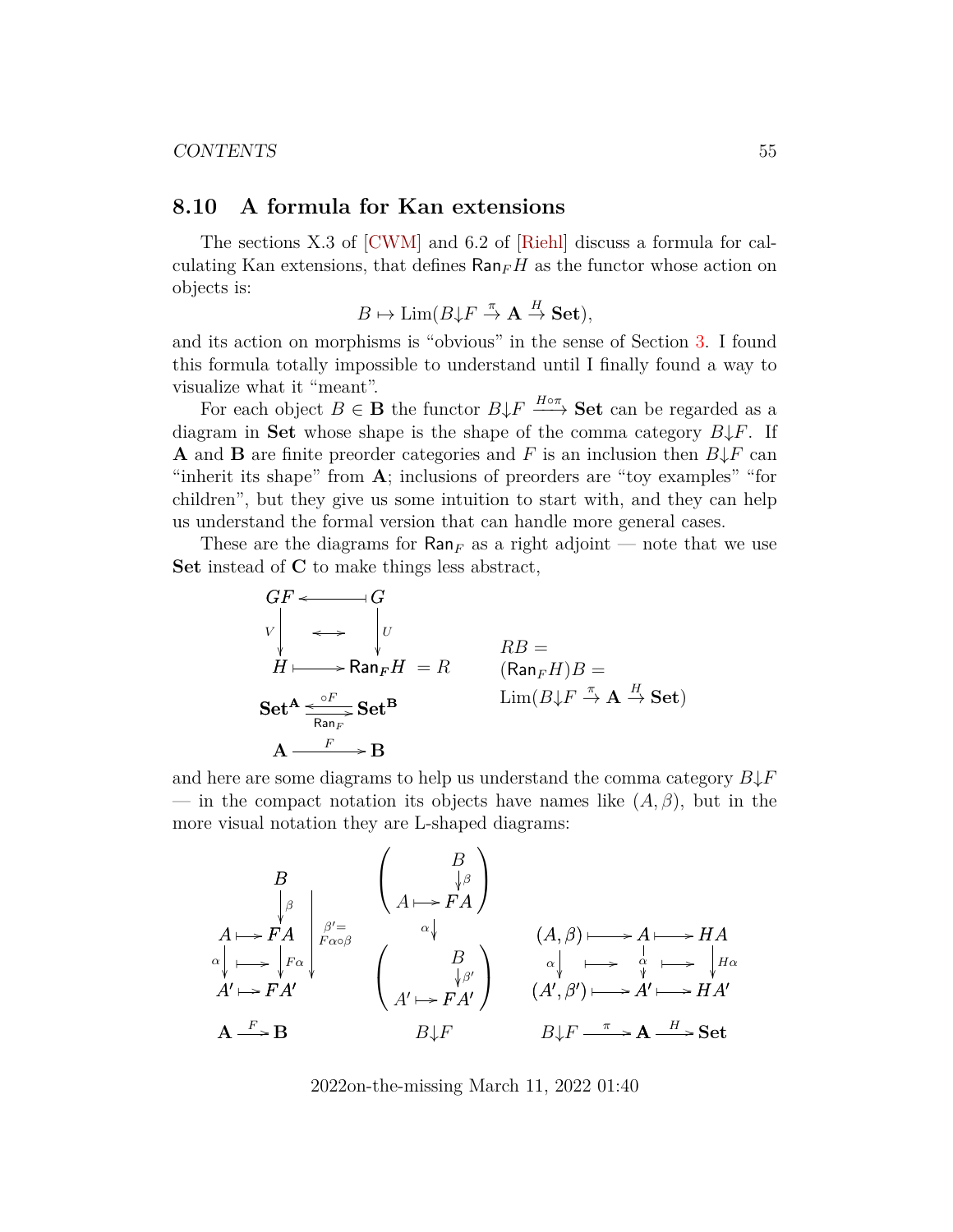Let's see an example.

If 
$$
\mathbf{A} \stackrel{F}{\rightarrow} \mathbf{B}
$$
 is the inclusion 
$$
\begin{pmatrix} 2 \\ 1' \downarrow \\ 3' \rightarrow 4' \\ 5 \rightarrow 6 \end{pmatrix} \rightarrow \begin{pmatrix} 1' \rightarrow 2' \\ 3' \downarrow \\ 5' \rightarrow 6' \end{pmatrix},
$$
  
then  $1' \downarrow F = \begin{pmatrix} \left(\begin{array}{c} 2 & 1' \\ 2 & 1'' \end{array}\right) & \text{and } 3' \downarrow F = \begin{pmatrix} \left(\begin{array}{c} 2 & 1' \\ 3' \rightarrow 6' \end{array}\right) & \text{and } 3' \downarrow F = \begin{pmatrix} \left(\begin{array}{c} 2 & 1' \\ 3' \end{array}\right) & \text{and } 3' \downarrow F = \begin{pmatrix} \left(\begin{array}{c} 2 & 1' \\ 3' \end{array}\right) & \text{and } 3' \downarrow F = \begin{pmatrix} \left(\begin{array}{c} 2 & 1' \\ 3' \end{array}\right) & \text{and } 3' \downarrow F = \begin{pmatrix} \left(\begin{array}{c} 2 & 1' \\ 3' \end{array}\right) & \text{and } 3' \downarrow F = \begin{pmatrix} \left(\begin{array}{c} 2 & 1' \\ 3' \end{array}\right) & \text{and } 3' \downarrow F = \begin{pmatrix} \left(\begin{array}{c} 2 & 1' \\ 3' \end{array}\right) & \text{and } 3' \downarrow F = \begin{pmatrix} \left(\begin{array}{c} 2 & 1' \\ 3' \end{array}\right) & \text{and } 3' \downarrow F = \begin{array}{c} \left(\begin{array}{c} 2 & 1 \\ 3' \end{array}\right) & \text{and } 3' \downarrow F = \begin{array}{c} \left(\begin{array}{c} 2 & 1 \\ 3' \end{array}\right) & \text{and } 3' \downarrow F = \begin{array}{c} \left(\begin{array}{c} 2 & 1 \\ 3' \end{array}\right) & \text{and } 3' \downarrow F = \begin{array}{c} \left(\begin{array}{c} 2 & 1 \\ 3' \end{array}\right) & \text{and } 3' \downarrow F = \begin{array}{c} \left(\begin{array}{c} 2 & 1 \\ 3' \end{array}\right) & \$ 

so  $R(1') = \lim(1'\downarrow F \xrightarrow{H \circ \pi} \mathbf{Set}) = H_2 \times_{H_6} H_5,$ and  $R(3') = \lim_{s \to \infty} (3'\sqrt{F} \xrightarrow{H \circ \pi} \textbf{Set}) = H_5.$ We can follow the same pattern to calculate  $R(2')$ ,  $R(4')$ ,  $R(5')$ ,  $R(6')$ .

The square of the adjunction becomes this, in this particular case:

$$
GF \leftarrow G
$$
\n
$$
\begin{pmatrix}\nG_F \\
G_F \\
G_S\n\end{pmatrix}\n\begin{pmatrix}\nG_2 \\
\downarrow \\
G_3\n\end{pmatrix}\n\begin{pmatrix}\nG_1 \longrightarrow G_2 \\
\downarrow \\
G_3 \longrightarrow G_4 \\
\downarrow \\
G_5 \longrightarrow G_6\n\end{pmatrix}
$$
\n
$$
H \mapsto \text{Ran}_F H = R
$$
\n
$$
\begin{pmatrix}\nH_2 \\
\downarrow \\
H_5 \longrightarrow H_6\n\end{pmatrix}\n\begin{pmatrix}\nH_2 \times_{H_6} H_5 \longrightarrow H_2 \\
\downarrow \\
H_5 \longrightarrow H_6\n\end{pmatrix}
$$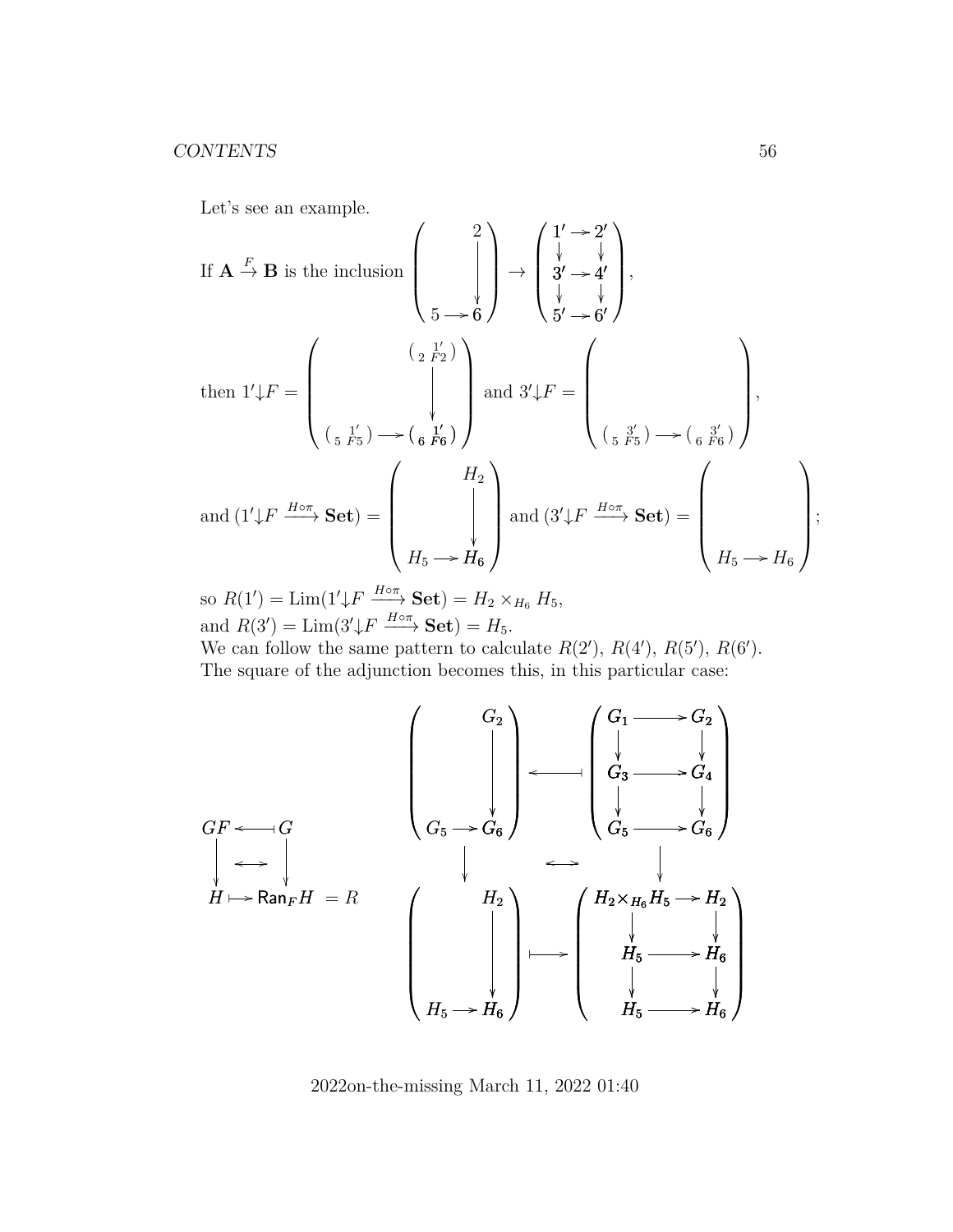#### <span id="page-56-0"></span>**8.11 Functors as objects**

One way to treat a diagram in Set like this



as a functor is to think that that diagram is an abbreviation  $-$  it is just the upper-right part of a diagram like this,



where we add the extra hint that the index category  $\bf{K}$  is exactly the kiteshaped preorder category drawn above the "K".

The convention (CFSh) says that the image by a functor of a diagram is a diagram with the same shape, so according to that convention we have  $F(1) = \{24, 25\}, F(4 \to 5) = (\{1\} \stackrel{1 \to 1}{\to} \{0, 1\}), \text{ and so on; so the upper right}$ part of the diagram above defines  $F$ .

Note that the single ' $\mapsto$ ' above the  $\mathbf{K} \stackrel{F}{\to} \mathbf{Set}$  stands for several ' $\mapsto$ 's, one for each object and one for each morphism, and note that  $F$  is an object of  $Set<sup>K</sup>$ .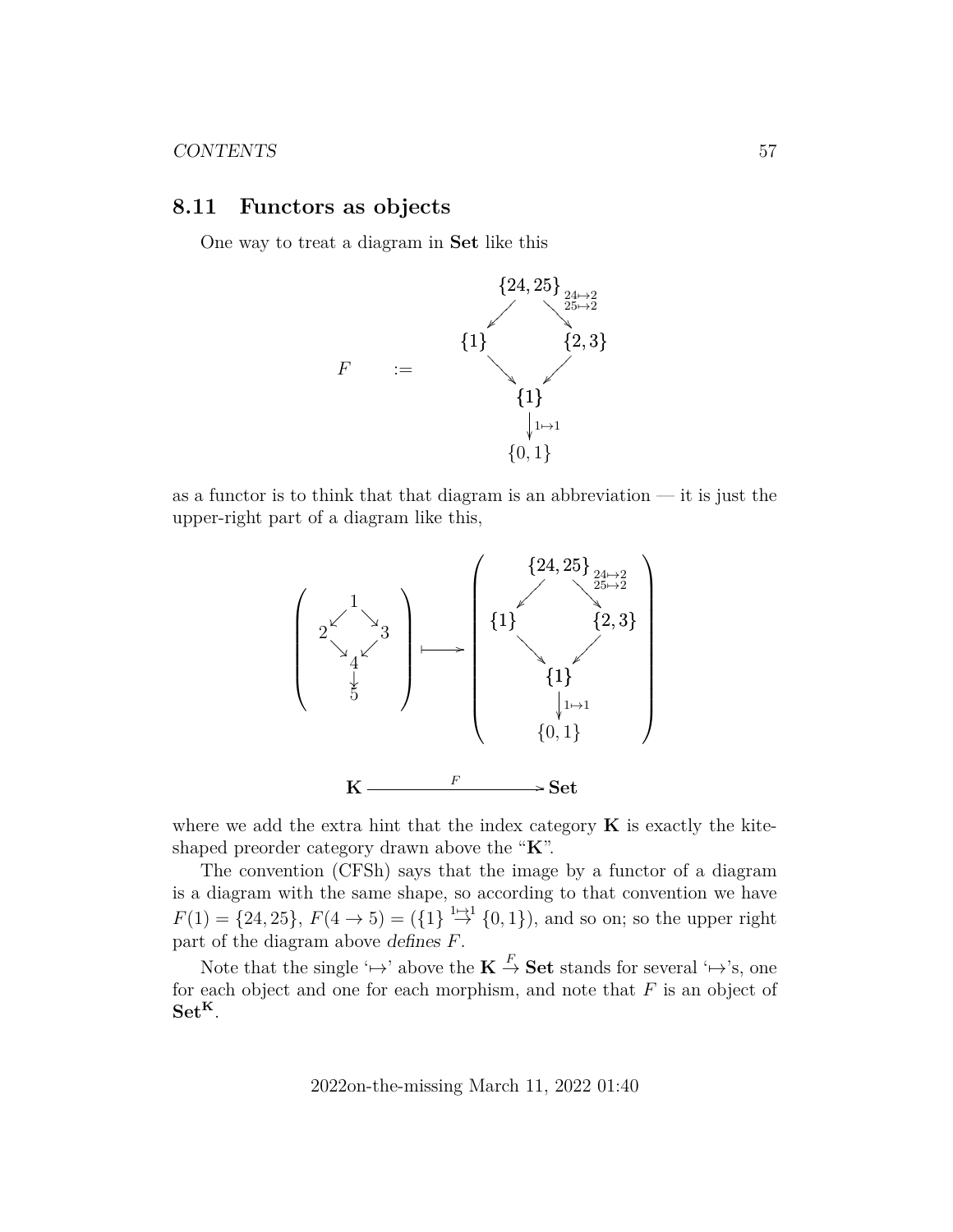#### <span id="page-57-0"></span>**8.12 Geometric morphisms for children**

Let **A** and **B** be these preorder categories, and let  $f : A \rightarrow B$  be the inclusion functor from A to B:

$$
A:=\begin{pmatrix}2& & & \\ &\searrow & & \searrow \\ & &4\end{pmatrix}\hspace{1cm} B:=\begin{pmatrix}1& & & \\ 2&\searrow &3& \\ &\searrow & & \searrow \\ & &4\end{pmatrix}\begin{pmatrix}1& & & \\ &3& & \\ &\searrow & & \searrow \\ & &\searrow & & \searrow \\ & & &\searrow & & \searrow\end{pmatrix}
$$

The left half of the diagram below is the standard definition of a geometric morphism f from a topos  $\mathcal E$  to a topos  $\mathcal F$ . A geometric morphism  $f : \mathcal E \to \mathcal F$  is actually an adjunction  $f^* \dashv f_*$  plus the guarantee that  $f^* : \mathcal{E} \leftarrow \mathcal{F}$  preserves limits, which is a condition slightly weaker than requiring that  $f^*$  has a left adjoint. When that left adjoint exists it is denoted by  $f'$ , and we say that  $f' + f^* + f^*$  is an essential geometric morphism. The only non-standard thing about the diagram at the left below is that is contains an internal view of the adjunction  $f^* \dashv f_*$ .



The right half of the diagram is a particular case of the left half. Its lower line,  $A \stackrel{f}{\rightarrow} B$ , does not exist in the left half. The inclusion functor f induces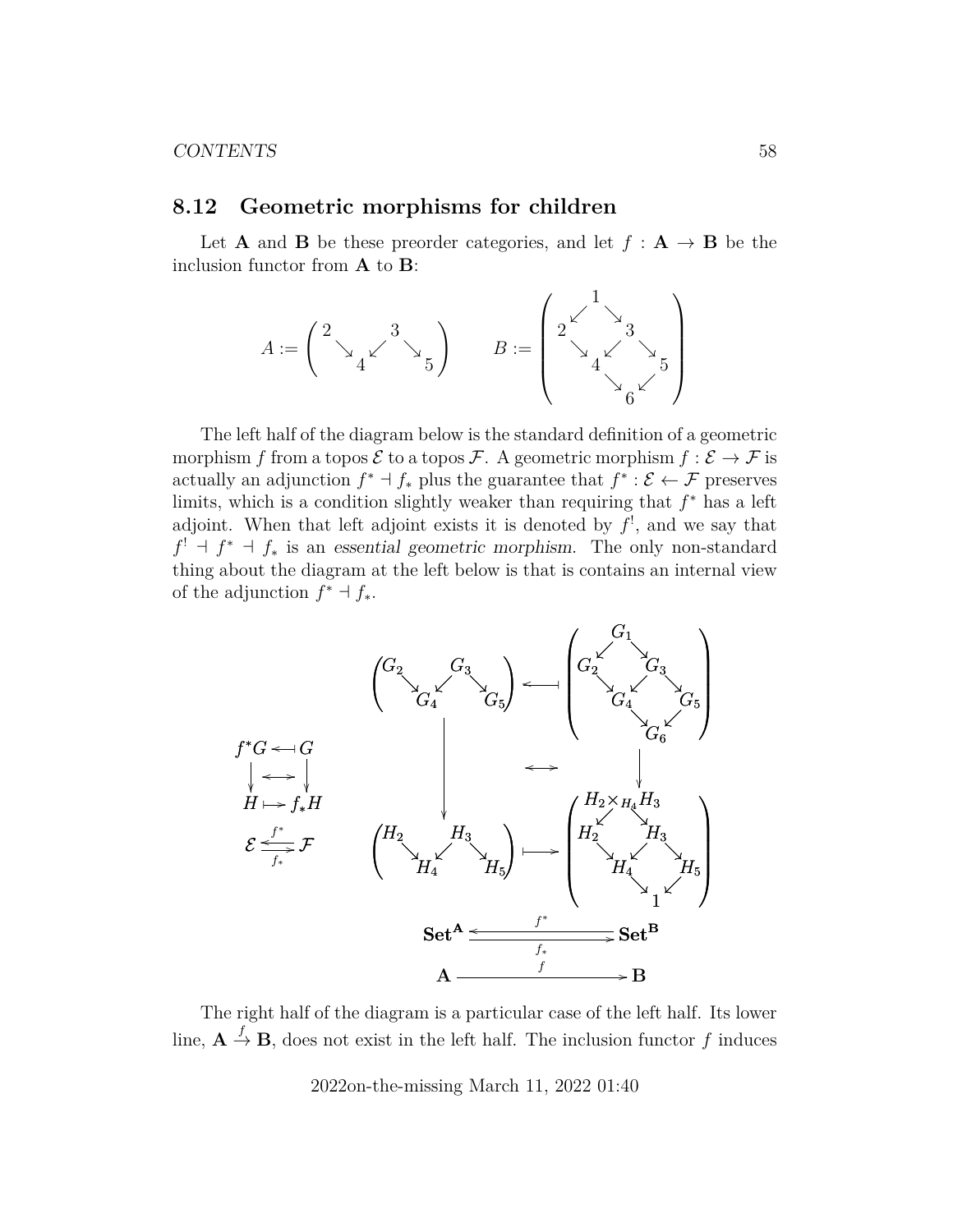adjunctions  $f' \dashv f^* \dashv f_*$  as this,

Set<sup>A</sup> 
$$
\xrightarrow{f' \atop f_*} \text{Set}^B
$$
  
A  $\xrightarrow{f \atop f_*} B$ 

where  $f^*$  is easy to define and  $f^!$  and  $f_*$  not so much — the standard way to define  $f'$  and  $f_*$  is by Kan extensions.

The big square in the upper part of the diagram is an internal view of the adjunction  $f^* \dashv f_*$ , with the functors  $f^*G$ , G, H, and  $f_*H$  being displayed as their internal views. We can choose the sets  $G_1, \ldots, G_6$  and the morphisms between them arbitrarily, so this is an internal view of an arbitrary functor  $G: \mathbf{B} \to \mathbf{Set}$ ; and the same for H.

The arrow  $f^*G \leftarrow G$  can be read as a definition for the action of  $f^*$  on<br>existent is instanced some parts of the diagram and the arrow  $H \rightarrow f H$ objects — it just erases some parts of the diagram — and the arrow  $H \mapsto f_*H$ can be read as a definition for the action of  $f_*$  on objects —  $f_*$  "reconstructs"  $H_1$  and  $H_6$  in a certain natural way. It is easy to reconstruct the actions of  $f^*$  and  $f_*$  on morphisms from just what is shown, and to reconstruct the two directions of the bijection.

The big diagram above can be used 1) to convince categorists who are not seasoned toposophers that this diagrammatic language can make some difficult categorical concepts more accessible, and 2) as a starting point to generate diagrams "for children" for several parts of the Elephant([\[Elephant\]](#page-60-4)), and even to prove new theorems on toposes. For more on (1), see [\[OL18\]](#page-63-1) and [\[Och18\]](#page-62-8); for (2), see [\[MDE\]](#page-62-1).

## <span id="page-58-0"></span>**9 Related and unrelated work**

The diagrammatic language that I described here seems to be unrelated to the ones in  $\text{[CK17]}$  and  $\text{[Coe11]}$  — that describe lots of diagrammatic languages — and also unrelated to [\[Mar14\]](#page-62-7). We lower the level of abstraction — see for example Section  $8.7$  — while they (usually) raise it.

I've taken an approach that is the opposite of [\[CW01\]](#page-60-7) and [\[Các04\]](#page-60-8). Cáccamo and Winskel define a derivation system that can only construct functors, natural transformations, etc, that obey the expected naturality conditions, while we allow some kinds of sloppinesses, like constructing something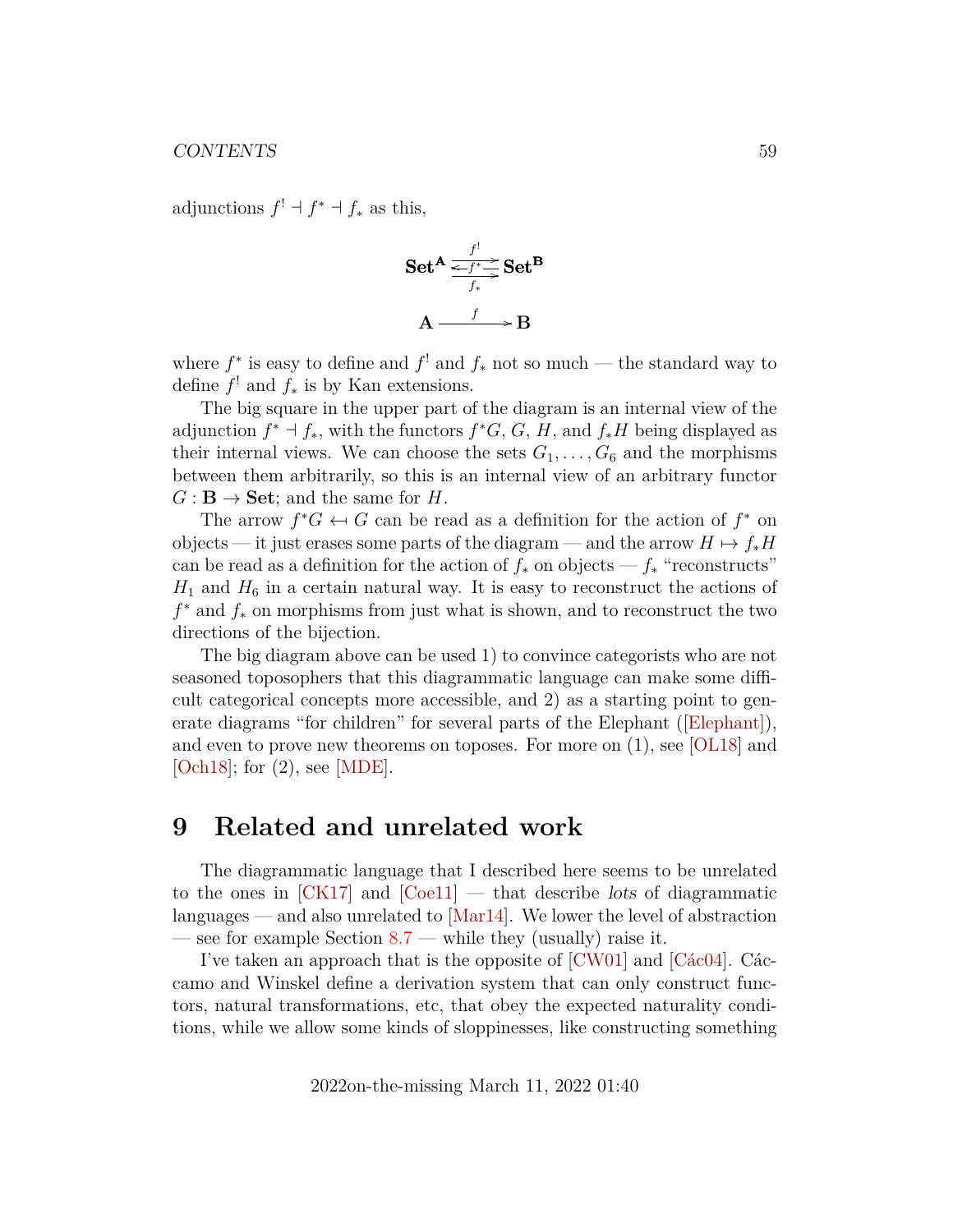that looks like a functor and pretending that it is a functor when it may not be. When I started working on this diagrammatic language I had a companion derivation system for it; [\[IDARCT,](#page-61-1) Section 14] mentions it briefly, but it doesn't show the introduction rules that create (proto)functors and (proto)natural transformations and that allow being sloppy ("in the syntactical world"). That derivation system was incomplete in all senses — it even had "rules" that I knew how to apply in particular cases but I didn't know how to formalize.

Some of my excuses for allowing one to pretend that a functor is a functor and leaving the verification to a second stage come from [\[Che04\]](#page-60-9). I learned a lot on how mathematicians use intuition and diagrams from [\[Krö07\]](#page-61-0) — [\[Krö18\]](#page-62-9) is a great summary — and [\[Cor04\]](#page-60-10), and they have helped me to identify which characteristics of my diagrammatic language are very unusual and may be new, and that deserve to be presented in detail.

Many of the first ideas for my diagrammatic language appeared when I was reading [\[See83\]](#page-63-7), [\[See84\]](#page-63-8), [\[See87\]](#page-64-5), [\[Jac99\]](#page-61-9), and [\[BCS06\]](#page-60-11) and trying to draw the "missing diagrams" in those papers in both the original notation and in the "archetypal case"([\[IDARCT,](#page-61-1) Section 16]).

Many of the later ideas appeared when I was trying to understand sheaves using a certain approach "for children"([\[PH2\]](#page-63-9)): I learned how to draw diagrams showing a Grothendieck topology, its corresponding Lawvere-Tierney topology, and its corresponding nucleus in particular cases, and I knew that there had to be a way (in the sense of [\[Che04\]](#page-60-9)) to "lift" these diagrams of the correspondences in particular cases to a diagram of the correspondences in the general case... the details of this "lifting" were hard to formalize, but missing details started to become clear when I required the diagrams to be translatable to a pseudocode that could be translated to Agda. At this moment [\[PH2\]](#page-63-9) is still incomplete, but some of the ideas in DL were motivated by its conceptual holes.

## **References**

<span id="page-59-1"></span><span id="page-59-0"></span>

| [AgdaMan] | The Agda Team. Agda User Manual.                                                                                                            |
|-----------|---------------------------------------------------------------------------------------------------------------------------------------------|
| [AT11]    | S. Abramsky and N. Tzevelekos. "Introduction to Cate-<br>gories and Categorical Logic". https://arxiv.org/pdf/<br>$1102.1313.pdf$ . $2011.$ |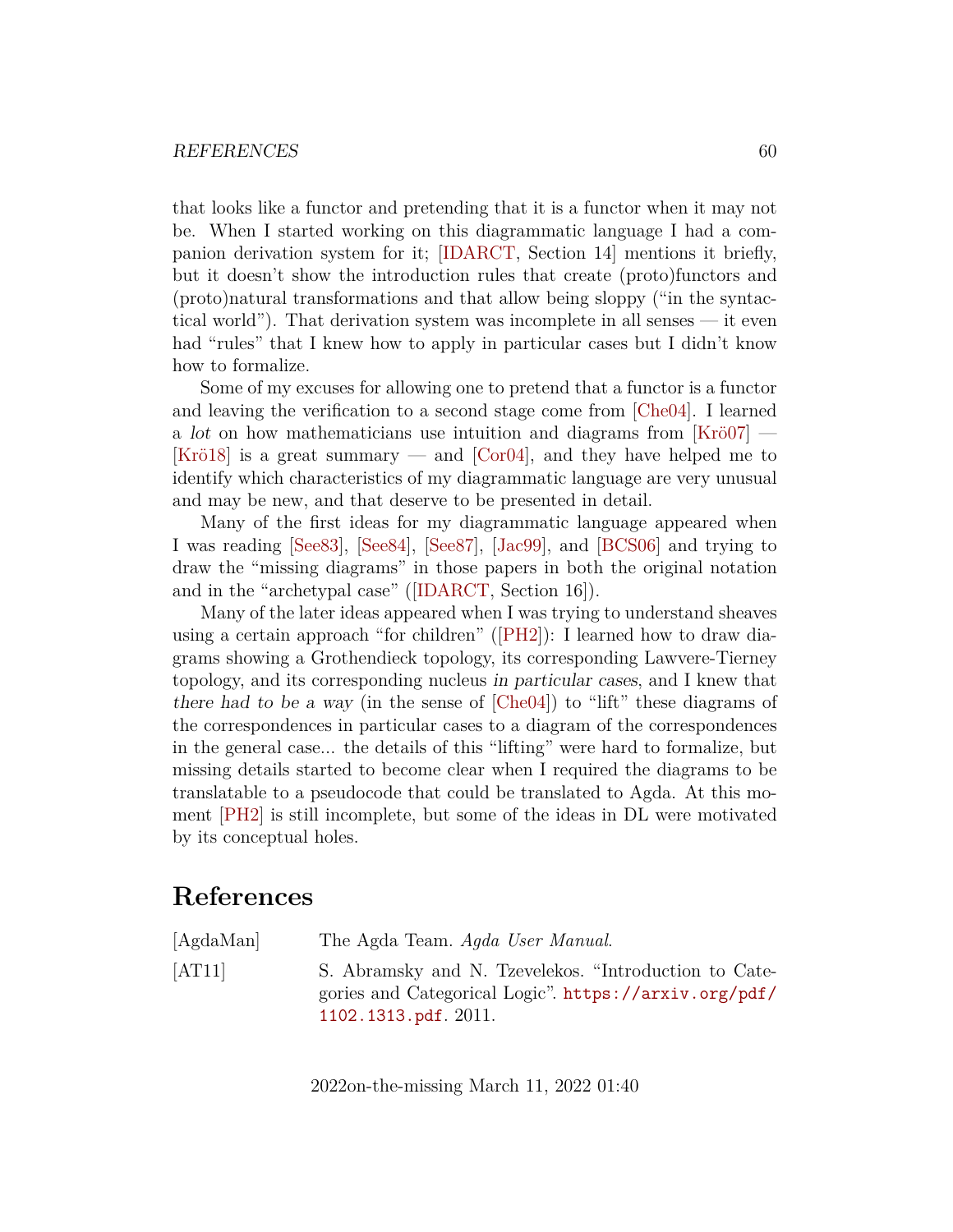<span id="page-60-11"></span><span id="page-60-10"></span><span id="page-60-9"></span><span id="page-60-8"></span><span id="page-60-7"></span><span id="page-60-6"></span><span id="page-60-5"></span><span id="page-60-4"></span><span id="page-60-3"></span><span id="page-60-2"></span><span id="page-60-1"></span><span id="page-60-0"></span>

| [Aw006]    | S. Awodey. <i>Category Theory</i> . Oxford, 2006.                                                                                                                                                                 |
|------------|-------------------------------------------------------------------------------------------------------------------------------------------------------------------------------------------------------------------|
| [Bad09]    | A. Badiou. <i>Logics of Worlds - Being and Event</i> , 2. Con-<br>$t$ inuum, 2009.                                                                                                                                |
| [Bad14]    | A. Badiou. <i>Mathematics of The Transcendental</i> . Blooms-<br>bury, 2014.                                                                                                                                      |
| [BCS06]    | R. Blute, R. Cockett, and R. A. G. Seely. "Differential Cat-<br>egories". In: Mathematical Structures in Computer Science<br>16 (2006). http://www.math.mcgill.ca/rags/difftl/<br>difftl.pdf, pp. $1049 - 1083$ . |
| [Các04]    | M. J. Cáccamo. "A Formal Calculus for Categories". http:<br>//citeseerx.ist.psu.edu/viewdoc/summary?doi=10.<br>1.1.1.7460. PhD thesis. Aarhus, 2004.                                                              |
| [Car03]    | A. Carson. If Not, Winter – Fragments of Sappho. Vintage<br>Books, 2003.                                                                                                                                          |
| [Che04]    | E. Cheng. "Mathematics, Morally". http://eugeniacheng.<br>com/wp-content/uploads/2017/02/cheng-morality.<br>pdf. 2004.                                                                                            |
| [CK17]     | B. Coecke and A. Kissinger. <i>Picturing Quantum Processes</i> .<br>A First Course in Quantum Theory and Diagrammatic<br>$Reasoning$ . http://www.cambridge.org/gb/pqp. $Cam$ -<br>bridge, 2017.                  |
| [Ce11]     | B. Coecke, ed. New Structures for Physics. https://www.<br>springer.com/br/book/9783642128202. Springer, 2011.                                                                                                    |
| [Cor04]    | D. Corfield. Towards a Philosophy of Real Mathematics.<br>Cambridge, 2004.                                                                                                                                        |
| [CW01]     | M. J. Cáccamo and G. Winskel. "A Higher-Order Calculus<br>for Categories". https://www.brics.dk/RS/01/27/<br>BRICS-RS-01-27.pdf. 2001.                                                                            |
| [CWM]      | S. Mac Lane. Categories for the Working Mathematician<br>$(2nd \text{ ed.})$ Springer, 1997.                                                                                                                      |
| [Elephant] | P. T. Johnstone. Sketches of an Elephant: A Topos Theory<br>Compendium. Vol. 1. Oxford, 2002.                                                                                                                     |
| ES52       | S. Eilenberg and N. Steenrod. Foundations of algebraic<br><i>topology.</i> Princeton, 1952.                                                                                                                       |
|            |                                                                                                                                                                                                                   |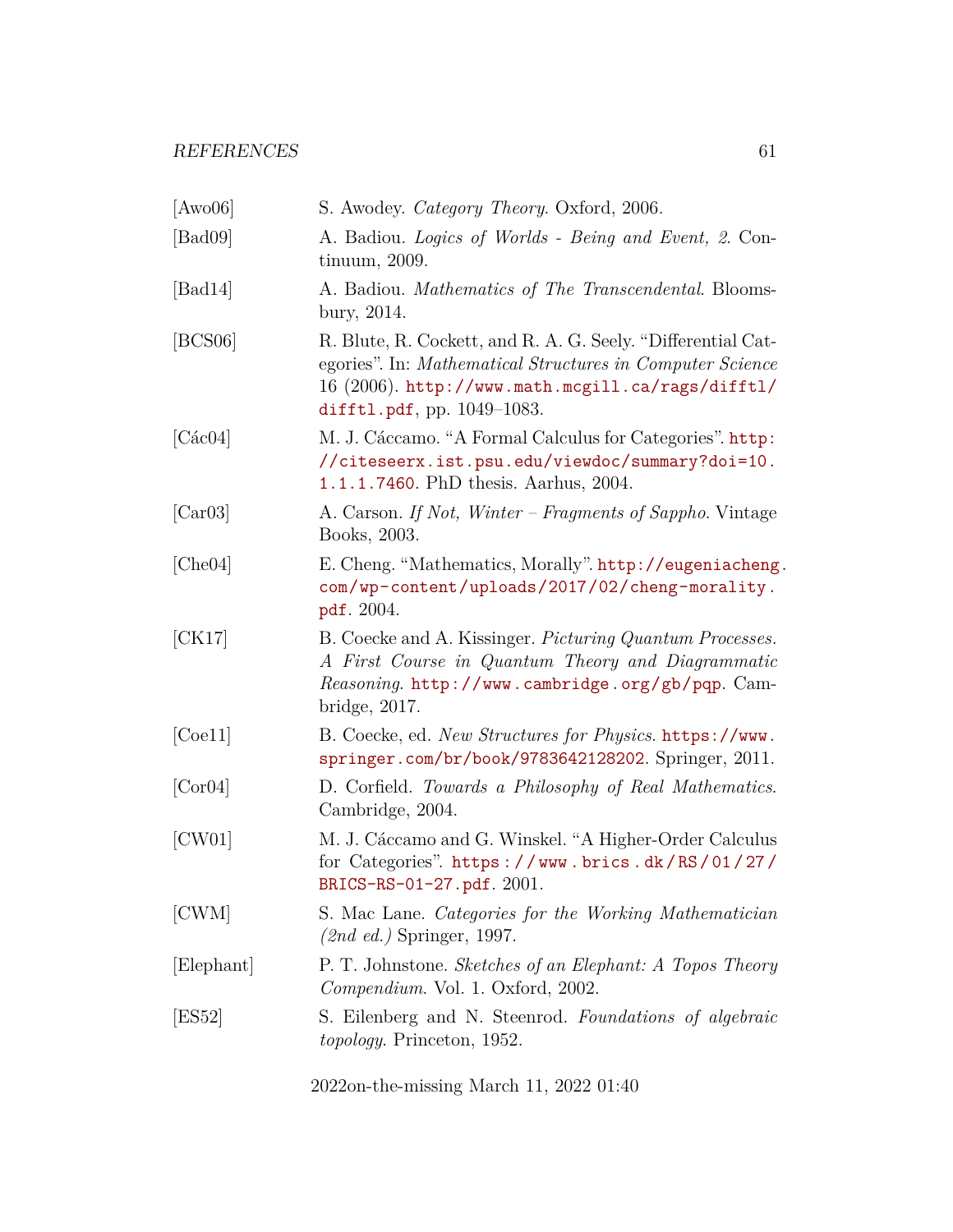<span id="page-61-9"></span><span id="page-61-8"></span><span id="page-61-7"></span><span id="page-61-6"></span><span id="page-61-5"></span><span id="page-61-4"></span><span id="page-61-3"></span><span id="page-61-2"></span><span id="page-61-1"></span><span id="page-61-0"></span>

| [Freyd76]             | P. Freyd. "Properties Invariant within Equivalence Types<br>of Categories". In: Algebra, Topology and Category Theory:<br>A Collection of Papers in Honour of Samuel Eilenberg.<br>Ed. by A. Heller and M. Tierney. http://angg.twu.net/<br>Freyd76.html. Academic Press, 1976, pp. 55-61. |
|-----------------------|--------------------------------------------------------------------------------------------------------------------------------------------------------------------------------------------------------------------------------------------------------------------------------------------|
| [FS19]                | B. Fong and D. I. Spivak. Seven Sketches in Composition-<br>ality: An Invitation to Applied Category Theory. https:<br>//arxiv.org/pdf/1803.05316.pdf. Cambridge, 2019.                                                                                                                    |
| [FS90]                | P. Freyd and A. Scedrov. Categories, Allegories. North-<br>Holland, 1990.                                                                                                                                                                                                                  |
| [Gan13]               | M. Ganesalingam. The Language of Mathematics - A Lin-<br><i>guistic and Philosophical Investigation.</i> Springer, 2013.                                                                                                                                                                   |
| [Has19]               | S. Hazratpour. "A Logical Study of Some 2-Categorical<br>Aspects of Topos Theory". PhD thesis. Birmingham, 2019.                                                                                                                                                                           |
| [HC20]                | J. Hu and J. Carette. "Formalizing Category Theory in<br>Agda". https://arxiv.org/abs/2005.07059.2020.                                                                                                                                                                                     |
| [IDARCT]              | E. Ochs. "Internal Diagrams and Archetypal Reasoning in<br>Category Theory". In: Logica Universalis 7.3 (Sept. 2013).<br>http://angg.twu.net/math-b.html#idarct, pp. 291-<br>321.                                                                                                          |
| [Jac99]               | B. Jacobs. Categorical Logic and Type Theory. Studies in<br>Logic and the Foundations of Mathematics 141. North-<br>Holland, Elsevier, 1999.                                                                                                                                               |
| $\vert$ Jam01 $\vert$ | M. Jamnik. Mathematical Reasoning with Diagrams: From<br>Intuition to Automation. CSLI, 2001.                                                                                                                                                                                              |
| [JIB22]               | P. Jansson, C. Ionescu, and J.-P. Bernardy. Domain-Specific<br>Languages of Mathematics. https://github.com/DSLsofMath/<br>DSLsofMath. College Publications, 2022.                                                                                                                         |
| $[Kr\ddot{o}07]$      | R. Krömer. Tool and Object: A History and Philosophy of<br>Category Theory. https://www.springer.com/gp/book/<br>9783764375232. Birkhäuser, 2007.                                                                                                                                          |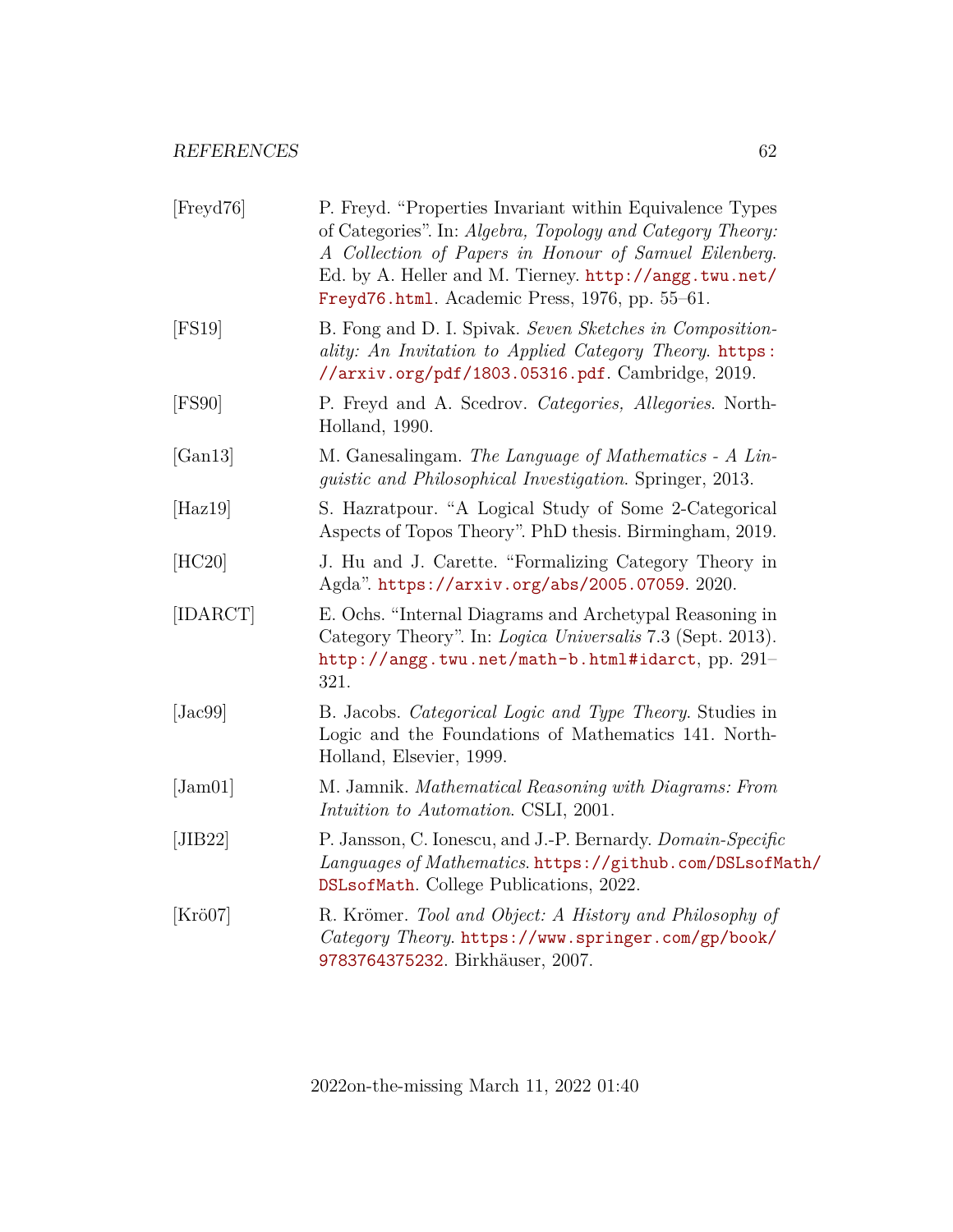<span id="page-62-9"></span><span id="page-62-8"></span><span id="page-62-7"></span><span id="page-62-6"></span><span id="page-62-5"></span><span id="page-62-4"></span><span id="page-62-3"></span><span id="page-62-2"></span><span id="page-62-1"></span><span id="page-62-0"></span>

| R. Krömer. "Category theory and its foundations: the role<br>of diagrams and other "intuitive" material". Slides for his<br>keynote talk at the UniLog 2018. http://angg.twu.net/<br>logic-for-children-2018/ralf_kroemer__slides.<br>pdf. 2018. |
|--------------------------------------------------------------------------------------------------------------------------------------------------------------------------------------------------------------------------------------------------|
| T. Leinster. Basic Category Theory. https://arxiv.org/<br>pdf/1612.09375.pdf. Cambridge, 2014.                                                                                                                                                   |
| W. Lawvere and R. Rosebrugh. Sets for Mathematics. Cam-<br>bridge, 2003.                                                                                                                                                                         |
| S. Mac Lane. "Lectures on Category Theory (Bowdoin<br>Summer School)". Handwritten notes by E. Cooper: https:<br>//ncatlab.org/nlab/show/Lectures+on+category+<br>theory. 1969.                                                                  |
| D. Marsden. "Category Theory Using String Diagrams".<br>https://arxiv.org/pdf/1401.7220.pdf. 2014.                                                                                                                                               |
| E. Ochs. "On Some Missing Diagrams in The Elephant".<br>http://angg.twu.net/math-b.html#missing-diagrams-<br>elephant. 2019.                                                                                                                     |
| B. Milewski. "Category Theory for Programmers, OCaml<br>Edition". https://github.com/hmemcpy/milewski-<br>ctfp-pdf/releases/download/v1.4.0-rc1/category-<br>theory-for-programmers-ocaml.pdf. 2020.                                             |
| U. Norell and J. Chapman. "Dependently Typed Program-<br>ming in Agda". http://www.cse.chalmers.se/~ulfn/<br>papers/afp08/tutorial.pdf. 2008.                                                                                                    |
| R. Nederpelt and H. Geuvers. Type Theory and Formal<br><i>Proof - An Introduction.</i> Cambridge, 2014.                                                                                                                                          |
| E. Ochs. "Visualizing Geometric Morphisms". http://<br>angg.twu.net/LATEX/2018vichy-vgms-slides.pdf.<br>2018.                                                                                                                                    |
| E. Ochs. "How to almost teach Intuitionistic Logic to Dis-<br>crete Mathematics Students". http://angg.twu.net/<br>LATEX/2019logicday.pdf. 2019.                                                                                                 |
|                                                                                                                                                                                                                                                  |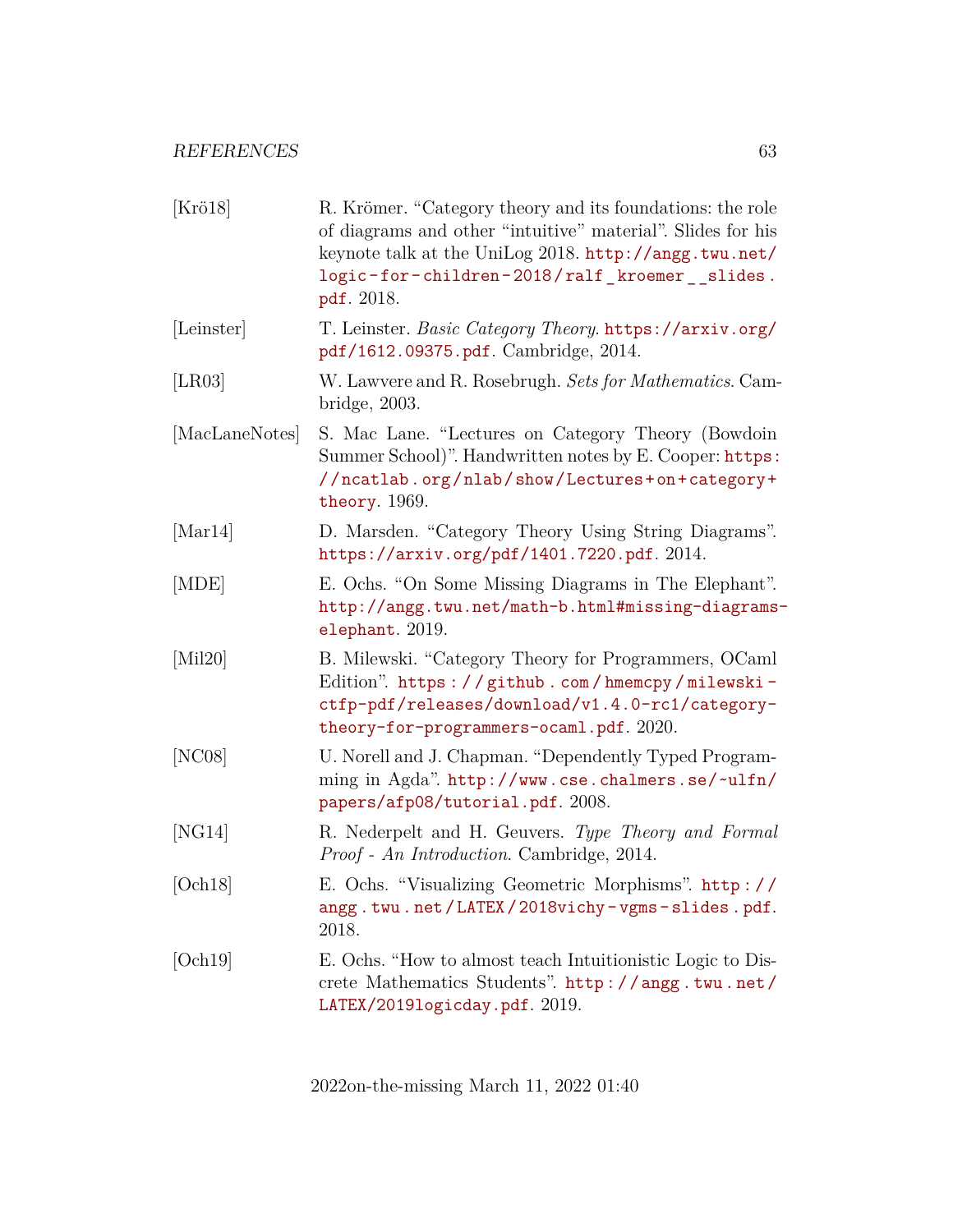<span id="page-63-9"></span><span id="page-63-8"></span><span id="page-63-7"></span><span id="page-63-6"></span><span id="page-63-5"></span><span id="page-63-4"></span><span id="page-63-3"></span><span id="page-63-2"></span><span id="page-63-1"></span><span id="page-63-0"></span>

| [Och20]   | E. Ochs. "What kinds of knowledge do we gain by doing<br>Category Theory in several levels of abstraction in par-<br>allel?" $http://angg.twu.net/math-b.html #2020-$<br>tallinn. 2020.                           |
|-----------|-------------------------------------------------------------------------------------------------------------------------------------------------------------------------------------------------------------------|
| [Och22]   | E. Ochs. "On the missing diagrams in Category Theory:<br>Agda code". Work in progress! See http://angg.twu.<br>net/math-b.html#md. 2022.                                                                          |
| [OL18]    | E. Ochs and F. Lucatelli. "Logic for Children - Workshop<br>at UniLog $2018$ (Vichy) - unofficial homepage". $http://$<br>angg.twu.net/logic-for-children-2018.html. 2018.                                        |
| [Penrose] | K. Ye et al. "Penrose: From Mathematical Notation to<br>Beautiful Diagrams". In: http://penrose.ink/media/<br>Penrose_SIGGRAPH2020.pdf. 2020.                                                                     |
| [Perrone] | P. Perrone. "Notes on Category Theory with examples<br>from basic mathematics". https://arxiv.org/abs/<br>1912.10642.2020.                                                                                        |
| [PH1]     | E. Ochs. "Planar Heyting Algebras for Children". In: South<br><i>American Journal of Logic</i> 5.1 (2019). http://angg.twu.<br>net/math-b.html#zhas-for-children-2, pp. 125-164.                                  |
| [PH2]     | E. Ochs. "Planar Heyting Algebras for Children 2: Local<br>J-Operators, Slashings, and Nuclei". http://angg.twu.<br>net/math-b.html#zhas-for-children-2. 2021.                                                    |
| [Pow90]   | A. J. Power. "A 2-Categorical Pasting Theorem". In: Jour-<br>nal of Algebra 129.2 (1990). https://core.ac.uk/<br>download/pdf/81929927.pdf, pp. 439-445.                                                          |
| [Riehl]   | E. Riehl. <i>Category Theory in Context.</i> http://www.math.<br>jhu.edu/~eriehl/context.pdf. Dover, 2016.                                                                                                        |
| [See 83]  | R. A. G. Seely. "Hyperdoctrines, natural deduction, and<br>the Beck condition". In: Zeitschrift f. math. Logik und<br>Grundlagen d. Math. 29 (1983). http://www.math.<br>mcgill.ca/rags/ZML/ZML.PDF, pp. 505-542. |
| [See 84]  | R. A. G. Seely. "Locally Cartesian closed categories and<br>type theory". In: Math. Proc. Cambridge Philos. Soc. 95.1<br>(1984). http://www.math.mcgill.ca/rags/LCCC/LCCC.<br>pdf, pp. 33–48.                     |